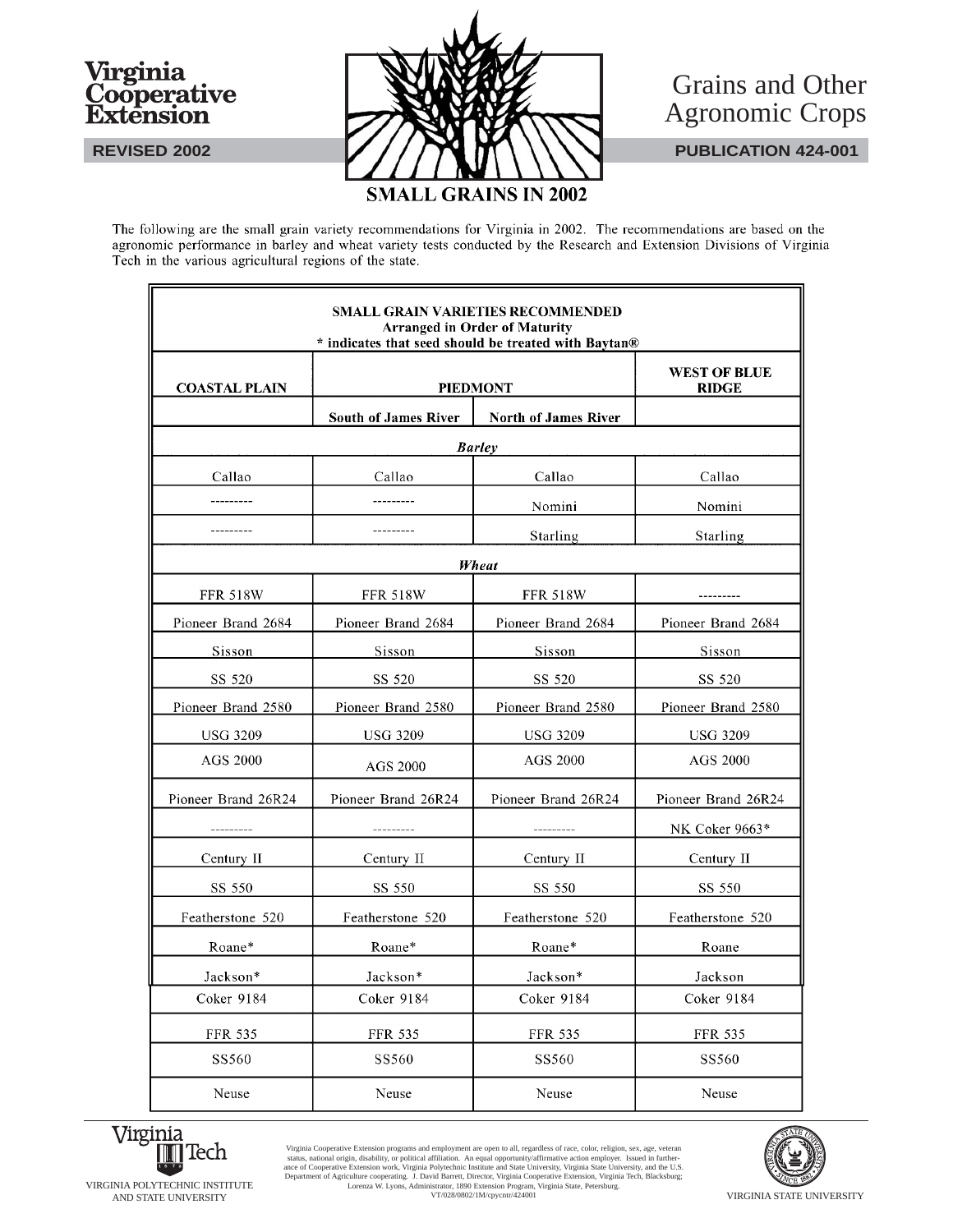# **TABLE OF CONTENTS**

| <b>SMALL GRAINS VARIETIES RECOMMENDED</b>                                                                                                                                                                                        | Page 1                        |
|----------------------------------------------------------------------------------------------------------------------------------------------------------------------------------------------------------------------------------|-------------------------------|
| <b>TABLE OF CONTENTS</b>                                                                                                                                                                                                         | Page 2                        |
| <b>COMMERCIAL BARLEY AND WHEAT ENTRIES</b>                                                                                                                                                                                       | Page 3                        |
| <b>INTRODUCTION</b>                                                                                                                                                                                                              | Page 4                        |
| <b>BARLEY VARIETIES</b><br><b>SUMMARY OF BARLEY MANAGEMENT PRACTICES FOR THE 2002</b>                                                                                                                                            | Page 4                        |
| <b>HARVEST SEASON</b><br><b>TABLE 1.</b> Yield performance of entries in the Virginia Tech Barley Test, 2002 harvest.<br>TABLE 2. Two-year average yield performance of entries in the Virginia Tech Barley Tests,               | Page 5<br>Page 5-6            |
| 2001 and 2002 harvests.<br><b>TABLE 3.</b> Three-year average yield performance of entries in the Virginia Tech Barley                                                                                                           | Page 7                        |
| Tests, 2000, 2002, and 2002 harvests.<br>TABLE 4. Summary of performance of entries in the Virginia Tech Barley Test, 2002 harvest                                                                                               | Page 8<br>Page 9-10           |
| <b>WHEAT VARIETIES</b><br><b>SUMMARY OF WHEAT MANAGEMENT PRACTICES FOR THE 2002</b>                                                                                                                                              | Page 11                       |
| <b>HARVEST SEASON</b><br><b>TABLE 5.</b> Yield performance of entries in the Virginia Tech Wheat Test, 2002 harvest.<br>TABLE 6. Two-year average yield performance of entries in the Virginia Tech Wheat Tests,                 | Page 12<br>Page 12-13         |
| 2001 and 2002 harvests.<br><b>TABLE 7.</b> Three-year average yield performance of entries in the Virginia Tech Wheat                                                                                                            | Page 14                       |
| Tests, 2000, 2002, and 2002 harvests.<br>TABLE 8. Summary of performance of entries in the Virginia Tech Wheat Test, 2002 harvest.                                                                                               | Page 15<br>Page 16-17         |
| WHEAT PLANTED NO-TILL INTO CORN STUBBLE<br>TABLE 9. Summary of performance of entries in the Virginia Tech No-Till Wheat Test at Warsaw,<br>2000, 202, and 2002 harvests.                                                        | Page 18<br>Page 18-19         |
| <b>EVALUATION OF FUNGICIDE/VARIETY INTERACTIONS</b><br>TABLE 10. Yield performance of entries in the Virginia Tech Wheat Test, 2002 harvest, fungicide                                                                           | Page 20                       |
| Versus no fungicide.<br><b>WHEAT SCAB RESEARCH</b>                                                                                                                                                                               | Page 20-21<br>Page 22         |
| TABLE 11. Reaction of entries in the 2001-02 Virginia Tech Wheat Test to Fusarium Head Blight.                                                                                                                                   | Page 22-23                    |
| <b>MILLING AND BAKING QUALITY</b><br><b>TABLE 12.</b> Milling and baking quality of entries in the Virginia Tech Wheat Test based on evaluations<br>Of the 2001 harvest.                                                         | Page 24<br>Page 24-25         |
| <b>SELECTING WHEAT VARIETIES FOR SPECIFIC PLANTING DATES</b>                                                                                                                                                                     | Page 26                       |
| <b>TRITICALE VARIETIES</b><br>TABLE 13. Summary of performance of entries in the Virginia Tech Triticale Test, 2002 harvest.<br><b>TABLE 14.</b> Yield performance of entries in the Virginia Tech Triticale Test, 2002 harvest. | Page 27<br>Page 27<br>Page 27 |
| TABLE 15. Two-year average yield performance of entries in the Virginia Tech Triticale Tests,<br>2001 and 2002 harvests.                                                                                                         | Page 27                       |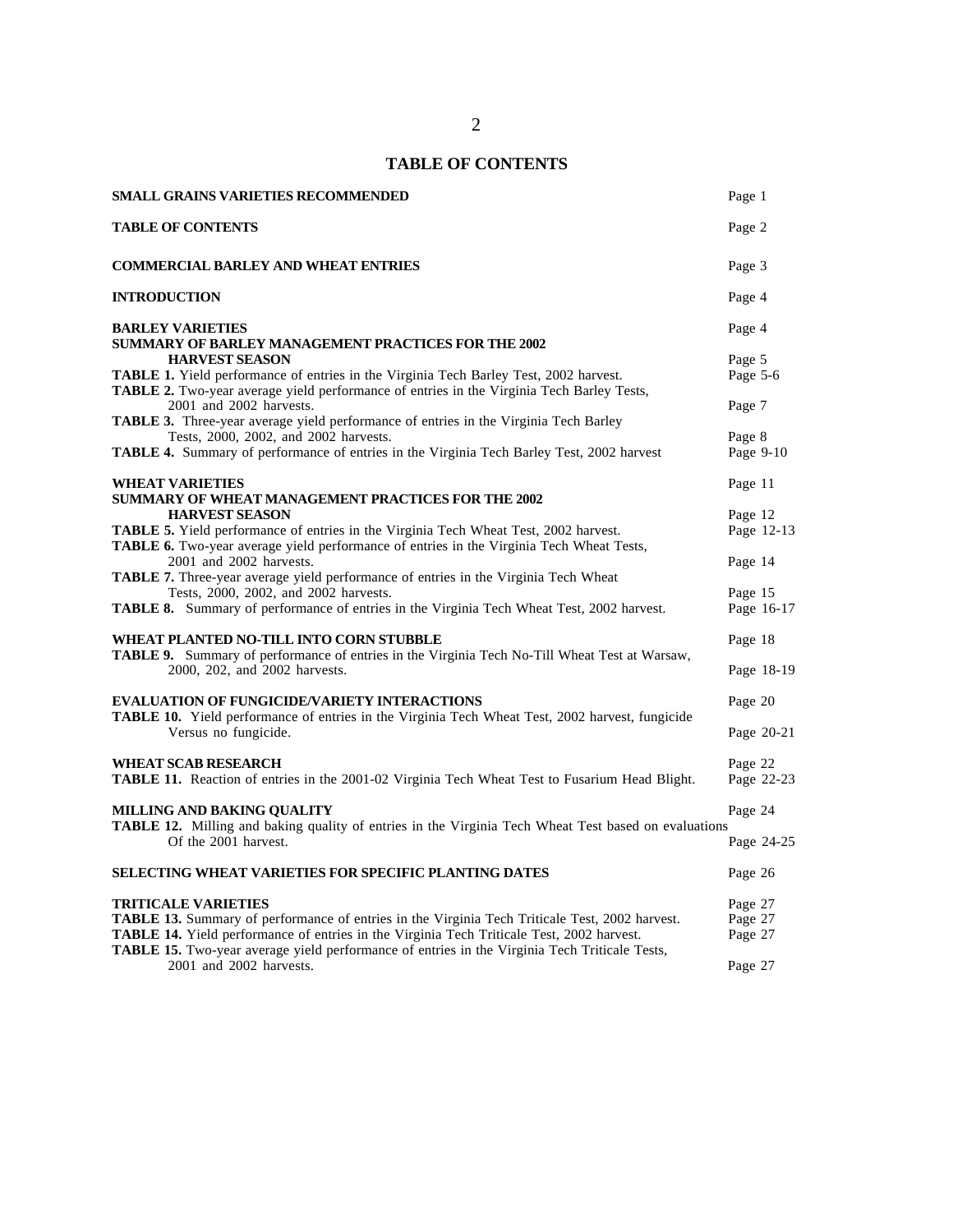#### **COMMERCIAL BARLEY ENTRIES**

Maryland Agricultural Experiment Station, 1201 Symons Hall, University of Maryland, College Park, Maryland 20742 – Catchpenny. Virginia Tech and Virginia Crop Improvement Association, 9142 Atlee Station Road, Mechanicsville, VA 23116 - Callao, Nomini, Price, and Wysor.

#### **COMMERCIAL AND EXPERIMENTAL WHEAT ENTRIES**

AgriPro Wheat, PO Box 411, 520 East 1050 South, Brookston, IN 47923 – AgriPro M94\*1549-1.

AGSouth Genetics, 6830 Lisa Lane, Dunwoody, GA 30338 - AGS 2000.

University of Arkansas, Dept. of Agronomy, 115 Plant Science, Fayetteville, AR 72701 - Pat.

Featherstone Seed Company, 13941 Genito Road, Amelia, VA 23002 - Featherstone 520.

University of Georgia, GA Station, 1109 Experiment Street, Griffin, GA 30223 - GA92485E15.

University of Kentucky, Kentucky Foundation Seed Project, PO Box 11950, Lexington, KY 40579 – KY 90C-292-4-1 and KY 90C-054-6.

University of Maryland, CMREC/Beltsville Facility, 12000 Beaver Dam Road, Laurel, MD 2 0708 – MD11-52.

North Carolina State University, 840 Method Rd, Unit 3, Box 7629, Raleigh, NC 27695-7629 – Neuse.

North Carolina Foundation Seed Producers, Inc., 8220 Riley Hill Road, Zebulon, NC 27597 – Arcia (triticale).

Pioneer Hibred International, Inc., Eastern Division, Tipton, IN 47072 - Pioneer Brand 2580, Pioneer Brand 26R24, Pioneer Brand 26R38,

Pioneer Brand 26R46, Pioneer Brand 26R61, Pioneer Brand 2684, and Pioneer Brand XW00J.

Resource Seeds, Inc., 2355 Rice Pike, Union, KY 41091 - Trical 336, RSI 301, and RSI 331 (all triticales).

Royster-Clark, Inc., 70 N. Market St., Mt. Sterling, OH 43143 – Tribute (seed available 2003).

Southern States Cooperative, PO Box 26234, Richmond, VA 23260 - SS 518, SS 520, SS 535, SS 550, SS 560, SS 566, and SS EXP564.

Syngenta Seeds, Inc., PO Box 1240, Winterville, NC 28590 – Century II, Coker 9025, Coker 9184, Coker 9663, and Coker B950943. Uni-South Genetics, 2640-C Nolensville Road, Nashville, TN 37211 - USG 3209 and USG 3650.

Virginia Tech and Virginia Crop Improvement Association, 9142 Atlee Station Road, Mechanicsville, VA 23111 – Jackson, Massey,

McCormick (seed available 2004), Roane, Sisson, and all lines prefixed by VA.

Western Plant Breeders, 6025 W 300 S, Lafayette, IN 47909 – WPB Y93-998B.

Appreciation is expressed to the Virginia Small Grains Check-Off Board, AGSouth Genetics, AgriPro Wheat, Featherstone Seed, Pioneer Hibred International, Resource Seeds, Southern States Cooperative, Syngenta Seeds, UniSouth Genetics, Western Plant Breeders, and the Virginia Crop Improvement Association for their financial support of the Small Grains Variety Testing Program at Virginia Tech.

Conducted and summarized by the following Virginia Tech employees: Dr. Daniel E. Brann, Extension Agronomist, Grains (retired); Dr. Carl Griffey, Small Grains Breeder; Mr. Harry Behl, Agricultural Supervisor; Ms. Elizabeth Rucker and Mr. Tom Pridgen, Research Associates. Location Supervisors: Mr. Tom Custis (Painter); Mr. Bobby Ashburn (Holland); Mr. Bob Pitman, Mr. Mark Vaughn, Mr. Jason Kenner, and Mr. Charles Sanford (Warsaw); Mr. Bill Wilkinson III and Mr. Bud Wilmouth (Blackstone); Dr. Carl Griffey, Mr. Wynse Brooks, and Mr. Tom Pridgen (Blacksburg); Mr. Robert A. Clark, Mr. Tom Stanley, F.P. and Gary Mish (Shenandoah Valley); Mr. David Starner and Mr. Denton Dixon (Orange).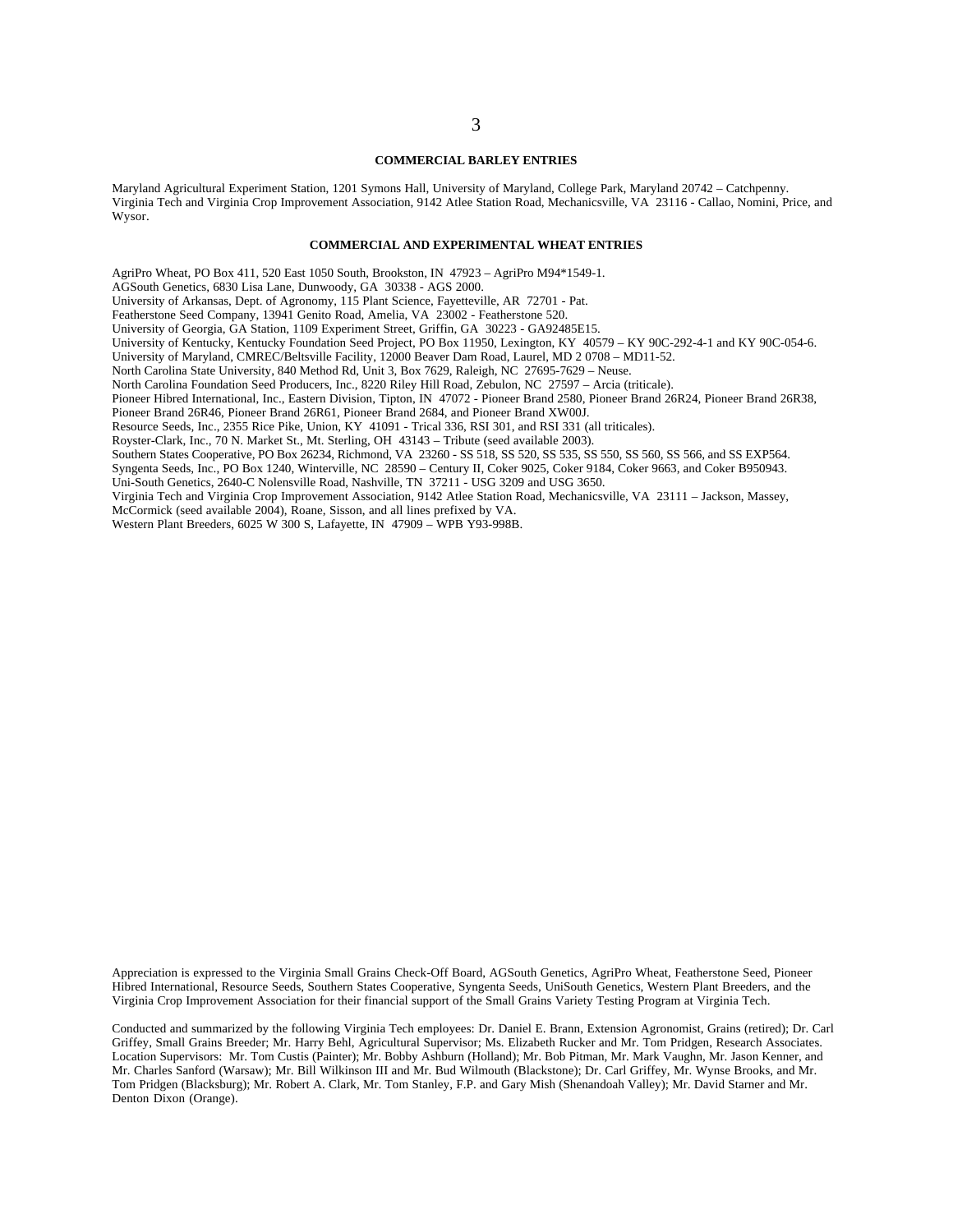#### **INTRODUCTION**

The attached tables present results from barley and wheat varietal tests conducted in Virginia in 2000-2002. Yield data are given for individual locations; yield and other performance characteristics are averaged over the number of locations indicated. Performance of a given variety often varies widely over locations and years which makes multiple location-year averages a more valid indication of expected performance than data from a single year or location. All tests in 2001-2002 were grown in seven-inch rows planted at 22 seeds per row foot with the exception of Blacksburg and Warsaw which were grown in six-inch rows at 22 seeds per row foot. The plots were trimmed during the winter to 9 feet in length. Details about management practices for barley and wheat are included in the bulletin.

#### **BARLEY VARIETIES**

Virginia is an excellent place to produce barley. It fits well into cropping systems and has a yield potential in excess of 115 bushels per acre as shown by the three year averages of current varieties and Virginia Tech lines.

Hulled barley makes good feed for horses, dairy animals, beef, sheep, and some laying hens. The problem is that these industries in Virginia and the mid-Atlantic region use only limited quantities of barley. Profitable barley production on over 50,000 acres in Virginia is going to require revival of international market opportunities and/or development of barley varieties that the poultry and swine feeders want to buy.

Revival of international markets is going to be tough regardless of actions taken by producers **but if we do not start producing quality barley, we will not be able to meet international barley standards and we will be unable to compete**.

Virginia and the mid-Atlantic region have produced low test weight, poor quality barley for too many years. No one wants to buy barley with 43-45 pound test weight like we have been growing with awnletted varieties such as Wysor, Nomini, or Starling. The genetic test weight of these varieties is about 48 pounds/bushel but it decreases rapidly with drought during grain fill or rainfall during harvest. **Cash grain barley producers must switch from varieties such as Nomini and Starling to Callao or Price. This is the only way we can possibly compete in export markets. This plea is made for the entire mid-Atlantic region since the Perdue facility at Norfolk receives grain from the whole region. It will not be sufficient for Virginia farmers to switch since their grain will be blended with barley from the entire mid-Atlantic region.**

Virginia Tech released a new barley variety named Price in 2002. Price averaged 131 bushels/acre the past two years at Warsaw compared to 128 bushels/acre for Callao. The major advantage of Price over Callao is improved standability. Price, like Callao, has excellent test weight in the 50-51 pounds/bushel range! Price should be available to producers in the fall of 2003. The other notable on hulled barley is VA97B-388. It has plump, bright color, beautiful seed with a test weight of 51-52 pounds/bushel. It is also the top-yielding variety and has awns that are easily removed at harvest. Markets for top quality hulled barley need to be developed. The other new variety mentioned is Catchpenny from the University of Maryland. It yielded less than average and had less than average test weight.

Another exciting area in barley is the availability of hulless lines. Hulless barley grows and looks like regular barley until it is almost mature. When almost mature the glumes start to separate. The grain is completely separated from the glumes when combined. Hulless barley grain looks more like wheat than traditional barley. As you can see in Table 1 the yields of hulless barley are less than hulled barley but remember that the hull normally makes up about 15 percent of the weight of hulled barley. The lines beginning with "SC" are lines obtained from South Carolina and lines beginning with VA are lines developed by Dr. Carl Griffey's program at Virginia Tech. The best hulless line produced 124 bu/acre (based on 48 lbs/bu) at one location and averaged 95 bu/acre.

What will we do with hulless barley? Research feeding trials with swine and poultry have shown hulless barley to be excellent feed. There is also tremendous regional interest in hulless barley as an energy source for ethanol. Hopefully at least one of these potential markets will become a reality. As you can see in Table 4 most of the current hulless lines are similar in maturity to Callao barley. Test weight is generally in the 57-59 lbs/bu range. And standability of current lines is good.

Barley may still have a bright future in Virginia and the mid-Atlantic region **if** we strive to produce what the customer wants. Let's improve our barley quality and see what happens. Hopefully we can take advantage of the excellent hulless barley lines being developed at Virginia Tech by Dr. Griffey's "barley team" of Wynse Brooks and Mark Vaughn. We have a great deal to lose if barley becomes obsolete and no longer is a viable crop in our rotation system.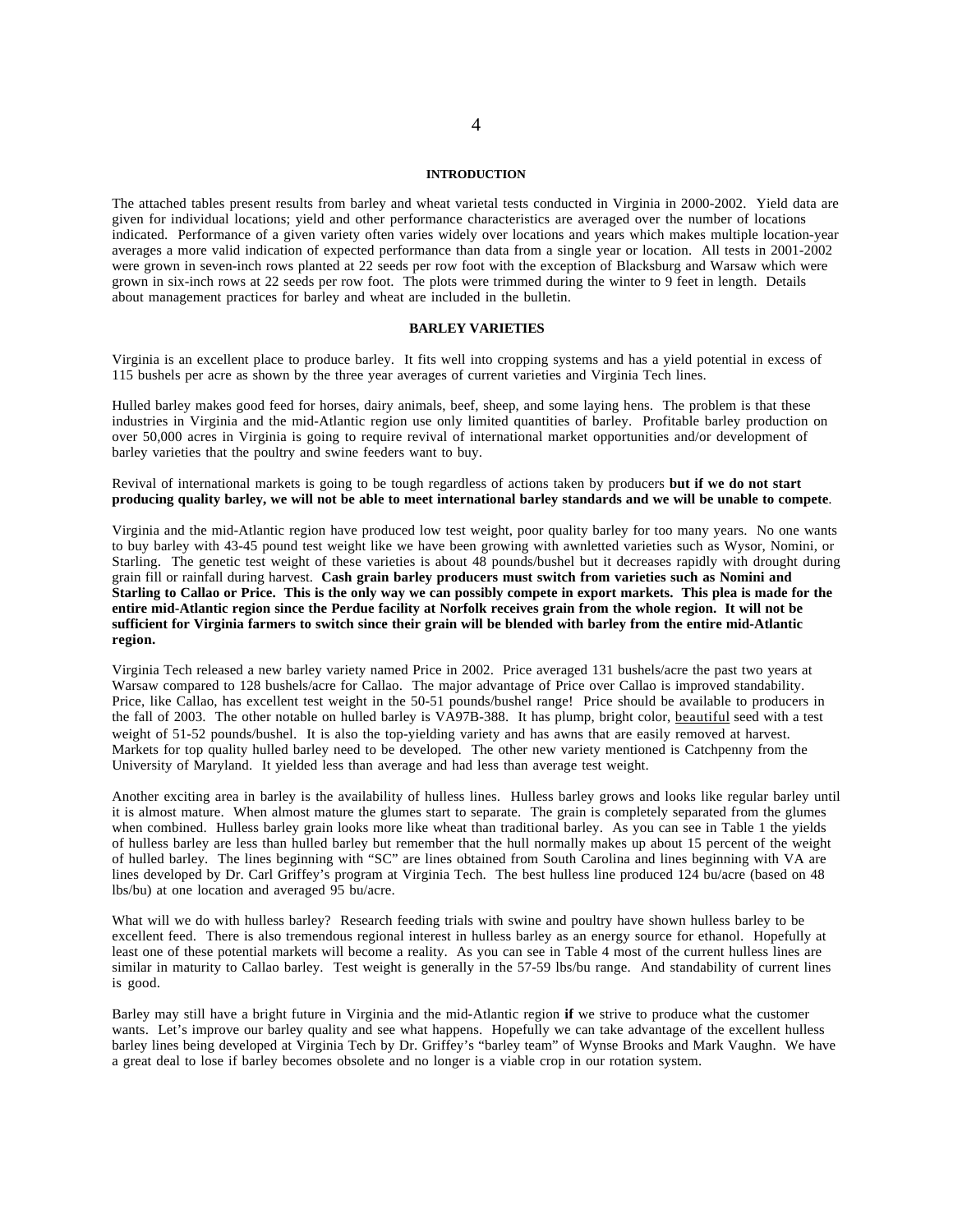#### **SUMMARY OF BARLEY MANAGEMENT PRACTICES FOR THE 2002 HARVEST SEASON**

**Blacksburg** - Planted October 11, 2001. Preplant fertilizer was 25-80-100 on October 1, 2001. Site was fertilized with 65- 0-0 plus 0.6 oz Harmony Extra7 on April 5, 2002. Harvest occurred on June 16-17, 2002.

**Blackstone** - Planted October 18, 2001. Preplant fertilizer was 500 lb 6-12-18 on October 5, 2001. Site was fertilized with 40 lb N using ammonium nitrate on February 1, 2002. Harmony Extra7 at 0.5 oz was applied February 14, 2002. Liquid nitrogen was applied at 80 lb on March 8, 2002. Lannate® LV at 1 pt was applied April 23, 2002. Harvest occurred on June 6, 2002.

Painter - Planted October 19, 2001. Preplant fertilizer was 500 lb 5-10-10 applied October 16, 2001. Forty lb N using 30% N and 0.5 oz Harmony Extra7 were applied February 20, 2002. Forty lb N using 30% N cut 50/50 with water were applied March 28, 2002. Malathion® 57EC was applied at 1.5 pt April 20, 2002. Harvest occurred on June 4, 2002. **Warsaw** - Planted October 16, 2001. Preplant fertilizer was 30-80-80-5(S) applied October 11, 2001. Harmony Extra7 at 0.6 oz and Buctril® at 1.5 pt were applied January 17, 2002. Fertilization at 45 lb N using 24-0-0-3 was applied February 6, 2001. Fertilization at 45 lb N using 24-0-0-3 was applied March 26, 2002. Harvest occurred June 5-6, 2002. **Orange** - Planted October 11, 2001. Preplant fertilization was 500 lb 5-10-10-6(S) on September 17, 2001. Sixty lb N were applied March 6, 2002. Harvest occurred on June 6 (rep 1) and June 10 (reps 2-4), 2002.

#### **Table 1. Yield performance (bu/acre) of entries in the Virginia Tech Barley Test, 2002 harvest.\***

| <b>Hulled Lines</b> | Blacksburg |                              | <b>Blackstone</b> |           | Orange |           | Painter |           | Warsaw |                              | Average   |           |
|---------------------|------------|------------------------------|-------------------|-----------|--------|-----------|---------|-----------|--------|------------------------------|-----------|-----------|
| VA97B-388           | 141        | 97<br>$+$                    |                   | 105       |        | 98        |         | 157       | $+$    | 119                          | $\ddot{}$ |           |
| VA99B-303           | 121        | $+$                          | 91                |           | 106    |           | 126     | $\ddot{}$ | 150    | $+$                          | 119       | $+$       |
| <b>NOMINI</b>       | 138        | $\ddot{}$                    | 86                |           | 100    |           | 95      |           | 144    |                              | 113       | $\ddot{}$ |
| VA96-44-304         | 104        |                              | 113               | $\ddot{}$ | 113    |           | 103     |           | 133    |                              | 113       | $+$       |
| VA98B-213           | 113        |                              | 101               |           | 110    |           | 94      |           | 139    |                              | 112       | $+$       |
| VA97B-176           | 112        |                              | 101               |           | 100    |           | 104     |           | 142    |                              | 112       | $+$       |
| VA99B-161           | 107        |                              | 105               |           | 117    | $\ddot{}$ | 90      |           | 139    |                              | 111       |           |
| <b>PRICE</b>        | 105        |                              | 96                |           | 117    | $\ddot{}$ | 96      |           | 132    |                              | 109       |           |
| VA98B-199           | 113        |                              | 93                |           | 108    |           | 88      |           | 141    |                              | 109       |           |
| VA97B-175           | 118        | +                            | 95                |           | 96     |           | 98      |           | 137    |                              | 109       |           |
| VA98B-112           | 119        | $\ddot{}$                    | 93                |           | 96     |           | 104     |           | 135    |                              | 109       |           |
| VA00B-182           | 119        | $\ddot{}$                    | 91                |           | 102    |           | 97      |           | 137    |                              | 109       |           |
| VA98B-208           | 97         | ä,                           | 106               |           | 94     |           | 103     |           | 139    |                              | 108       |           |
| VA99B-125           | 113        |                              | 95                |           | 96     |           | 93      |           | 144    |                              | 108       |           |
| VA99B-206           | 101        |                              | 98                |           | 90     |           | 105     |           | 150    | $\ddot{}$                    | 108       |           |
| VA98B-210           | 95         | $\blacksquare$               | 105               |           | 93     |           | 104     |           | 138    |                              | 107       |           |
| VA98B-221           | 95         | ä,                           | 100               |           | 87     |           | 114     |           | 138    |                              | 107       |           |
| VA98B-524           | 93         | ÷,                           | 86                |           | 93     |           | 116     | $\ddot{}$ | 149    | $\ddot{}$                    | 107       |           |
| <b>VA00B-7</b>      | 98         | ä,                           | 85                |           | 107    |           | 103     |           | 132    |                              | 105       |           |
| VA97B-398           | 99         |                              | 94                |           | 101    |           | 97      |           | 129    |                              | 104       |           |
| VA97B-142           | 94         | ÷.                           | 86                |           | 118    | $+$       | 94      |           | 131    |                              | 104       |           |
| VA00B-11            | 96         | $\blacksquare$               | 95                |           | 102    |           | 104     |           | 125    | $\blacksquare$               | 104       |           |
| <b>VA00B-9</b>      | 90         | $\overline{\phantom{a}}$     | 92                |           | 101    |           | 103     |           | 131    |                              | 103       |           |
| VA00B-217           | 80         | $\qquad \qquad \blacksquare$ | 102               |           | 100    |           | 104     |           | 127    |                              | 102       |           |
| <b>WYSOR</b>        | 120        | $\ddot{}$                    | 70                |           | 103    |           | 85      |           | 128    |                              | 101       |           |
| <b>CALLAO</b>       | 104        |                              | 79                |           | 101    |           | 89      |           | 132    |                              | 101       |           |
| VA92-42-46          | 106        |                              | 77                |           | 95     |           | 94      |           | 130    |                              | 100       |           |
| VA99B-162           | 110        |                              | 83                |           | 96     |           | 82      | ٠         | 126    | $\qquad \qquad \blacksquare$ | 99        |           |
| <b>CATCHPENNY</b>   | 89         |                              | 69                |           | 99     |           | 79      |           | 115    |                              | 91        |           |
| Average             | 106        |                              | 92                |           | 101    |           | 99      |           | 136    |                              | 107       |           |
| LSD (0.05)          | 8          |                              | 15                |           | 15     |           | 12      |           | 10     |                              | 5         |           |
| C.V.                | 5          |                              | 11                |           | 11     |           | 9       |           | 5      |                              | 8         |           |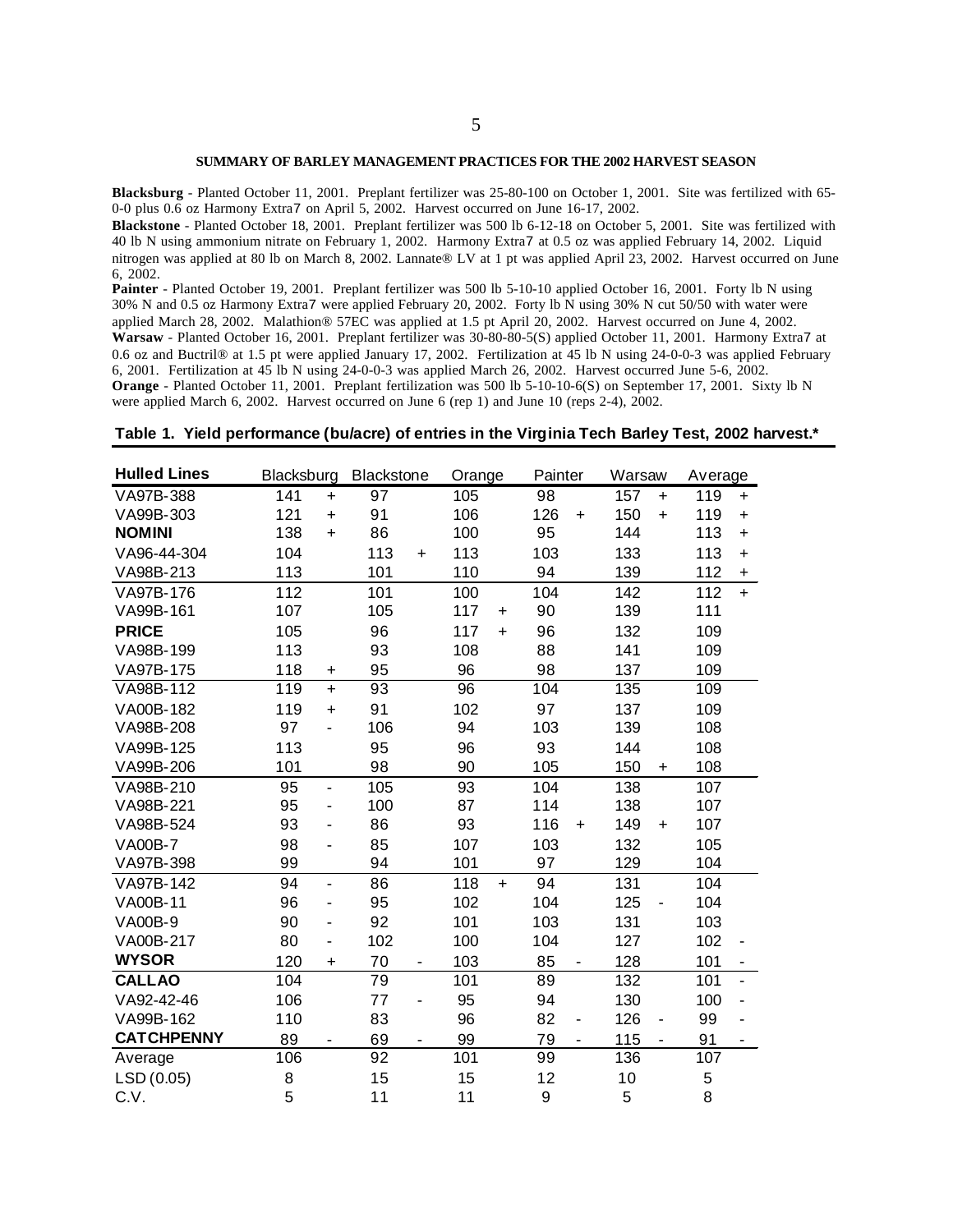| <b>Hulless Lines</b> | Blacksburg |                          | <b>Blackstone</b> |           | Orange |           | Painter |           | Warsaw |                | Average |           |
|----------------------|------------|--------------------------|-------------------|-----------|--------|-----------|---------|-----------|--------|----------------|---------|-----------|
| VA00H-65             | 85         | $\ddot{}$                | 94                | $\ddot{}$ | 91     | $\ddot{}$ | 84      |           | 124    |                | 95      | $\ddot{}$ |
| VA00H-88             | 85         | '+                       | 90                |           | 83     |           | 81      |           | 128    | $\ddot{}$      | 93      | $\ddot{}$ |
| VA00H-93             | 84         | $\ddot{}$                | 89                |           | 75     |           | 73      |           | 128    | $\ddot{}$      | 90      | $\ddot{}$ |
| VA00H-99             | 82         | $\ddot{}$                | 80                |           | 89     | $+$       | 78      |           | 123    |                | 90      | $\ddot{}$ |
| <b>VA00H-74</b>      | 82         | $\ddot{}$                | 90                |           | 85     |           | 73      |           | 114    |                | 89      | $\ddot{}$ |
| VA00H-137            | 72         |                          | 88                |           | 79     |           | 83      |           | 124    |                | 89      | $+$       |
| VA00H-70             | 80         |                          | 85                |           | 78     |           | 74      |           | 121    |                | 88      | $\ddot{}$ |
| VA00H-10             | 81         |                          | 82                |           | 71     |           | 72      |           | 121    |                | 85      |           |
| VA00H-12             | 83         | $\ddot{}$                | 75                |           | 65     |           | 86      | $\ddot{}$ | 109    |                | 84      |           |
| VA00H-211            | 61         | $\overline{\phantom{a}}$ | 74                |           | 92     | ÷         | 79      |           | 112    |                | 84      |           |
| SC880248             | 64         | ٠                        | 77                |           | 74     |           | 83      |           | 116    |                | 83      |           |
| VA00H-15             | 70         |                          | 74                |           | 68     |           | 80      |           | 125    | $\ddot{}$      | 83      |           |
| VA00H-134            | 74         |                          | 88                |           | 69     |           | 75      |           | 106    | ۰              | 83      |           |
| <b>VA00H-24</b>      | 78         |                          | 80                |           | 62     | ۰         | 67      |           | 106    | $\blacksquare$ | 79      |           |
| VA00H-32             | 72         |                          | 75                |           | 54     | -         | 76      |           | 117    |                | 79      |           |
| SC890585             | 63         | ٠                        | 78                |           | 71     |           | 67      |           | 107    | ٠              | 78      |           |
| VA00H-243            | 59         | ٠                        | 67                |           | 68     |           | 74      |           | 106    | ۰              | 75      |           |
| VA00H-218            | 56         | ۰                        | 83                |           | 53     | ۰         | 81      |           | 100    | ۰              | 74      |           |
| Average              | 74         |                          | 82                |           | 74     |           | 77      |           | 116    |                | 84      |           |
| LSD (0.05)           | 8          |                          | 10                |           | 12     |           | 9       |           | 9      |                | 4       |           |
| C.V.                 | 7          |                          | 9                 |           | 12     |           | 8       |           | 6      |                | 8       |           |

**Table 1. Yield performance (bu/acre) of entries in the Virginia Tech Barley Test, 2002 harvest, continued.\***

\* Varieties are ordered by descending statewide yield averages. A plus or minus sign indicates a performance significantly above or below the test average, where hulled and hulless lines have been statistically analyzed separately.

Hulless barley is similar to hulled barley except the glumes thrash free of the seed when combined. Since the hulls make up 10-13% of the dry grain weight, yields of hulless barley are expected to be 10-13% lower than hulled barley.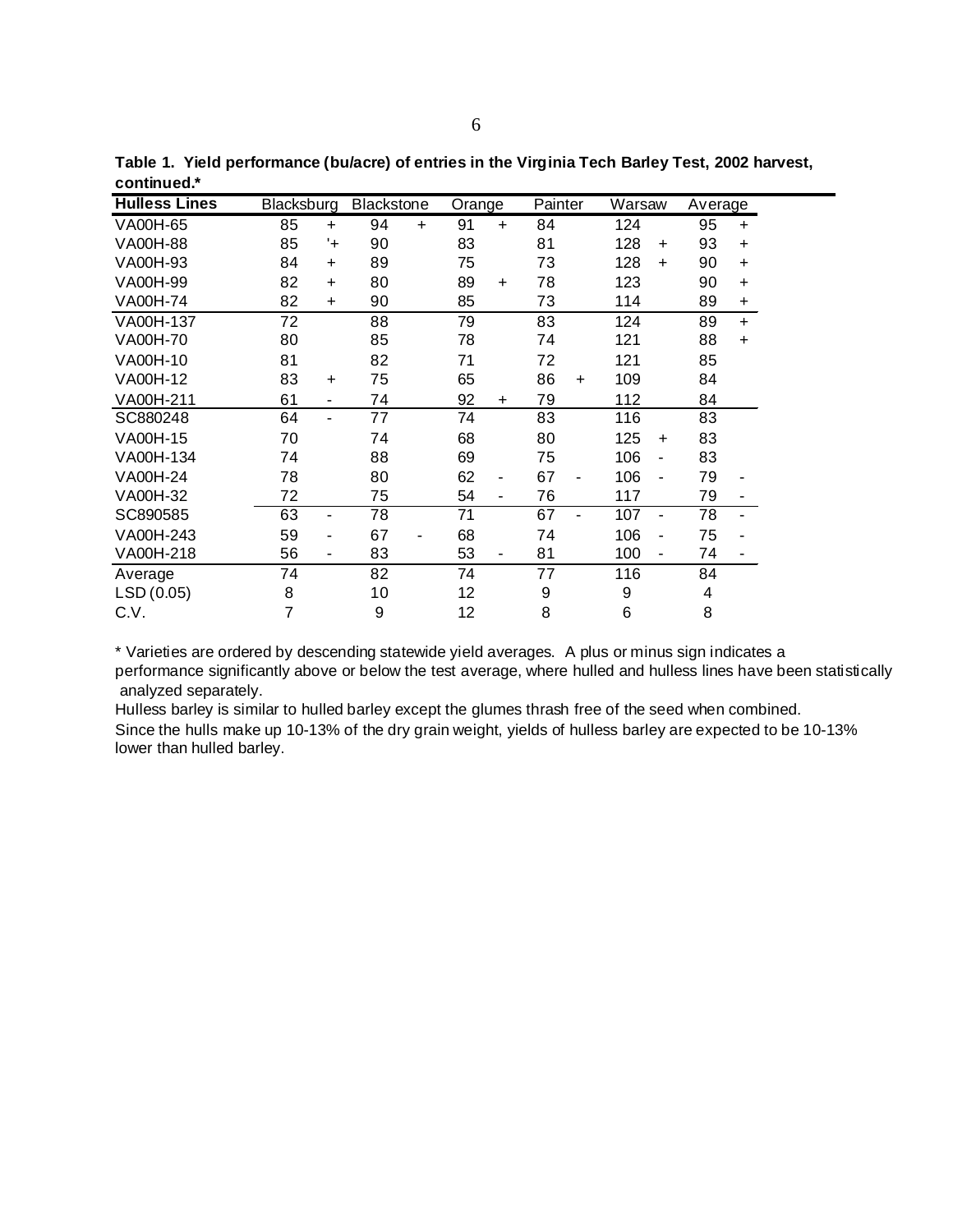| <b>Hulled Lines</b>  | Blacksburg     |                          | Blackstone       |                | Orange      |                | Painter        |                          | Warsaw         |                          | Average |           |
|----------------------|----------------|--------------------------|------------------|----------------|-------------|----------------|----------------|--------------------------|----------------|--------------------------|---------|-----------|
| VA97B-388            | 127            | $+$                      | 96               |                | 104         |                | 119            |                          | 150            | $+$                      | 120     | $+$       |
| VA97B-176            | 117            | $\ddot{}$                | 89               |                | 95          |                | 119            |                          | 141            |                          | 113     | $\ddot{}$ |
| VA98B-213            | 112            |                          | 92               |                | 100         |                | 110            |                          | 136            |                          | 111     |           |
| VA98B-208            | 102            | $\overline{\phantom{0}}$ | 96               |                | 92          |                | 120            | $\ddot{}$                | 139            |                          | 111     |           |
| <b>NOMINI</b>        | 124            | $\ddot{}$                | 80               |                | 93          |                | 107            |                          | 140            |                          | 110     |           |
| VA96-44-304          | 95             | L.                       | 97               |                | 101         |                | 118            |                          | 136            |                          | 110     |           |
| <b>PRICE</b>         | 106            |                          | 89               |                | 107         |                | 114            |                          | 131            |                          | 109     |           |
| VA97B-175            | 119            | $\ddot{}$                | 85               |                | 94          |                | 110            |                          | 134            |                          | 109     |           |
| VA98B-210            | 101            | ÷.                       | 91               |                | 91          |                | 119            |                          | 137            |                          | 109     |           |
| VA97B-398            | 110            |                          | 90               |                | 91          |                | 112            |                          | 129            |                          | 108     |           |
| VA98B-112            | 117            | $\ddot{}$                | 86               |                | 91          |                | 106            |                          | 134            |                          | 108     |           |
| VA98B-199            | 111            |                          | 83               |                | 101         |                | 102            |                          | 141            |                          | 108     |           |
| VA99B-161            | 107            |                          | 85               |                | 110         | $\ddot{}$      | 104            |                          | 133            |                          | 108     |           |
| VA99B-206            | 103            |                          | 93               |                | 86          |                | 114            |                          | 137            |                          | 108     |           |
| VA99B-125            | 117            | +                        | 82               |                | 89          |                | 103            |                          | 141            |                          | 107     |           |
| VA99B-162            | 114            |                          | $\overline{78}$  |                | 91          |                | 107            |                          | 127            | $\blacksquare$           | 105     |           |
| <b>CALLAO</b>        | 106            |                          | 76               |                | 92          |                | 108            |                          | 128            | $\blacksquare$           | 103     |           |
| VA97B-142            | 89             |                          | 80               |                | 104         |                | 110            |                          | 133            |                          | 103     |           |
| <b>WYSOR</b>         | 109            |                          | 72               | $\blacksquare$ | 91          |                | 96             | $\blacksquare$           | 127            | ÷,                       | 100     |           |
| VA92-42-46           | 103            |                          | 72               | ÷.             | 93          |                | 97             | ä,                       | 127            | $\overline{\phantom{a}}$ | 100     |           |
| Average              | 109            |                          | 86               |                | 96          |                | 110            |                          | 135            |                          | 108     |           |
| LSD (0.05)           | $\overline{7}$ |                          | 13               |                | 13          |                | 10             |                          | $\overline{7}$ |                          | 5       |           |
| C.V.                 | $\overline{7}$ |                          | 15               |                | 11          |                | 9              |                          | 5              |                          | 10      |           |
| <b>Hulless Lines</b> |                |                          |                  |                |             |                |                |                          |                |                          |         |           |
| VA00H-137            | 84             | $\ddot{}$                | 80               | $+$            | 75          |                | 96             | $+$                      | 122            | $+$                      | 92      | $+$       |
| VA00H-12             | 89             | $+$                      | 71               |                | 69          |                | 89             |                          | 109            |                          | 86      |           |
| VA00H-15             | 77             |                          | 68               |                | 69          |                | 89             |                          | 119            | $\ddot{}$                | 85      |           |
| SC880248             | 74             | $\overline{\phantom{0}}$ | 70               |                | 77          |                | 89             |                          | 112            |                          | 85      |           |
| <b>VA00H-24</b>      | 83             |                          | 71               |                | 66          |                | 86             |                          | 107            | $\blacksquare$           | 84      |           |
| SC890585             | 76             |                          | 73               |                | 70          |                | 82             | $\overline{a}$           | 107            | ä,                       | 82      |           |
| VA00H-243            | 70             | ä,                       | 62               |                | 70          |                | 90             |                          | 111            |                          | 81      |           |
| VA00H-32             | 78             |                          | 66               |                | 60          | $\blacksquare$ | 82             | $\overline{\phantom{a}}$ | 109            |                          | 80      | ٠         |
| Average              | 79             |                          | 70               |                | 69          |                | 88             |                          | 112            |                          | 84      |           |
| LSD (0.05)           | 5              |                          | $\boldsymbol{9}$ |                | $\mathsf g$ |                | 6              |                          | 5              |                          | 3       |           |
| C.V.                 | $\overline{7}$ |                          | 12               |                | 11          |                | $\overline{7}$ |                          | 5              |                          | 9       |           |

**Table 2. Two-year average yield performance (bu/acre) of entries in the Virginia Tech Barley Tests, 2001 and 2002 harvests.\***

\* Varieties are ordered by descending statewide yield averages. A plus or minus sign indicates a performance significantly above or below the test average, where hulled and hulless lines have been statistically analyzed separately.

Hulless barley is similar to hulled barley except the glumes thrash free of the seed when combined. Since the hulls make up 10-13% of the dry grain weight, yields of hulless barley are expected to be 10-13% lower than hulled barley.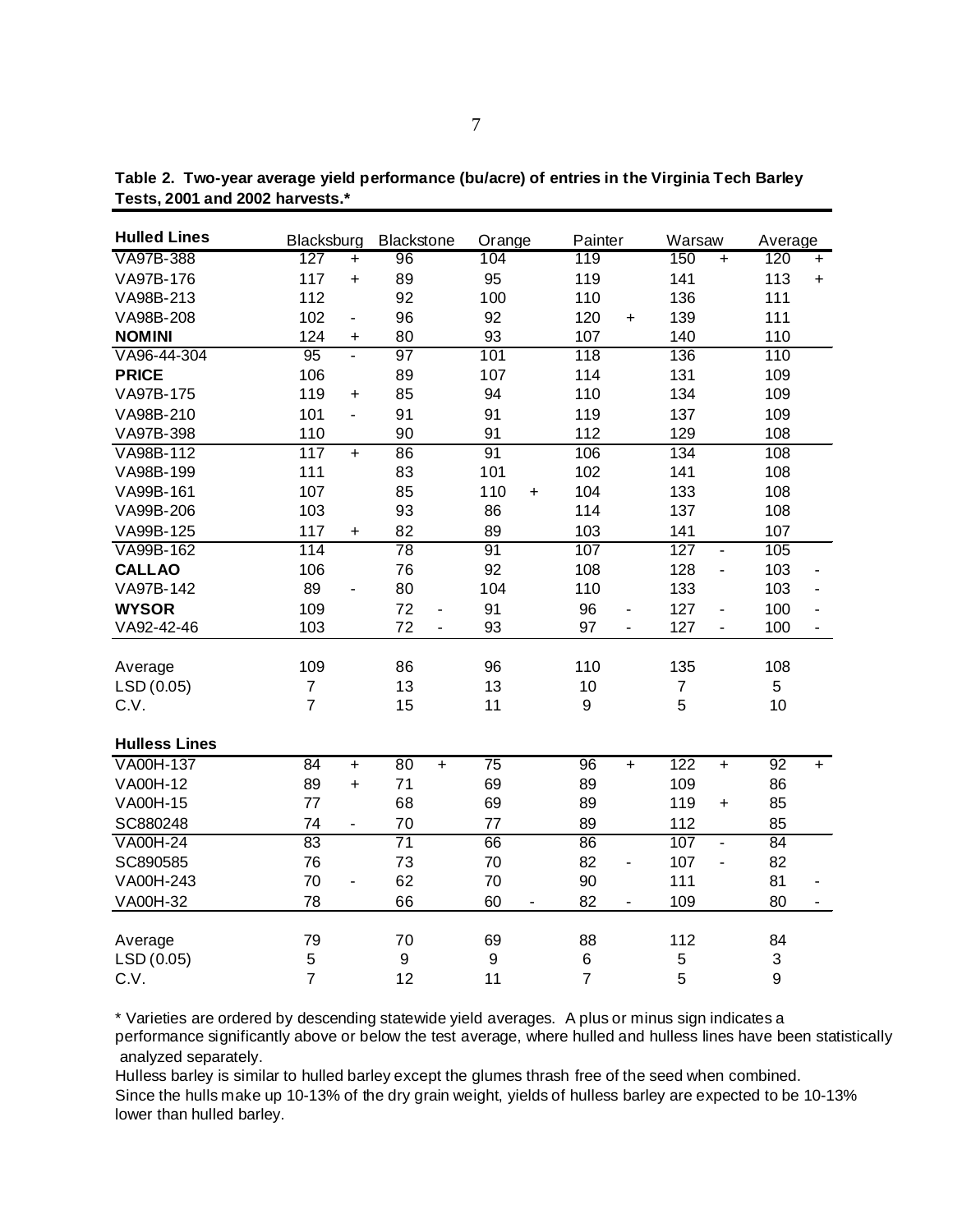| Line          | <b>Blacksburg</b> |           | <b>Blackstone</b> |     | Orange | Warsaw |     | Average |                |
|---------------|-------------------|-----------|-------------------|-----|--------|--------|-----|---------|----------------|
| <b>NOMINI</b> | 128               | $\ddot{}$ |                   |     | 105    | 137    |     | 116     | $\ddot{}$      |
| VA97B-388     | 127               | $+$       | 95                |     | 101    | 139    |     | 116     | $+$            |
| VA97B-176     | 122               | $\ddot{}$ | 93                |     | 95     | 140    | $+$ | 113     |                |
| VA98B-213     | 119               |           | 93                |     | 98     | 139    |     | 113     |                |
| VA97B-175     | 121               |           | 94                |     | 95     | 136    |     | 112     |                |
| VA96-44-304   | 102               | ٠         | 101               | $+$ | 105    | 136    |     | 111     |                |
| <b>PRICE</b>  | 114               |           | 93                |     | 105    | 131    |     | 111     |                |
| VA97B-398     | 115               | 98        |                   | 92  | 130    |        | 110 |         |                |
| VA98B-112     | 122               | $\ddot{}$ | 89                |     | 88     | 137    |     | 110     |                |
| VA98B-210     | 107               | ٠         | 95                |     | 96     | 135    |     | 109     |                |
| <b>CALLAO</b> | 112               |           | 87                |     | 90     | 133    |     | 106     | ۰              |
| <b>WYSOR</b>  | 114               |           | ---               |     | 93     | 124    | ۰   | 104     | $\blacksquare$ |
| VA92-42-46    | 109               | ۰         |                   |     | 93     | 127    | ٠   | 104     | ۰              |
| Average       | 116               |           | 91                |     | 97     | 134    |     | 110     |                |
| LSD(0.05)     | 6                 |           | 10                |     | 12     | 6      |     | 4       |                |
| C.V.          | 6                 |           | 12                |     | 13     | 6      |     | 10      |                |

**Table 3. Three-year average yield performance (bu/acre) of entries in the Virginia Tech Barley Tests, 2000, 2001, and 2002 harvests.\***

\* Varieties are ordered by descending statewide yield averages. A plus or minus sign indicates a performance significantly above or below the test average.

Nomini, Wysor, and VA92-42-46 were eaten by either birds or deer in 2000 because they are awnless varieties.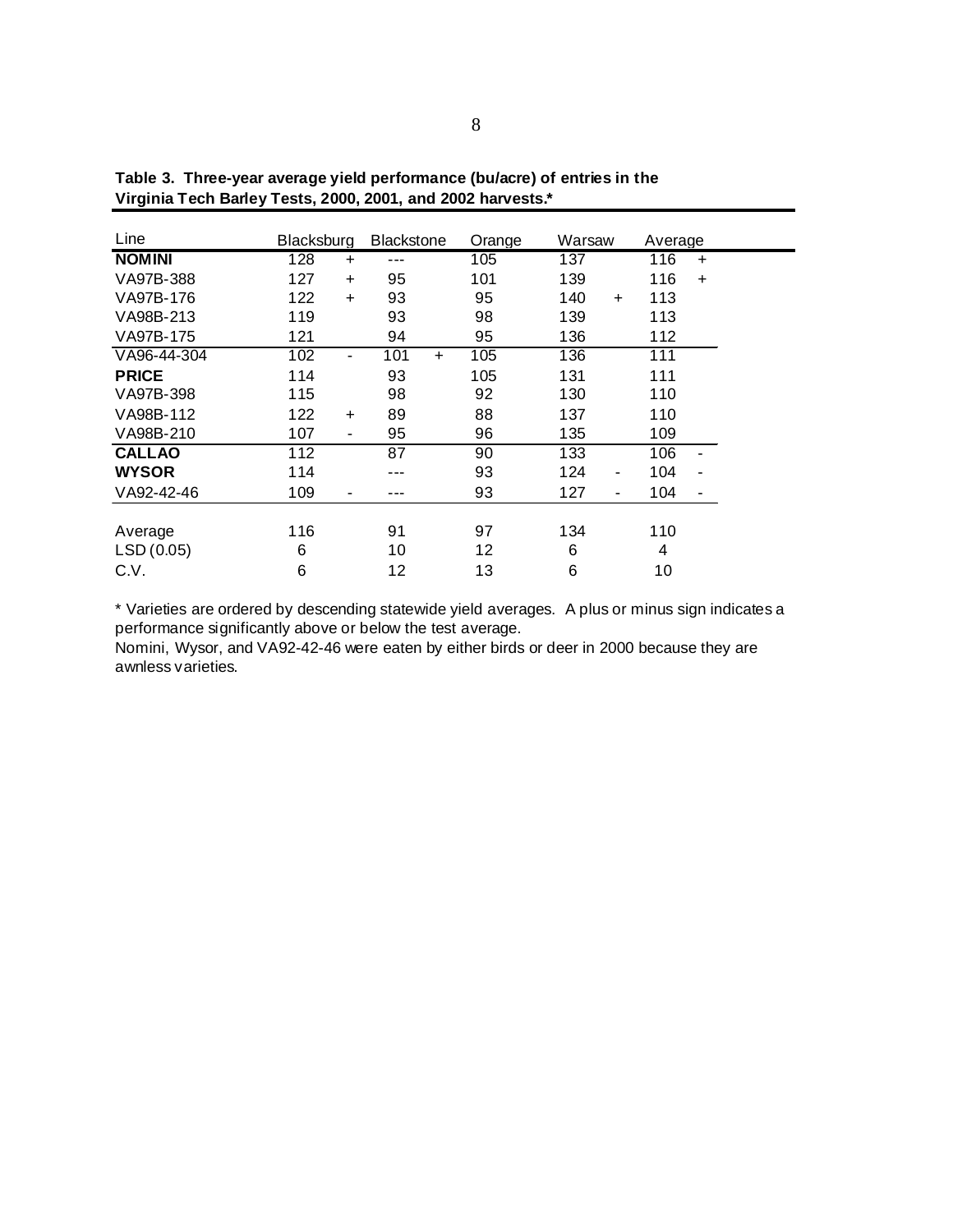|                     |                      |                                  |                                   |                                |                                            |                |                             | Spring                  |                                 |                       |
|---------------------|----------------------|----------------------------------|-----------------------------------|--------------------------------|--------------------------------------------|----------------|-----------------------------|-------------------------|---------------------------------|-----------------------|
|                     |                      | <b>Test</b>                      | Date                              |                                |                                            | Leaf Powdery   | <b>Net</b>                  | Freeze                  | Early                           |                       |
|                     | Yield                | Weight                           | Headed                            | Height Rust                    |                                            | <b>Mildew</b>  | <b>Blotch</b>               | Damage                  | Height                          | Lodging               |
|                     | Bu/a)                | (Lb/bu)                          | $(Mar31+)$                        | (ln)                           |                                            | $(0-9)$        |                             | (%)                     | (ln)                            | $(0.2 - 10)$          |
| <b>Hulled Lines</b> | (5)                  | (4)                              | (4)                               | (4)                            | (2)                                        | (1)            | (1)                         | (1)                     | (1)                             | (3)                   |
| VA97B-388           | 119<br>$\ddot{}$     | 53.6<br>$\ddot{}$                | 19<br>$\ddot{}$                   | $\overline{35}$<br>$\ddot{}$   | 6<br>$+$                                   | $\overline{0}$ | $\overline{5}$<br>÷,        | $\overline{5}$          | 5.8                             | 2.5                   |
| VA99B-303           | 119<br>$\ddot{}$     | 50.8<br>$\blacksquare$           | 18<br>$\ddot{}$                   | 32                             | $\mathbf 0$<br>$\blacksquare$              | $\mathbf 0$    | 6                           | 10                      | 6.8                             | 4.5<br>$\ddot{}$      |
| <b>NOMINI</b>       | $113 +$              | 50.0<br>$\overline{\phantom{a}}$ | 17                                | 40<br>$\ddot{}$                | 3                                          | $\mathbf 0$    | $\overline{2}$<br>÷,        | 3                       | 6.3                             | 3.2                   |
| VA96-44-304         | $113 +$              | 52.0                             | 14<br>ä,                          | 31<br>$\blacksquare$           | $\overline{4}$<br>$\ddot{}$                | $\mathbf 0$    | $\overline{7}$<br>$\ddot{}$ | 3                       | 7.5                             | 2.5                   |
| VA98B-213           | $112 +$              | 52.3                             | 17                                | 31<br>÷,                       | 3                                          | 1<br>+         | 6                           | 3                       | 6.8                             | 3.2                   |
| VA97B-176           | $112 +$              | 54.0<br>$\ddot{}$                | 15<br>$\blacksquare$              | $\overline{32}$                | 3                                          | $\overline{0}$ | 6                           | $\overline{8}$          | 4.8<br>ä,                       | 4.3<br>$+$            |
| VA99B-161           | 111                  | 50.2<br>$\blacksquare$           | 18<br>$+$                         | 30<br>÷,                       | 4<br>$\ddot{}$                             | $\mathbf 0$    | 6                           | 6                       | 6.8                             | 1.8<br>$\blacksquare$ |
| <b>PRICE</b>        | 109                  | 51.7                             | 16<br>$\blacksquare$              | 32                             | 4<br>$\ddot{}$                             | $\mathbf 0$    | 6                           | 8                       | 6.0                             | 3.1                   |
| VA98B-199           | 109                  | 51.3                             | 18<br>$\ddot{}$                   | 31<br>$\overline{\phantom{a}}$ | 4<br>$\ddot{}$                             | $\mathbf 0$    | 5<br>ä,                     | 3                       | 6.0                             | 4.4<br>$\ddot{}$      |
| VA97B-175           | 109                  | 51.6                             | 15<br>$\blacksquare$              | 31<br>$\blacksquare$           | 3                                          | $\mathbf 0$    | 4                           | 14                      | 5.0<br>$\overline{\phantom{a}}$ | 3.1                   |
| VA98B-112           | 109                  | 51.9                             | 16<br>$\blacksquare$              | $\overline{31}$                | 3                                          | 0              | 4                           | 15                      | 5.5<br>ä,                       | 3.8                   |
| VA00B-182           | 109                  | $53.2 +$                         | 13<br>ä,                          | 32                             | 4<br>$+$                                   | $\mathbf 0$    | $\overline{7}$<br>$+$       | $\overline{\mathbf{4}}$ | 6.8                             | 3.8                   |
| VA98B-208           | 108                  | 52.9<br>$\ddot{}$                | 17                                | 29<br>$\sim$                   | 3                                          | $\mathbf 0$    | 6                           | 16                      | 6.0                             | 2.0                   |
| VA99B-125           | 108                  | 52.2                             | 17                                | 30<br>÷,                       | 3                                          | 1<br>$\ddot{}$ | 4<br>$\overline{a}$         | 6                       | 6.5                             | 4.0<br>$\ddot{}$      |
| VA99B-206           | 108                  | 52.6<br>$\ddot{}$                | 17                                | 33<br>$\ddot{}$                | 1                                          | $\mathbf 0$    | 6                           | 24<br>$\ddot{}$         | 5.8                             | 3.8                   |
| VA98B-210           | 107                  | 53.5<br>$\ddotmark$              | $\overline{17}$                   | 29<br>L,                       | 3                                          | $\overline{0}$ | $\overline{5}$<br>ä,        | $\overline{8}$          | 6.3                             | 1.9                   |
| VA98B-221           | 107                  | 52.8<br>$\ddot{}$                | 17                                | 30<br>$\overline{\phantom{a}}$ | 3                                          | $\mathbf 0$    | 4<br>÷,                     | 6                       | 6.3                             | 2.2<br>÷,             |
| VA98B-524           | 107                  | 49.4<br>$\blacksquare$           | 19<br>$\ddot{}$                   | 30<br>$\sim$                   | 0<br>$\overline{\phantom{a}}$              | $\overline{0}$ | 4<br>L,                     | 26<br>$\ddot{}$         | 8.0<br>$+$                      | 2.5                   |
| <b>VA00B-7</b>      | 105                  | 51.2                             | 16<br>$\blacksquare$              | 31<br>$\overline{\phantom{a}}$ | 1                                          | $\mathbf 0$    | 6                           | 14                      | 6.8                             | 4.0<br>$\ddot{}$      |
| VA97B-398           | 104                  | 52.2                             | 15<br>$\overline{\phantom{a}}$    | 30<br>$\overline{\phantom{a}}$ | 3                                          | $\mathbf 0$    | 7<br>+                      | 8                       | 6.3                             | 2.9                   |
| VA97B-142           | 104                  | 52.2                             | $\overline{15}$<br>$\blacksquare$ | $\overline{32}$                | $\overline{3}$                             | $\overline{0}$ | 8<br>$+$                    | $\mathbf 0$             | 9.0<br>$+$                      | 3.6                   |
| VA00B-11            | 104                  | 50.6<br>$\sim$                   | 16<br>$\blacksquare$              | 31<br>$\blacksquare$           | $\overline{2}$<br>$\overline{\phantom{a}}$ | $\mathbf 0$    | 6                           | 16                      | 7.3                             | 5.2<br>$\ddot{}$      |
| <b>VA00B-9</b>      | 103                  | 50.8<br>$\overline{\phantom{a}}$ | 16                                | 31<br>$\overline{\phantom{a}}$ | $\overline{2}$<br>$\sim$                   | $\mathbf 0$    | $\overline{7}$<br>+         | 8                       | 6.5                             | 5.2<br>$+$            |
| VA00B-217           | $102 -$              | 52.9<br>$\ddot{}$                | 17                                | 31<br>$\blacksquare$           | $\mathbf 0$<br>$\sim$                      | $\mathbf 0$    | 8<br>$+$                    | 16                      | 7.3                             | 2.3<br>ä,             |
| <b>WYSOR</b>        | $101 -$              | 50.2<br>$\blacksquare$           | 19<br>$\ddot{}$                   | 38<br>$\ddot{}$                | 6<br>$\ddot{}$                             | $\mathbf 0$    | 6                           | $\mathbf 0$             | 4.8<br>$\blacksquare$           | 4.1<br>+              |
| <b>CALLAO</b>       | 101<br>$\sim$        | 52.8<br>$\ddot{}$                | 15<br>$\blacksquare$              | 30<br>$\blacksquare$           | 3                                          | $\overline{0}$ | 5<br>÷,                     | 15                      | 6.0                             | 4.4<br>$+$            |
| VA92-42-46          | $100 -$              | 50.1<br>$\overline{\phantom{a}}$ | 16<br>$\blacksquare$              | 38<br>$\ddot{}$                | 1<br>$\overline{\phantom{a}}$              | $\mathbf 0$    | 8<br>$\ddot{}$              | $\overline{\mathbf{4}}$ | 8.5<br>$+$                      | 2.0                   |
| VA99B-162           | 99<br>$\sim$         | 50.4<br>$\blacksquare$           | 19<br>$\ddot{}$                   | 30<br>$\overline{\phantom{a}}$ | 5<br>$\ddot{}$                             | 1<br>$\ddot{}$ | 5<br>÷,                     | 19                      | 8.3<br>$+$                      | 2.2                   |
| <b>CATCHPENNY</b>   | 91<br>$\blacksquare$ | 49.0<br>$\blacksquare$           | 16                                | 34<br>$\ddot{}$                | 5<br>+                                     | $\mathbf 0$    | 8<br>$\ddot{}$              | 1                       | 9.3<br>$\ddot{}$                | 1.7                   |
| Statewide Average   | 107                  | 51.7                             | 17                                | $\overline{32}$                | 3                                          | $\overline{0}$ | 6                           | $\overline{9}$          | 6.7                             | 3.2                   |
| LSD(0.05)           | 5                    | 0.8                              | 1                                 | 1                              | 1                                          | 1              | 1                           | 15                      | 1.2                             | 0.8                   |
| C.V.                | 8                    | 2.4                              | 6                                 | $\overline{\mathbf{4}}$        | 34                                         | 420            | 14                          | 120                     | 12.4                            | 31.4                  |

**Table 4. Summary of performance of entries in the Virginia Tech Barley Test, 2002 harvest.\***

\* Varieties are ordered by descending statewide yield averages. A plus or minus sign indicates a

performance significantly above or below the test average, where hulled and hulless lines have been statistically analyzed separately.

 The number in parentheses below column headings indicates the number of locations on which data are based.

The 0-9 ratings indicate degree to which plant is affected, where 0=none and 9=total plant affected. Belgian Lodging Scale = Area X Intensity X 0.2. Area = 1-10, where 1 is barley unaffected and 10 is entire plot affected and Intensity = 1-5, where 1 is barley standing upright and 5 is barley totally flat. Hulless barley is similar to hulled barley except the glumes thrash free of the seed when combined. Since the hulls make up about 15% of the dry grain weight, yields of hulless barley are expected to be about 15% lower than hulled barley.

Spring freeze damage is the percentage of tillers killed by a low temperature of 21 degrees F. on March 2-3, 2002. Ratings were made on April 29, 2002.

Early height is an indication of the daylength sensitivity of a variety. The association between early growth and freeze injury in barley is much lower than in wheat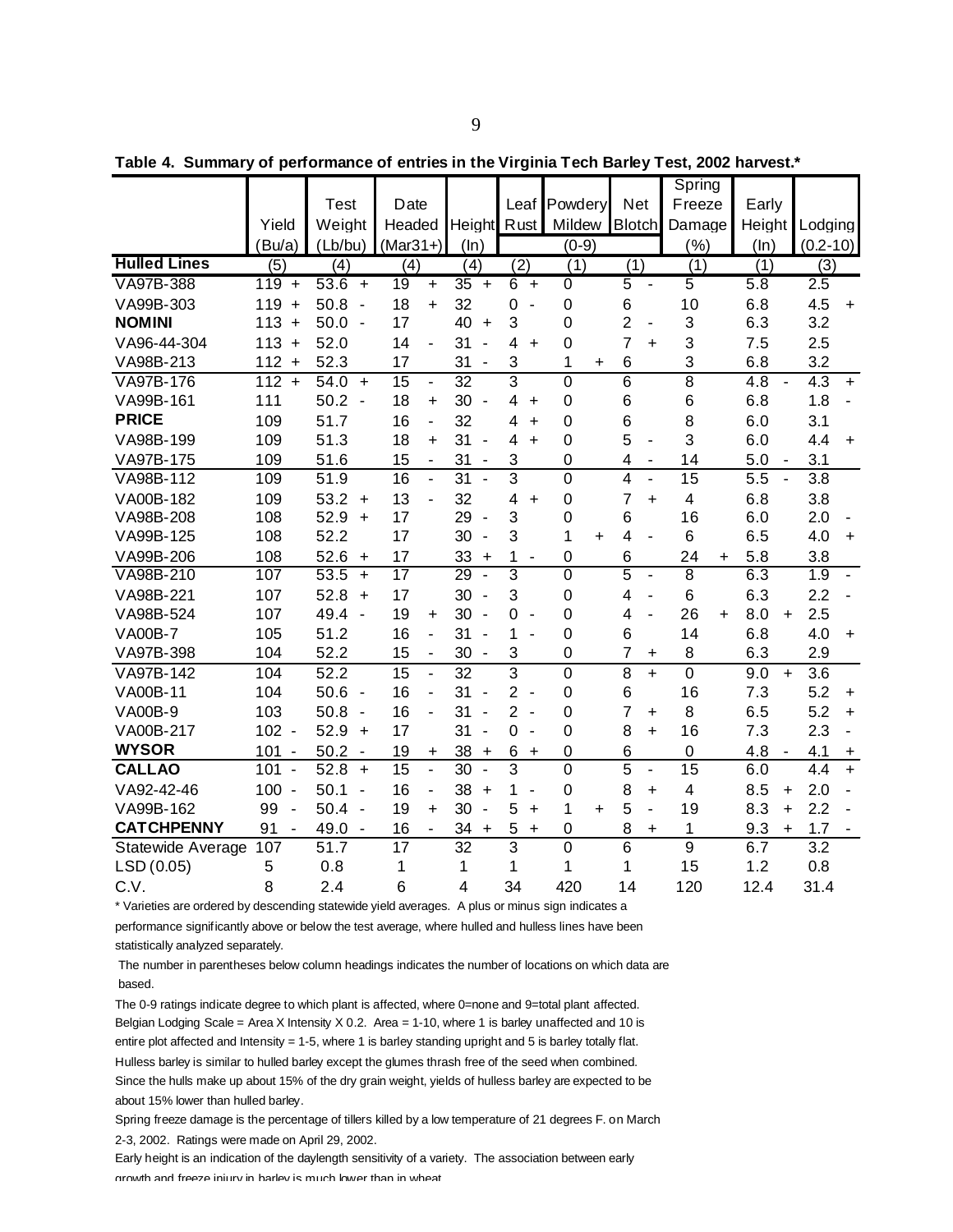|                      |                                |                                  |                 |                                |                               |                |                     | Spring          |                       |                       |
|----------------------|--------------------------------|----------------------------------|-----------------|--------------------------------|-------------------------------|----------------|---------------------|-----------------|-----------------------|-----------------------|
|                      |                                | Test                             | Date            |                                | Leaf                          | Powdery        | <b>Net</b>          | Freeze          | Early                 |                       |
|                      | Yield                          | Weight                           | Headed          | Height Rust                    |                               | Mildew         | <b>Blotch</b>       | Damage          | Height                | Lodging               |
|                      | (Bu/a)                         | (Lb/bu)                          | $(Mar31+)$      | (ln)                           |                               | $(0-9)$        |                     | (%)             | (ln)                  | $(0.2 - 10)$          |
| <b>Hulless Lines</b> | (5)                            | (4)                              | (4)             | (4)                            | (2)                           | (1)            | (1)                 | (1)             | (1)                   | (3)                   |
| <b>VA00H-65</b>      | 95<br>$\ddot{}$                | 58.5<br>$\ddot{}$                | $\overline{15}$ | $\overline{33}$                | $\overline{6}$<br>$\ddot{}$   | $\overline{0}$ | 7                   | $\overline{4}$  | 8.3                   | 2.0                   |
| <b>VA00H-88</b>      | 93<br>$\ddot{}$                | 57.4                             | 16<br>$\ddot{}$ | 33                             | 5                             | $\mathbf 0$    | $\overline{7}$      | 18              | 8.3                   | 2.3                   |
| VA00H-93             | 90<br>$\ddot{}$                | 57.7                             | 15              | 32<br>$\blacksquare$           | 5                             | $\mathbf 0$    | 8<br>$\ddot{}$      | 20              | 8.5                   | 2.2                   |
| VA00H-99             | 90<br>÷.                       | 57.7                             | 16<br>$\ddot{}$ | 32<br>$\blacksquare$           | 6<br>$\ddot{}$                | 0              | 7                   | 14              | 8.5                   | 2.1                   |
| <b>VA00H-74</b>      | 89<br>$\ddot{}$                | 57.7                             | 15              | 33                             | 6<br>$\ddot{}$                | 0              | 8<br>$\ddot{}$      | 14              | 8.0                   | 2.4                   |
| VA00H-137            | 89<br>$\ddot{}$                | 56.1                             | 18<br>$\ddot{}$ | 32                             | 1<br>$\sim$                   | $\mathbf 0$    | 8<br>$\ddot{}$      | 21              | 8.3                   | 2.9                   |
| <b>VA00H-70</b>      | 88<br>$\ddot{}$                | 57.6                             | 16<br>$+$       | 33                             | 6<br>$\ddot{}$                | $\mathbf 0$    | 8<br>$+$            | 16              | 8.5                   | 2.9                   |
| VA00H-10             | 85                             | 57.1                             | 16<br>$+$       | 33                             | 6<br>$\ddot{}$                | 0              | 7                   | 21              | 8.0                   | 2.8                   |
| VA00H-12             | 84                             | 55.8<br>$\overline{\phantom{a}}$ | 15              | 34<br>$\ddot{}$                | 5                             | 0              | 6                   | 35              | 8.5                   | 3.1                   |
| VA00H-211            | 84                             | 57.9<br>$\ddot{}$                | 14              | 34<br>$\ddot{}$                | 5                             | 0              | 8<br>$\ddot{}$      | 4<br>٠          | 7.5                   | 2.3                   |
| SC880248             | 83                             | 56.0                             | $\overline{15}$ | $\overline{35}$<br>$\ddot{}$   | $\overline{7}$<br>$\ddot{}$   | $\mathbf 0$    | 8<br>$+$            | 16              | 9.3                   | $\overline{3.0}$      |
| VA00H-15             | 83                             | 56.3                             | 16<br>$\ddot{}$ | 35<br>$\ddot{}$                | 5                             | 0              | 6                   | 43<br>$\ddot{}$ | 9.0                   | 3.2                   |
| VA00H-134            | 83                             | 56.7                             | 16<br>$+$       | 28<br>$\overline{\phantom{a}}$ | 6<br>$\ddot{}$                | $\mathbf 0$    | $\overline{7}$      | 30              | 8.8                   | 2.8                   |
| <b>VA00H-24</b>      | 79<br>$\overline{\phantom{a}}$ | 56.2                             | 15              | 31<br>$\blacksquare$           | 6<br>$\ddot{}$                | $\mathbf 0$    | 7                   | 21              | 8.8                   | 2.6                   |
| VA00H-32             | 79<br>$\overline{\phantom{a}}$ | 56.2                             | 16<br>$\ddot{}$ | 32<br>$\overline{\phantom{a}}$ | 3<br>$\overline{\phantom{a}}$ | $\mathbf 0$    | 6<br>$\blacksquare$ | 50<br>$\ddot{}$ | 8.5                   | 3.0                   |
| SC890585             | 78<br>$\overline{a}$           | 56.0                             | 14              | 35<br>$\ddot{}$                | 8<br>$\ddot{}$                | $\mathbf 0$    | 8<br>$\ddot{}$      | 20              | 7.5                   | 2.9                   |
| VA00H-243            | 75<br>$\blacksquare$           | 55.0<br>$\overline{\phantom{a}}$ | 15              | 33                             | 6<br>$\ddot{}$                | 0              | 9<br>÷.             | 28              | 8.3                   | 3.8<br>$\ddot{}$      |
| VA00H-218            | 74<br>$\overline{\phantom{a}}$ | 56.6                             | 15              | 28<br>$\blacksquare$           | 4<br>$\blacksquare$           | $\mathbf 0$    | 8<br>÷.             | 43<br>$\ddot{}$ | 7.0<br>$\blacksquare$ | 2.0<br>$\blacksquare$ |
|                      |                                |                                  |                 |                                |                               |                |                     |                 |                       |                       |
| Statewide Average    | 84                             | 56.8                             | 15              | 33                             | 5                             | 0              | 7                   | 23              | 8.3                   | 2.7                   |
| LSD (0.05)           | 4                              | 1.0                              | 1               | 1                              | 1                             | 0              | 1                   | 19              | 1.1                   | 0.7                   |
| C.V.                 | 8                              | 7.0                              | 7               | 4                              | 20                            | 606            | 12                  | 58              | 9.2                   | 31.2                  |

**Table 4. Summary of performance of entries in the Virginia Tech Barley Test, 2002 harvest,\* continued.**

\* Varieties are ordered by descending statewide yield averages. A plus or minus sign indicates a performance significantly above or below the test average, where hulled and hulless lines have been statistically analyzed separately.

The number in parentheses below column headings indicates the number of locations on which data are based.

The 0-9 ratings indicate degree to which plant is affected, where 0=none and 9=total plant affected. Belgian Lodging Scale = Area X Intensity X 0.2. Area = 1-10, where 1 is barley unaffected and 10 is entire plot affected and Intensity = 1-5, where 1 is barley standing upright and 5 is barley totally flat. Hulless barley is similar to hulled barley except the glumes thrash free of the seed when combined. Since the hulls make up about 15% of the dry grain weight, yields of hulless barley are expected to be about 15% lower than hulled barley.

Spring freeze damage is the percentage of tillers killed by a low temperature of 21 degrees F. on March 2-3, 2002. Ratings were made on April 29, 2002.

Early height is an indication of the daylength sensitivity of a variety. The association between early growth and freeze injury in barley is much lower than in wheat.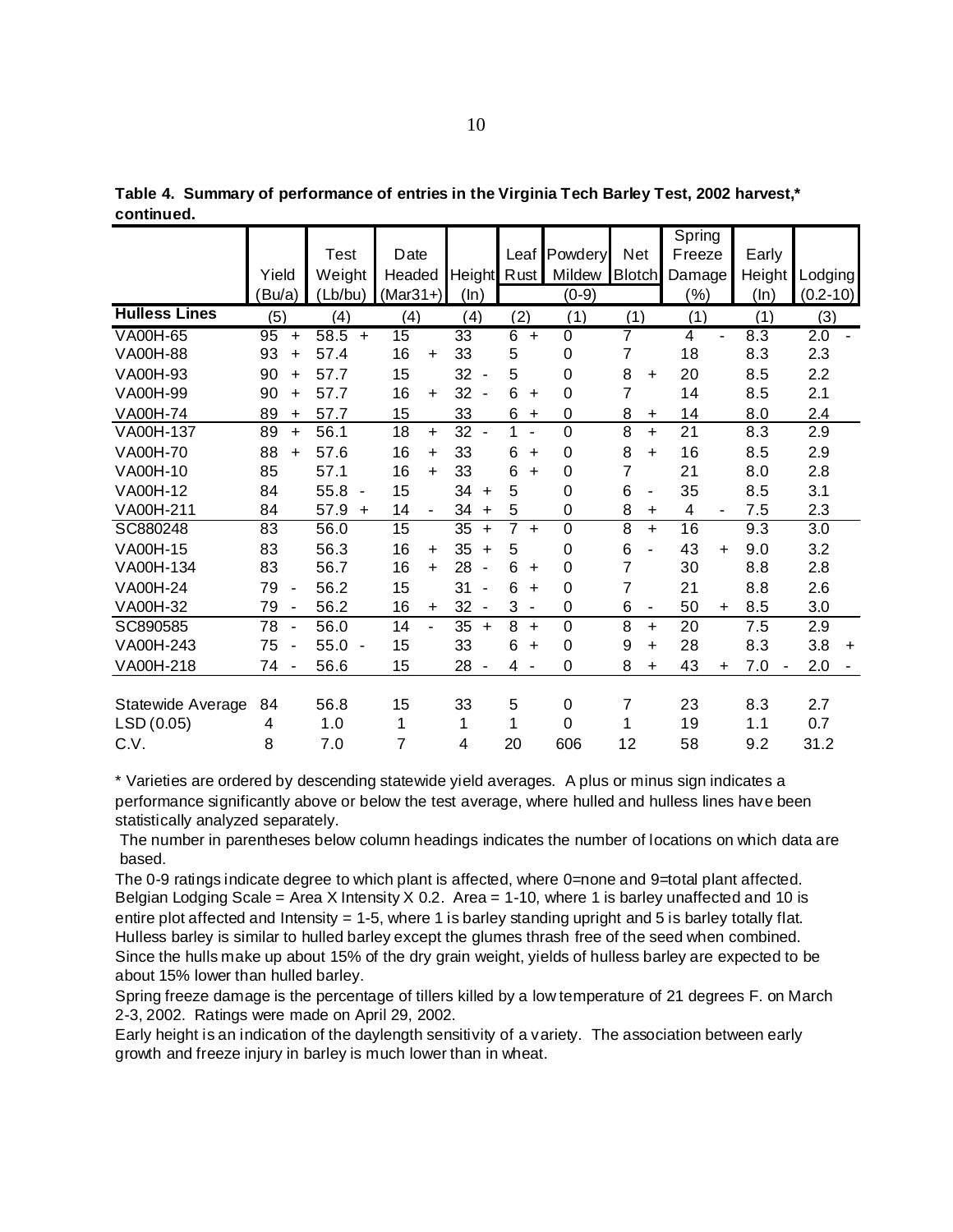#### **WHEAT VARIETIES**

When considering wheat variety performance, it is necessary to take seed treatment used on the varieties into consideration. Entries in this test have different seed treatments that may greatly impact performance. Seed treatments are indicated by an acronym in parentheses following the name. For example, USG3209 (RT) indicates that this entry was treated with raxil and thiram. "A" is Apron®, "B" is Baytan®, "C" is Captan®, "D" is Dividend®, "R" is raxil, "T" is thiram, and "V" is Vitavax®. Virginia Tech experimental lines and some of the public varieties such as Massey were treated with raxil and thiram.

Wheat yields in eastern Virginia in 2002 were affected by a late spring freeze on March  $23<sup>rd</sup>$  that killed many of the primary tillers on varieties that are day-length insensitive. The warm winter allowed day-length insensitive varieties to produce excessive growth and begin jointing whereas day-length sensitive varieties did not joint until the longer days of March. Selecting varieties based on day-length sensitivity and interaction between varieties and planting date will be discussed later.

Note that the future for varieties adapted to Virginia conditions is very positive. Dr. Carl Griffey, Virginia Tech's small grains breeder, has many new lines shown in the table starting with "VA" that are in the top yielding group with good disease resistance. He is also ready for specialty markets as shown by excellent performance of white seeded lines such as VA97W-375WS. Tribute, a new variety marketed by Royster Clark, was the top yielding variety in the state in 2002, as well as over the past three years. It also was the top yielder in the no-till test. Tribute has excellent test weight, is shorter than average with good standability, and medium maturity. Tribute is also one of the most day length sensitive varieties available as shown by a plant height of only five inches in March 2002 at Warsaw (Table 8). Tribute has excellent resistance to powdery mildew, leaf rust, and barley yellow dwarf. It has moderate resistance to stripe rust. The only bad news is that seed will not be available to producers until Fall of 2003. McCormick, a new release from Virginia Tech, was second in yield statewide with an average of 86 Bu/A. It has good standability, is short in height and medium in maturity. McCormick has excellent test weight and excellent resistance to powdery mildew and leaf rust. It has moderate resistance to scab. Seed will not be available to producers until fall of 2004.

Varieties averaging above 79 Bu/A in 2002 and statistically similar in yield to Tribute in 2002 included Sisson, SS 550, SS 520, SS 560, USG 3209, USG 3650, Pioneer Brand 2580 and Pioneer Brand 26R24. Sisson is a relatively new release from Virginia Tech that has performed well over years and locations. It has good test weight, standability, and powdery mildew resistance. Sisson is moderately early in maturity and short in height. SS 520 and SS 560 are relatively new releases from Southern States. SS 550 has good test weight, standability, and powdery mildew resistance. It is medium in maturity and of average height. SS 560 has good resistance to powdery mildew and leaf rust. SS 560 has consistently performed well in the no-till test at Warsaw over years. Standability is generally above average. SS 520 is a relatively early wheat that is about two inches taller than average with good test weight and good standability. It has good powdery mildew resistance but is moderately susceptible to leaf rust and stripe rust. USG 3209 has good powdery mildew resistance, but is susceptible to leaf rust. USG 3209 continued to be a top performer, even with considerable spring freeze in 2002 at some locations. It is early and short, but lodges more than average, and has good test weight. USG 3650 is a new release from Uni-South Genetics that is three days later than Sisson and two inches taller than average with good standability. It was average in powdery mildew infection but has good leaf rust resistance. Pioneer Brand 2580 and Pioneer Brand 26R24 have good standability, average mildew infection and above average leaf rust infection.

Released varieties producing average yields over locations in 2002 and the past two years include SS 535, Pioneer Brand 2684, Jackson, Featherstone 520, Coker 9184, AGS 2000 and Neuse. Neuse is a new release from N. C. State having good resistance to mildew, scab, leaf rust and Hessian fly. Refer to Table 8 for evaluation of maturity, test weight, height, standability, and disease resistance of these varieties.

Released varieties yielding less than average in 2002 include Century II, Roane, Pioneer Brand 26R38, Pioneer Brand 26R61, Pioneer Brand 26R46, SS 566, SS 518, Coker 9025, Coker 9663, Massey, and Pat. Pat is a new release from Arkansas. None of these varieties have been statistically above average in yield at any test location in the past two years except Pat at Blacksburg in 2002. Most of these "old stand-by" varieties yield well but newer lines generally yield better. There are always exceptions such as the above average performance of Coker 9663 and Baytan®-treated Roane at Blacksburg where powdery mildew is less likely to be severe.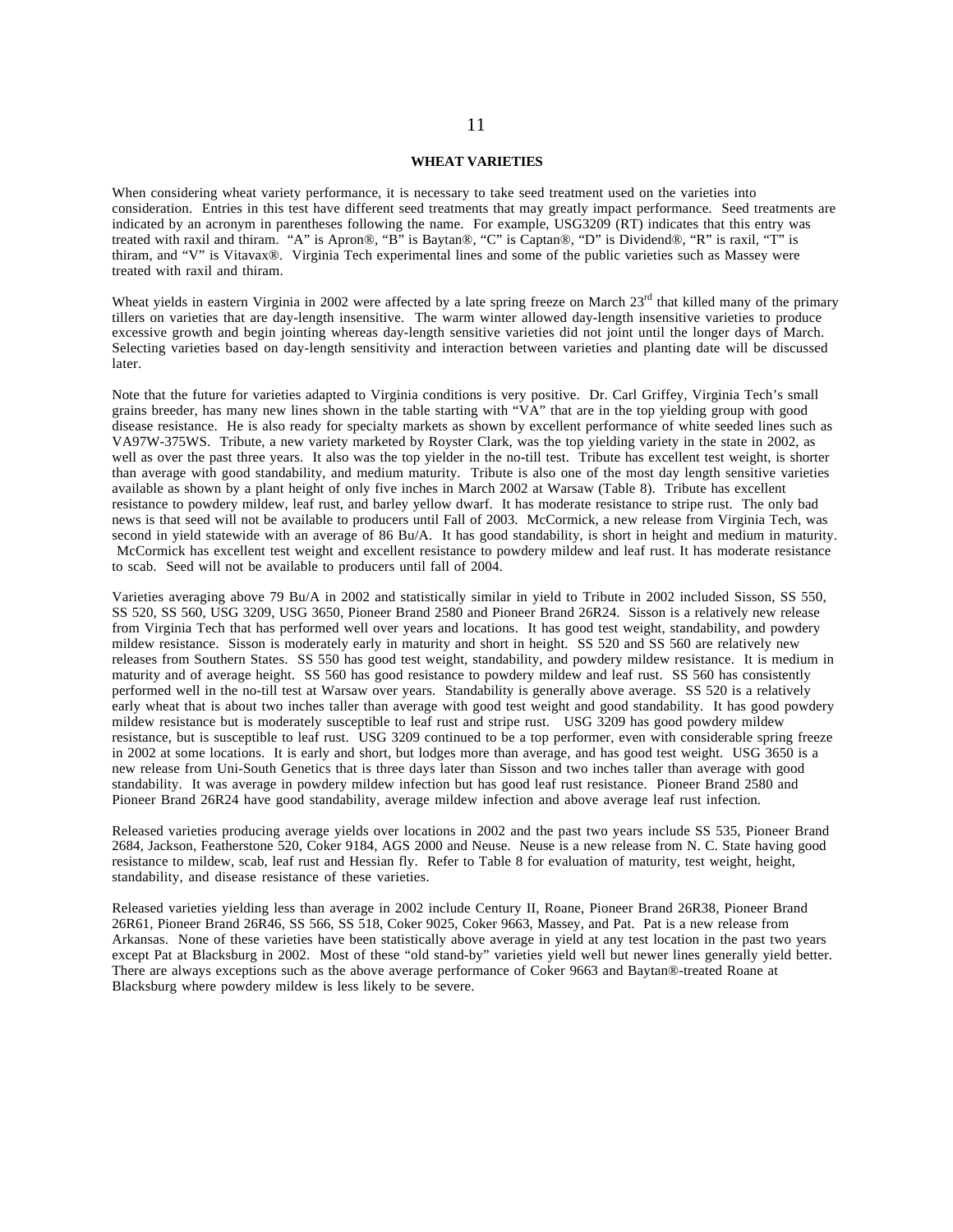#### **SUMMARY OF WHEAT MANAGEMENT PRACTICES FOR THE 2002 HARVEST SEASON**

**Blacksburg** - Planted October 11, 2001. Preplant fertilizer was 25-80-100 applied October 1, 2001. Harmony Extra7 was applied at 0.6 oz on April 5, 2002 with 85-0-0. Harvest occurred on July 6, 2002.

**Warsaw** - Planted October 17, 2001. Preplant fertilizer was 30-80-80-5(S) applied October 11, 2001. Fungicide plots received 4 oz Tilt® on January 16, 2002. Harmony Extra® at 0.6 oz and Buctril® at 1.5 pt were applied January 17, 2002. Forty-five lb N using 24-0-0-3(S) was applied February 6, 2001. Fifty-five lb N using  $24$ -0-0-3(S) was applied March 26, 2002. Warrior T7 was applied at 2.56 oz on April 18, 2002. Harvest occurred June 18-19, 2002.

**Blackstone** – Planted October 18, 2001. Preplant fertilizer was 500 lb 6-12-18 applied October 5, 2001. Site was fertilized with 40 lb N using ammonium nitrate on February 1, 2002. Harmony Extra7 at 0.5 oz was applied February 14, 2002.

Liquid nitrogen was applied at 80 lb on March 8, 2002. Lannate® LV at 1 pt was applied April 23, 2002. Harvest occurred on June 13, 2002. A late spring freeze on March 4, 2002 reduced yields and quality of wheat harvested.

Painter - Planted October 19, 2001. Preplant fertilizer was 500 lb 5-10-10 applied October 16, 2001. Forty lb N using 30% N and 0.5 oz Harmony Extra7 were applied February 20, 2002. Sixty lb N using 30% N cut 50/50 with water were applied March 28, 2002. Malathion® 57EC was applied at 1.5 pt on April 20, 2002. Harvest occurred on June 12, 2002. **Holland** - Planted October 24, 2001. Preplant fertilizer was 600 lb 5-15-20 on October 23, 2001. On February 6, 2002 40 units of N using 30% N and Harmony Extra® at 0.5 oz was applied. On March 6, 2002, 80 units N were applied using 30% N. Fury® at 2 oz was applied April 18, 2002. Harvest occurred June 5, 2002.

**Orange** - Planted October 11, 2001. Preplant fertilizer was 500 lb 5-10-10-6(S) applied September 17, 2001. Warrior® at 3 oz was applied December 7, 2001. Sixty lb N were applied March 6, 2002. Harvest occurred on June 17, 2002.

**Shenandoah Valley** - Planted October 10, 2001. Two tons of poultry litter were applied October 1, 2001. Two tons of lime were applied November 6, 2001. Forty lb N were applied February 15, 2002. Sixty lb N were applied March 20, 2002. Site was not harvested due to temperatures of 21-25°F in mid-May when the wheat was at the flowering to early grain fill stage.

|                     |         |           |    |           | Coastal Plain Region |            |      |           | Piedmont and Blue Ridge Region |         | State-    |        |                 |      |           |
|---------------------|---------|-----------|----|-----------|----------------------|------------|------|-----------|--------------------------------|---------|-----------|--------|-----------------|------|-----------|
|                     |         |           |    |           |                      |            |      |           | Black-                         | Blacks- |           |        |                 | wide |           |
| Line                | Holland |           |    |           | Painter Warsaw       |            | Avg. |           | stone                          | burg    |           | Orange | Avg.            | Avg. |           |
| VA00W-526           | 84      | $\ddot{}$ | 96 | $+$       | 113                  | $+$        | 96   | $+$       | 74                             | 79      | $+$       | 103    | 85<br>$\ddot{}$ | 90   | $+$       |
| VA97W-375RS         | 90      | $\ddot{}$ | 92 | $+$       | 115                  | $+$        | 98   | $\ddot{}$ | 72                             | 79      | $\ddot{}$ | 96     | 82              | 89   | $+$       |
| VA97W-24            | 92      | $\ddot{}$ | 87 |           | 117                  | $+$        | 98   | $\ddot{}$ | 59                             | 71      |           | 102    | 77              | 87   | $+$       |
| <b>TRIBUTE</b>      | 81      |           | 96 | $\ddot{}$ | 107                  | $+$        | 93   | $\ddot{}$ | 67                             | 78      | $\ddot{}$ | 98     | 81              | 87   | $\ddot{}$ |
| <b>McCORMICK</b>    | 80      |           | 91 | $\ddot{}$ | 105                  | $+$        | 91   |           | 76                             | 77      |           | 95     | 82              | 86   | $\ddot{}$ |
| <b>SISSON</b>       | 86      | $+$       | 89 | $+$       | 110                  | $+$        | 94   | $+$       | 59                             | 75      |           | 96     | 77              | 85   | $+$       |
| VA97W-375WS**       | 86      | $\ddot{}$ | 95 | $\ddot{}$ | 114                  | $\ddot{}$  | 97   | $\ddot{}$ | 68                             | 70      |           | 86     | 75              | 85   | $\ddot{}$ |
| SS 550(R)           | 89      | $\ddot{}$ | 87 |           | 112                  | $\ddot{+}$ | 96   | $+$       | 61                             | 70      |           | 97     | 76              | 85   | $\ddot{}$ |
| SS 520(R)           | 82      |           | 96 | $\ddot{}$ | 111                  | $+$        | 95   | $+$       | 71                             | 65      |           | 93     | 77              | 84   | $\ddot{}$ |
| SS 560(R)           | 84      | $\ddot{}$ | 85 |           | 110                  | $+$        | 92   |           | 58                             | 77      |           | 98     | 78              | 84   | $\ddot{}$ |
| VA98W-335           | 86      | $+$       | 92 | $+$       | 107                  | $+$        | 95   | $+$       | 62                             | 68      |           | 92     | 74              | 83   | $+$       |
| VA99W-278           | 84      | $\ddot{}$ | 84 |           | 105                  | $+$        | 90   |           | 72                             | 69      |           | 93     | 78              | 83   | $\ddot{}$ |
| VA00W-459           | 77      |           | 80 |           | 102                  |            | 85   |           | 81                             | 66      |           | 92     | 81              | 83   | $\ddot{}$ |
| $MD11-52(R)$        | 83      | $\ddot{}$ | 90 | $\ddot{}$ | 108                  | $+$        | 93   | $+$       | 70                             | 66      |           | 88     | 74              | 83   | $+$       |
| VA98W-706           | 82      |           | 87 |           | 102                  |            | 89   |           | 67                             | 71      |           | 88     | 75              | 82   | $\ddot{}$ |
| VA99W-131           | 81      |           | 77 |           | 107                  | $+$        | 89   |           | 68                             | 65      |           | 101    | 78              | 82   | $+$       |
| VA00W-130           | 83      | $\ddot{}$ | 82 |           | 107                  | $\ddot{}$  | 90   |           | 66                             | 66      |           | 94     | 75              | 82   | $\ddot{}$ |
| VAN00W-147          | 85      | $\ddot{}$ | 85 |           | 102                  |            | 90   |           | 64                             | 68      |           | 92     | 74              | 82   | $\ddot{}$ |
| VA98W-749           | 76      |           | 91 | $\ddot{}$ | 105                  | $+$        | 89   |           | 61                             | 68      |           | 92     | 74              | 81   | $+$       |
| VA98W-590           | 85      | $\ddot{}$ | 84 |           | 98                   |            | 89   |           | 61                             | 73      |           | 91     | 75              | 81   | $\ddot{}$ |
| VAN98W-342          | 77      |           | 85 |           | 104                  |            | 88   |           | 67                             | 72      |           | 89     | 76              | 81   | $+$       |
| VA00W-464           | 77      |           | 84 |           | 104                  |            | 87   |           | 72                             | 61      |           | 97     | 76              | 81   | $+$       |
| <b>USG 3209(RT)</b> | 88      | $\ddot{}$ | 86 |           | 104                  |            | 92   |           | 54                             | 73      |           | 87     | 71              | 81   | $\ddot{}$ |

**Table 5. Yield performance (bushels/acre) of entries using standard treatment (no fungicide) in the Virginia Tech Wheat Test, 2002 harvest.\***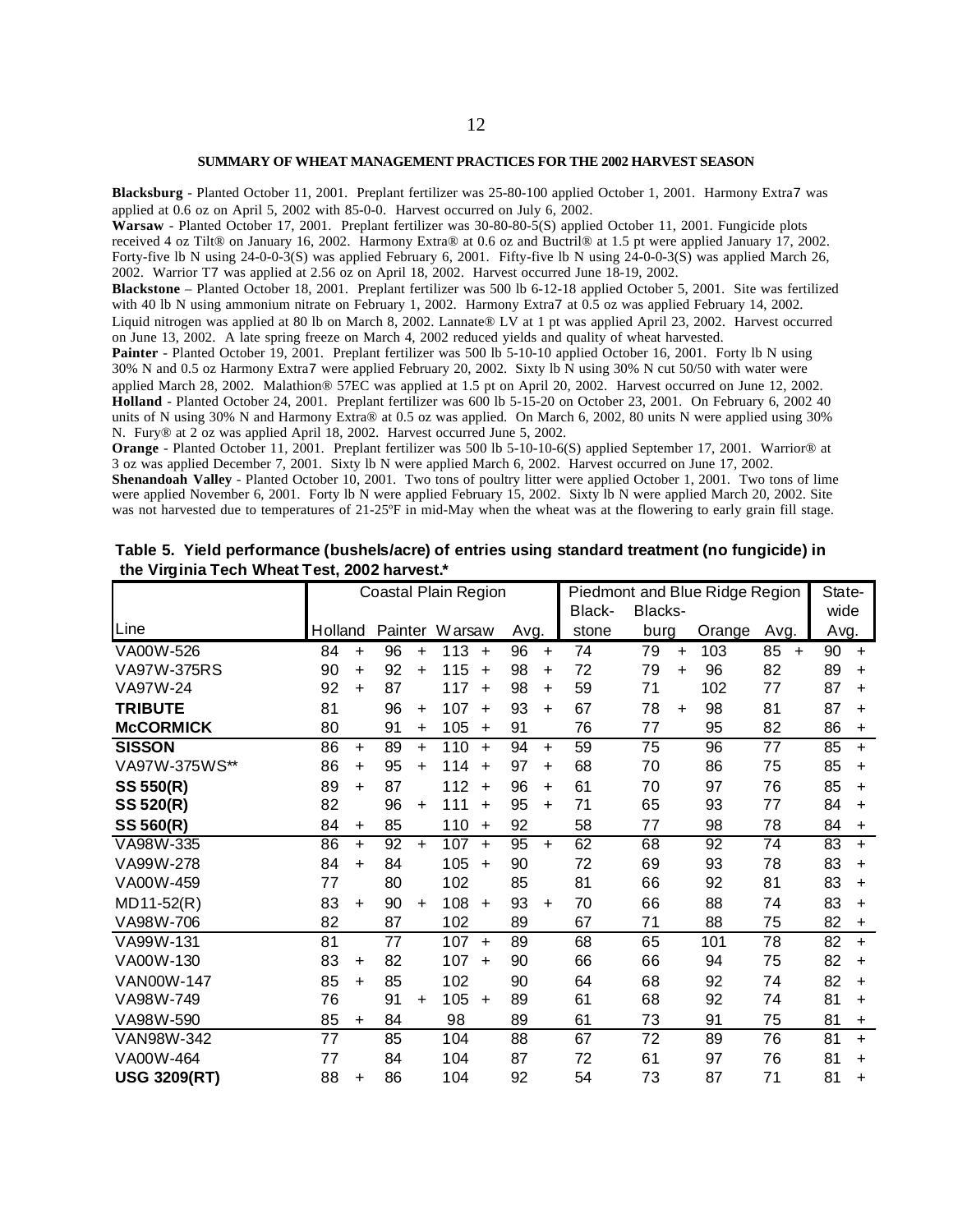|                            |                       |                              |                 |                          | Coastal Plain Region |                          |                 |                              | Piedmont and Blue Ridge Region |                       | State-          |                      |              |                          |
|----------------------------|-----------------------|------------------------------|-----------------|--------------------------|----------------------|--------------------------|-----------------|------------------------------|--------------------------------|-----------------------|-----------------|----------------------|--------------|--------------------------|
|                            |                       |                              |                 |                          |                      |                          |                 |                              | Black-                         | Blacks-               |                 |                      | wide         |                          |
| Line                       | Holland               |                              |                 |                          | Painter Warsaw       |                          | Avg.            |                              | stone                          | burg                  | Orange          | Avg.                 | Avg.         |                          |
| <b>USG 3650 (RT)</b>       | 83                    | $+$                          | 84              |                          | 99                   |                          | 88              |                              | 63                             | 71                    | 90              | $\overline{75}$      | 81           | $\ddot{}$                |
| <b>PIONEER 2580(B)</b>     | 81                    |                              | 91              | +                        | 105                  | $\ddot{}$                | 91              |                              | 70                             | 72                    | 78              | 73                   | 81           | $\ddot{}$                |
| VA99W-176                  | 85                    | $+$                          | 90              | $\ddot{}$                | 109                  | $+$                      | 94              | $+$                          | 50                             | 63                    | 93              | 69                   | 80           | $+$                      |
| VA98W-631                  | 74                    |                              | 91              | $+$                      | 104                  |                          | 88              |                              | 58                             | 70                    | 88              | 72                   | 79           |                          |
| VA99W-419                  | 77                    |                              | 81              |                          | 97                   |                          | 85              |                              | 73                             | 71                    | 83              | 75                   | 79           |                          |
| PIONEER 26R24(B)           | 76                    |                              | 84              |                          | 105                  | $\ddot{}$                | 87              |                              | 47                             | 75                    | 96              | 73                   | 79           |                          |
| WPB Y93-998B               | 81                    |                              | 78              |                          | 103                  |                          | 87              |                              | 69                             | 65                    | 83              | 73                   | 79           |                          |
| <b>SS EXP564(R)</b>        | 75                    |                              | 75              |                          | 94                   |                          | 81              |                              | 58                             | 74                    | 95              | 75                   | 78           |                          |
| VA00W-381                  | 77                    |                              | 80              |                          | 91                   | $\overline{\phantom{a}}$ | 82              |                              | 59                             | 70                    | 90              | 73                   | 77           |                          |
| KY90C-054-6                | 70<br>77              |                              | 76<br>84        |                          | 96                   |                          | 80              |                              | 54                             | 86<br>$\ddot{}$<br>67 | 83<br>83        | 74<br>69             | 77<br>77     |                          |
| SS 535(R)                  |                       |                              |                 |                          | 99                   |                          | 86              |                              | 58                             |                       |                 |                      |              |                          |
| VA00W-38<br><b>NEUSE</b>   | 78<br>$\overline{81}$ |                              | 68<br>77        | $\overline{\phantom{a}}$ | 89<br>91             | $\frac{1}{2}$            | 79<br>83        |                              | 59<br>57                       | 74<br>70              | 86<br>87        | 73<br>71             | 76<br>76     |                          |
| <b>PIONEER 2684(B)</b>     | 72                    |                              | 91              | $\ddot{}$                | 95                   |                          | 85              |                              | 59                             | 64                    | 82              | 68                   | 76           |                          |
| AGRIPRO M94*1549-1         | 61                    | $\qquad \qquad \blacksquare$ | 74              |                          | 102                  |                          | 77              |                              | 65                             | 70                    | 93              | 76                   | 76           |                          |
| <b>JACKSON(B)</b>          | 77                    |                              | 74              |                          | 96                   |                          | 82              |                              | 55                             | 77                    | 79              | 69                   | 75           |                          |
| <b>FEATHERSTONE 520(B)</b> | 73                    |                              | 80              |                          | 96                   |                          | 82              |                              | 61                             | 66                    | 82              | 70                   | 75           |                          |
| <b>COKER 9184(D)</b>       | 76                    |                              | $\overline{73}$ |                          | 94                   |                          | $\overline{81}$ |                              | 56                             | 76                    | $\overline{76}$ | 69                   | 74           |                          |
| <b>AGS2000(TV)</b>         | 70                    |                              | 67              | $\overline{\phantom{a}}$ | 98                   |                          | 78              |                              | 52                             | 72                    | 91              | 72                   | 74           |                          |
| VA99W-461                  | 75                    |                              | 69              |                          | 95                   |                          | 80              |                              | 54                             | 69                    | 82              | 68                   | 73           |                          |
| VA00W-562                  | 80                    |                              | 72              |                          | 90                   | $\blacksquare$           | 80              |                              | 58                             | 62                    | 76              | 66                   | 73           |                          |
| <b>CENTURY II(D)</b>       | 71                    |                              | 69              |                          | 98                   |                          | 79              |                              | 42                             | 66                    | 91              | 66                   | 72           |                          |
| <b>COKER B950943</b>       | 71                    |                              | 87              |                          | 94                   |                          | 83              |                              | 52                             | 63                    | 77              | 64                   | 72           |                          |
| PIONEER XW00J              | 70                    |                              | 74              |                          | 95                   |                          | 80              |                              | 51                             | 60<br>$\blacksquare$  | 88              | 66                   | 72<br>$\sim$ |                          |
| <b>ROANE(B)</b>            | 74                    |                              | 60              | $\blacksquare$           | 93                   |                          | 76              |                              | 50                             | 72                    | 80              | 67                   | 71           | $\overline{\phantom{a}}$ |
| PIONEER 26R38(B)           | 68                    | $\overline{\phantom{a}}$     | 71              |                          | 95                   |                          | 77              |                              | 44                             | 69                    | 86              | 66                   | 71           | $\blacksquare$           |
| SS 566(R)                  | 79                    |                              | 73              |                          | 93                   |                          | 81              |                              | 45                             | 63                    | 81              | 63                   | 71           |                          |
| KY90C-292-4-1              | 75                    |                              | 66              | $\blacksquare$           | 93                   |                          | 79              |                              | 49                             | 64                    | 78              | 63                   | 70           | $\blacksquare$           |
| GA92485E15(RT)             | 62                    | $\blacksquare$               | 67              | ÷,                       | 93                   |                          | 73              | $\blacksquare$               | 45                             | 75                    | 82              | 67                   | 70           | $\overline{\phantom{a}}$ |
| SS 518(R)                  | 67                    | $\blacksquare$               | 63              | ÷,                       | 93                   |                          | 74              |                              | 46                             | 62                    | 92              | 67                   | 70           | $\blacksquare$           |
| VA00W-337                  | 73                    |                              | 72              |                          | 87                   | $\blacksquare$           | 77              |                              | 54                             | 64                    | 70              | 63                   | 69           | $\overline{\phantom{a}}$ |
| VA99W-188                  | 63                    | $\overline{\phantom{a}}$     | 65              | $\overline{\phantom{a}}$ | 82                   | $\blacksquare$           | 69              | $\qquad \qquad \blacksquare$ | 60                             | 62                    | 77              | 67                   | 68           | $\overline{\phantom{a}}$ |
| <b>PAT</b>                 | 62                    | $\blacksquare$               | 61              | $\overline{a}$           | $\overline{78}$      | $\frac{1}{2}$            | 67              | $\overline{a}$               | 48                             | 83<br>$\ddot{}$       | 76              | 69                   | 68           |                          |
| PIONEER 26R61(B)           | 69                    | $\blacksquare$               | 60              | $\blacksquare$           | 87                   | $\blacksquare$           | 72              | $\overline{a}$               | 40                             | 68                    | 84              | 64                   | 68           |                          |
| VA99W-200                  | 58                    | $\blacksquare$               | 55              |                          | 81                   | $\overline{\phantom{a}}$ | 64              |                              | 52                             | 65                    | 90              | 69                   | 67           |                          |
| VA00W-194                  | 68                    | $\blacksquare$               | 69              |                          | 88                   | $\overline{\phantom{a}}$ | 74              |                              | 36                             | 54<br>$\blacksquare$  | 90              | 60                   | 67           | $\blacksquare$           |
| <b>COKER 9025(D)</b>       | 66                    | ä,                           | 69              |                          | 85                   | $\blacksquare$           | 72              |                              | 43                             | 66                    | 78              | 62                   | 67           |                          |
| <b>VAN00W-44</b>           | 62                    | $\sim$                       | 69              |                          | 81                   | $\blacksquare$           | 70              | $\blacksquare$               | 48                             | 62                    | 76              | 62                   | 66           | $\blacksquare$           |
| <b>MASSEY</b>              | 71                    |                              | 72              |                          | 79                   | $\blacksquare$           | 74              |                              | 31                             | 65                    | 77              | 57<br>$\overline{a}$ | 65           |                          |
| <b>COKER 9663(D)</b>       | 55                    | $\blacksquare$               | 61              | $\blacksquare$           | 90                   |                          | 67              | $\blacksquare$               | 34                             | 77                    | 79              | 63                   | 65           |                          |
| PIONEER 26R46(B)           | 60                    | $\blacksquare$               | 52              | $\blacksquare$           | 81                   |                          | 64              |                              | 51                             | 57                    | 71              | 60                   | 62           |                          |
| VAN00W-187                 | 48                    | $\blacksquare$               | 51              | $\overline{\phantom{a}}$ | 73                   |                          | 56              |                              | 53                             | 57<br>٠               | 76              | 62                   | 59           |                          |
| Average                    | 76                    |                              | 78              |                          | 98                   |                          | 83              |                              | 58                             | 69                    | 87              | 71                   | 76           |                          |
| LSD(0.05)                  | $\overline{7}$        |                              | 10              |                          | $\overline{7}$       |                          | 10              |                              |                                | 9                     |                 | 13                   | 4            |                          |
| C.V.                       | $\overline{7}$        |                              | $\overline{7}$  |                          | 4                    |                          | 14              |                              | 17                             | 9                     | 6               | 22                   | 8            |                          |

\* Varieties are ordered by descending statewide yield averages. These averages include data from Blackstone. A plus or minus sign indicates a performance significantly above or below the test average.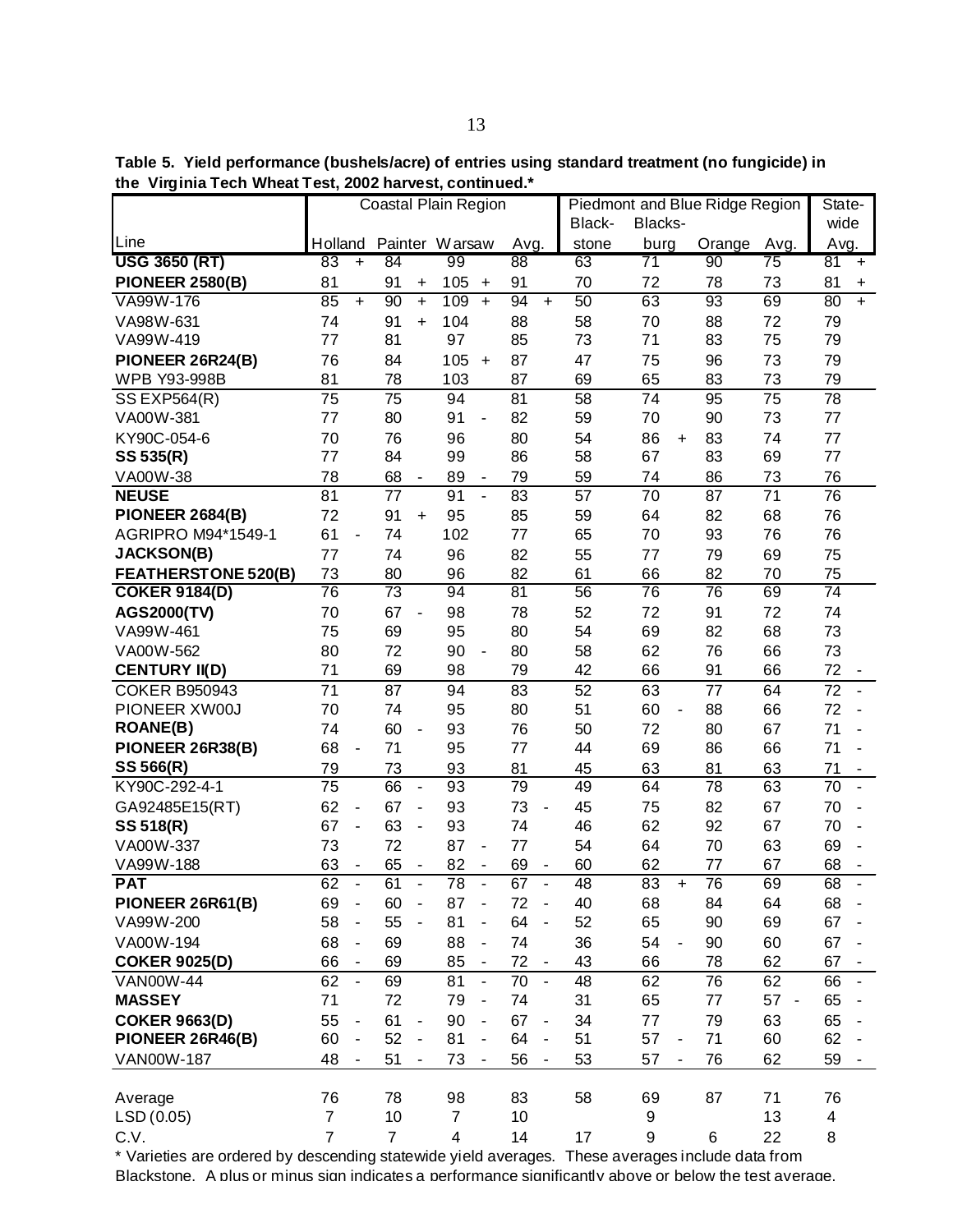**Table 6. Two-year average yield performance (bu/acre) of entries using standard treatment (no fungicide) in the Virginia Tech Wheat Tests, 2001 and 2002 harvests.\***

|                            |                 |                |                |                | Coastal Plain Region |                          |                 |                      | Piedmont and Blue Ridge Region |                          |                |                |                 |                          |                 |  | State-          |                                  |
|----------------------------|-----------------|----------------|----------------|----------------|----------------------|--------------------------|-----------------|----------------------|--------------------------------|--------------------------|----------------|----------------|-----------------|--------------------------|-----------------|--|-----------------|----------------------------------|
|                            |                 |                |                |                |                      |                          |                 |                      | Black-                         |                          | Blacks-        |                |                 |                          |                 |  | wide            |                                  |
| Line                       | Holland Painter |                |                |                | Warsaw               |                          | Avg.            |                      | stone                          |                          | burg           |                | Orange          |                          | Avg.            |  | Avg.            |                                  |
| TRIBUTE(RT)                | 75              | $\ddot{}$      | 99             | $\ddot{}$      | 101                  | $\ddot{}$                | 90              | $\ddot{}$            | 69                             | $\ddot{}$                | 86             | $\ddot{}$      | 95              | $\ddot{}$                | 81<br>$\ddot{}$ |  | 86              | $+$                              |
| VA97W-375RS(RT)            | 74              |                | 96             | $\ddot{}$      | 105                  | $\ddot{}$                | 89              | +                    | 73                             | +                        | 78             |                | 91              | +                        | 79              |  | 84              | $\ddot{}$                        |
| <b>McCORMICK</b>           | 74              |                | 91             | $\ddot{}$      | 101                  | $\ddot{}$                | 87              |                      | 75                             | $\ddot{}$                | 79             |                | 90              | +                        | 80              |  | 84              | $\ddot{}$                        |
| <b>SS550</b>               | 75              | +              | 95             | $\ddot{}$      | 103                  | $\ddot{}$                | 89              | +                    | 66                             |                          | 76             |                | 94              | $\ddot{}$                | 77              |  | 83              | $\ddot{}$                        |
| VA97W-24(RT)               | 80              | +              | 91             | $\ddot{}$      | 100                  | $\ddot{}$                | 89              | $\ddot{}$            | 64                             |                          | 80             |                | 96              | $\ddot{}$                | 78              |  | 83              | $\begin{array}{c} + \end{array}$ |
| SISSON (RT)                | 75              | $\ddot{}$      | 93             | $\ddot{}$      | 102                  | $\ddot{}$                | 88              | $+$                  | 67                             |                          | 77             |                | 93              | $\ddot{}$                | 77              |  | 82              | $\ddot{}$                        |
| VA97W-375WS(RT)**          | 71              |                | 97             | $\ddot{}$      | 104                  | $\ddot{}$                | 89              | $\ddot{}$            | 70                             | $\ddot{}$                | 76             |                | 84              |                          | 75              |  | 82              | $\ddot{}$                        |
| <b>SS520</b>               | 76              | $\ddot{}$      | 94             | $\ddot{}$      | 101                  | $\ddot{}$                | 89              | $\ddot{}$            | 69                             | $\ddot{}$                | 75             |                | 88              |                          | 76              |  | 82              | $+$                              |
| SS 560(R)                  | 76              | $\ddot{}$      | 84             |                | 102                  | $\ddot{}$                | 86              |                      | 65                             |                          | 83             | $\ddot{}$      | 90              | $\ddot{}$                | 78              |  | 82              | $+$                              |
| <b>USG 3209(RT)</b>        | 80              | $\ddot{}$      | 90             | +              | 96                   | $\ddot{}$                | 88              | +                    | 62                             |                          | 78             |                | 87              |                          | 74              |  | 81              | $\ddot{}$                        |
| PIONEER 26R24(B)           | 72              |                | 92             | $\ddot{}$      | 96                   | $\ddot{}$                | 85              |                      | 62                             |                          | 78             |                | 93              | $\ddot{}$                | 76              |  | 80              | $+$                              |
| VA98W-590(RT)              | 74              |                | 91             | $\ddot{}$      | 94                   |                          | 85              |                      | 67                             |                          | 74             |                | 90              | $\ddot{}$                | 75              |  | 80              | $\ddot{}$                        |
| VA98W-706(RT)              | 71              |                | 91             | $\ddot{}$      | 97                   | +                        | 85              |                      | 67                             |                          | 79             |                | 83              |                          | 75              |  | 80              | $\ddot{}$                        |
| VA98W-749(RT)              | 69              |                | 96             | $\ddot{}$      | 96                   | +                        | 85              |                      | 64                             |                          | 72             |                | 89              |                          | 73              |  | 79              | $\ddot{}$                        |
| VA99W-176(RT)              | 70              |                | 94             | $\ddot{}$      | 100                  | $\ddot{}$                | 86              |                      | 56                             |                          | 74             |                | 89              |                          | 71              |  | 79              | $\begin{array}{c} + \end{array}$ |
| <b>PIONEER 2580(B)</b>     | 69              |                | 89             |                | 90                   |                          | 81              |                      | 68                             | $\ddot{}$                | 74             |                | 78              | ÷,                       | 73              |  | 77              |                                  |
| <b>CENTURY II(D)</b>       | 74              |                | 78             |                | 91                   |                          | 80              |                      | 54                             | ÷,                       | 79             |                | 88              |                          | 71              |  | 76              |                                  |
| <b>FFR 535(RT)</b>         | 70              |                | 86             |                | 88                   |                          | 80              |                      | 63                             |                          | 75             |                | 78              | $\overline{a}$           | 71              |  | 76              |                                  |
| <b>PIONEER 2684(B)</b>     | 61              | $\blacksquare$ | 90             | $\ddot{}$      | 89                   |                          | 78              |                      | 64                             |                          | 72             |                | 80              |                          | 71              |  | 74              |                                  |
| <b>JACKSON(B)</b>          | 70              |                | 79             |                | 84                   | $\blacksquare$           | 76              |                      | 59                             |                          | 84             | +              | 77              | $\overline{\phantom{a}}$ | 72              |  | 74              |                                  |
| <b>COKER 9184(D)</b>       | 66              |                | 78             |                | 88                   |                          | 76              |                      | 64                             |                          | 76             |                | 77              | $\overline{a}$           | 71              |  | 74              |                                  |
| <b>AGS2000</b>             | 66              |                | 73             | $\blacksquare$ | 83                   | $\blacksquare$           | 73              |                      | 61                             |                          | 80             |                | 88              |                          | 74              |  | 74              |                                  |
| <b>FEATHERSTONE 520(B)</b> | 64              |                | 82             |                | 85                   | $\overline{\phantom{a}}$ | 75              |                      | 65                             |                          | 72             |                | 80              |                          | 71              |  | 73              | $\qquad \qquad \blacksquare$     |
| <b>NEUSE(R)</b>            | 69              |                | 79             |                | 85                   | $\overline{\phantom{a}}$ | 77              |                      | 59                             |                          | 72             |                | 84              |                          | 70              |  | 73              | ÷,                               |
| <b>FFR 518(RT)</b>         | 66              |                | 77             |                | 92                   |                          | 77              |                      | 56                             |                          | 70             |                | 87              |                          | 69              |  | 73              |                                  |
| VA99W-200(RT)              | 59              | ä,             | 79             |                | 89                   |                          | $\overline{74}$ |                      | 62                             |                          | 70             |                | $\overline{88}$ |                          | $\overline{71}$ |  | $\overline{73}$ | $\blacksquare$                   |
| <b>ROANE(B)</b>            | 67              |                | 70             | $\blacksquare$ | 84                   | $\blacksquare$           | 73              |                      | 60                             |                          | 80             |                | 77              |                          | 71              |  | 72              | $\overline{\phantom{a}}$         |
| PIONEER 26R38(B)           | 60              | ä,             | 78             |                | 91                   |                          | 75              |                      | 56                             |                          | 70             |                | 84              |                          | 68              |  | 71              | $\blacksquare$                   |
| <b>FFR 566(RT)</b>         | 69              |                | 76             | ÷,             | 87                   |                          | 77              |                      | 53                             | ÷,                       | 69             |                | 76              | ÷,                       | 65              |  | 71              | $\overline{a}$                   |
| KY90c-292-4-1(R)           | 65              |                | 82             |                | 86                   | $\overline{\phantom{a}}$ | 76              |                      | 58                             |                          | 65             | $\blacksquare$ | 77              | ÷,                       | 65              |  | 71              | $\blacksquare$                   |
| PIONEER 26R61(B)           | 59              | $\overline{a}$ | 74             | $\blacksquare$ | 87                   |                          | 72              | ÷,                   | 51                             | $\overline{\phantom{a}}$ | 68             | $\overline{a}$ | 80              |                          | 65              |  | 68              | ÷,                               |
| <b>COKER 9025(DA)</b>      | 69              |                | 74             | $\blacksquare$ | 74                   | ä,                       | 72              | $\ddot{\phantom{1}}$ | 53                             | ÷,                       | 67             | L,             | 74              | $\blacksquare$           | 64              |  | 68              | ÷,                               |
| PAT(R)                     | 62              |                | 65             | $\blacksquare$ | 76                   |                          | 67              | ÷,                   | 55                             |                          | 80             |                | 74              |                          | 69              |  | 68              |                                  |
| <b>COKER 9663(DA)</b>      | 62              |                | 65             | $\sim$         | 81                   |                          | 69              | $\blacksquare$       | 46                             | $\blacksquare$           | 81             |                | 75              | ÷,                       | 66              |  | 67              |                                  |
| PIONEER 26R46(B)           | 57              | $\blacksquare$ | 71             |                | 81                   |                          | 69              |                      | 59                             |                          | 64             |                | 71              |                          | 64              |  | 66              |                                  |
| <b>MASSEY</b>              | 63              |                | 71             |                | 74                   |                          | 69              |                      | 46                             |                          | 60             |                | 74              |                          | 58 -            |  | 63              |                                  |
|                            |                 |                |                |                |                      |                          |                 |                      |                                |                          |                |                |                 |                          |                 |  |                 |                                  |
| Average                    | 69              |                | 83             |                | 91                   |                          | 80              |                      | 61                             |                          | 75             |                | 84              |                          | 72              |  | 76              |                                  |
| LSD(0.05)                  | 6               |                | $\overline{7}$ |                | 5                    |                          | 8               |                      | $\overline{7}$                 |                          | $\overline{7}$ |                | 6               |                          | 9               |  | 3               |                                  |
| C.V.                       | 9               |                | $\overline{7}$ |                | 5                    |                          | 16              |                      | 12                             |                          | 8              |                | 6               |                          | 20              |  | 10 <sup>1</sup> |                                  |

\* Varieties are ordered by descending statewide yield averages. These averages include data from

Blackstone. A plus or minus sign indicates a performance significantly above or below the test average. \*\*Wheat line having white seed color.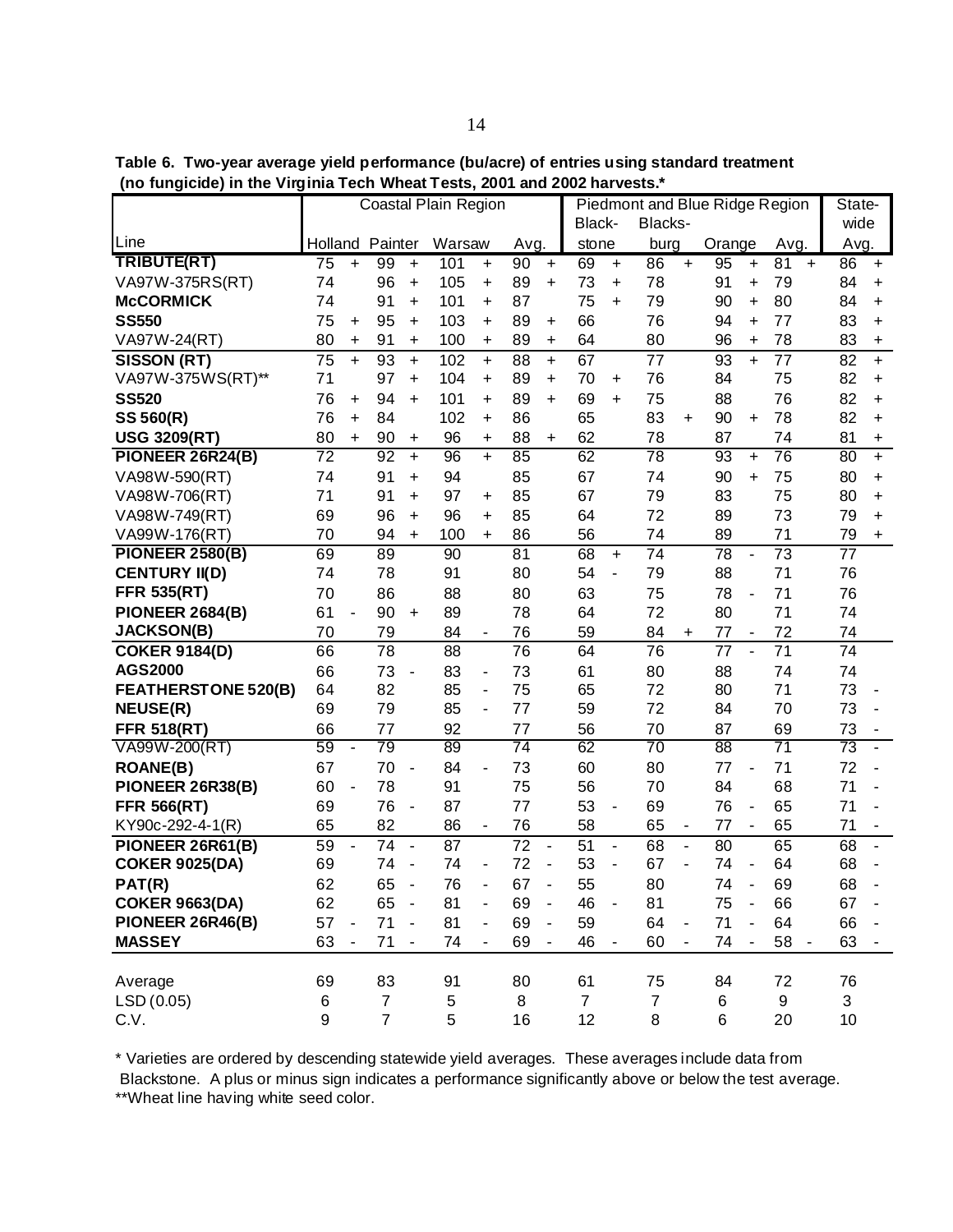|                            |                 |                          |                |                | Coastal Plain Region   |                          |                 |                | Piedmont and Blue Ridge Regior |                          |                 |                |                 |                          |                 |           | State-          |                |
|----------------------------|-----------------|--------------------------|----------------|----------------|------------------------|--------------------------|-----------------|----------------|--------------------------------|--------------------------|-----------------|----------------|-----------------|--------------------------|-----------------|-----------|-----------------|----------------|
|                            |                 |                          |                |                |                        |                          |                 |                |                                |                          | Black- Blacks-  |                |                 |                          |                 |           | wide            |                |
| Line                       |                 |                          |                |                | Holland Painter Warsaw |                          | Avg.            |                | stone                          |                          | burg            |                | Orange          |                          | Avg.            |           | Avg.            |                |
|                            |                 |                          |                |                |                        |                          |                 |                |                                |                          |                 |                |                 |                          |                 |           |                 |                |
| <b>McCORMICK</b>           | 73              | $\ddot{}$                | 88             | +              | 98                     | $\ddot{}$                | 85              | $\ddot{}$      | 75                             | $\ddot{}$                | 81              |                | 92              | $\ddot{}$                | 82              | $\ddot{}$ | 84              | $\ddot{}$      |
| <b>TRIBUTE</b>             | 74              | $\ddot{}$                | 95             | $\ddot{}$      | 98                     | $\ddot{}$                | 87              | $\ddot{}$      | 69                             | $\ddot{}$                | 84              |                | 92              | $\ddotmark$              | 81              | $+$       | 84              | $\ddot{}$      |
| VA97W-375RS(RT)            | 72              |                          | 94             | $\ddot{}$      | 100                    | $\ddot{}$                | 86              | $\ddot{}$      | 70                             | $\ddot{}$                | 81              |                | 89              | $\ddot{}$                | 79              |           | 83              | $\ddot{}$      |
| <b>USG 3209</b>            | 78              | +                        | 88             | $\ddot{}$      | 96                     | $\ddot{}$                | 87              | $\ddot{}$      | 64                             |                          | 82              |                | 86              |                          | 77              |           | 82              | $\ddot{}$      |
| <b>SS550</b>               | 73              | $\ddot{}$                | 92             | +              | 99                     | +                        | 87              | $\ddot{}$      | 66                             |                          | 81              |                | 88              |                          | 78              |           | 82              | $\ddot{}$      |
| SISSON(RT)                 | $\overline{73}$ | $\ddot{}$                | 91             | $+$            | 101                    | $+$                      | 87              | $\ddot{}$      | 67                             |                          | $\overline{82}$ |                | $\overline{88}$ |                          | 78              |           | $\overline{82}$ | $+$            |
| <b>SS520</b>               | 72              |                          | 94             | +              | 99                     | $\ddot{}$                | 86              | $\ddot{}$      | 67                             |                          | 81              |                | 85              |                          | 77              |           | 82              | $\ddot{}$      |
| VA97W-24                   | 76              | $\ddot{}$                | 89             | $\ddot{}$      | 98                     | $+$                      | 86              | $\ddot{}$      | 64                             |                          | 84              |                | 86              |                          | 77              |           | 82              | $+$            |
| PIONEER 26R24(B)           | 72              |                          | 90             | $+$            | 93                     |                          | 84              |                | 64                             |                          | 84              |                | 93              | $\ddot{}$                | 79              |           | 81              | $\ddot{}$      |
| SS 560(R)                  | 75              | $\ddot{}$                | 83             |                | 100                    | $\ddot{}$                | 85              | $\ddot{}$      | 64                             |                          | 87              | $\ddot{}$      | 85              |                          | 78              |           | 81              | $\ddot{}$      |
| VA98W-749                  | 67              |                          | 91             | $+$            | 96                     | $+$                      | 83              |                | 62                             |                          | 74              |                | $\overline{92}$ | $\ddot{}$                | $\overline{75}$ |           | 79              | $+$            |
| <b>CENTURY II(D)</b>       | 72              |                          | 81             |                | 92                     |                          | 80              |                | 55                             |                          | 81              |                | 90              | $\ddot{}$                | 74              |           | 77              |                |
| <b>PIONEER 2580(B)</b>     | 67              |                          | 84             |                | 86                     |                          | 78              |                | 67                             |                          | 78              |                | 81              |                          | 75              |           | 76              |                |
| <b>AGS 2000</b>            | 68              |                          | 77             |                | 81                     | ä,                       | 74              |                | 63                             |                          | 85              | +              | 85              |                          | 77              |           | 76              |                |
| <b>PIONEER 2684(B)</b>     | 63              | $\overline{\phantom{a}}$ | 85             |                | 86                     |                          | 76              |                | 63                             |                          | 75              |                | 82              |                          | 73              |           | 75              |                |
| <b>FFR 518(R)</b>          | 68              |                          | 79             |                | 89                     |                          | 78              |                | 61                             |                          | 73              | L.             | 85              |                          | $\overline{72}$ |           | 75              |                |
| <b>FFR 535</b>             | 69              |                          | 81             |                | 85                     |                          | 77              |                | 63                             |                          | 77              |                | 78              | $\overline{a}$           | 72              |           | 75              |                |
| <b>FEATHERSTONE 520(B)</b> | 64              |                          | 81             |                | 82                     | $\blacksquare$           | 75              |                | 63                             |                          | 75              |                | 82              |                          | 73              |           | 74              |                |
| <b>JACKSON(B)</b>          | 69              |                          | 75             | $\blacksquare$ | 81                     | $\blacksquare$           | 74              |                | 58                             |                          | 86              | $\ddot{}$      | 81              |                          | 74              |           | 74              |                |
| PIONEER 26R38(B)           | 63              | -                        | 80             |                | 87                     |                          | 75              |                | 58                             |                          | 73              | $\blacksquare$ | 89              | +                        | 72              |           | 74              |                |
| PIONEER 26R61(B)           | 62              | $\overline{\phantom{a}}$ | 76             | $\blacksquare$ | 87                     |                          | $\overline{74}$ |                | 55                             | ÷,                       | 74              |                | 86              |                          | $\overline{71}$ |           | 73              | $\blacksquare$ |
| <b>ROANE</b>               | 68              |                          | 69             | ÷,             | 79                     | ÷,                       | 72              | ÷,             | 61                             |                          | 84              |                | 78              | ÷,                       | 74              |           | 73              |                |
| <b>FFR 566(R)</b>          | 65              |                          | 74             | ÷,             | 83                     | $\overline{\phantom{0}}$ | 73              | ÷,             | 55                             | $\overline{\phantom{a}}$ | 71              | $\blacksquare$ | 81              |                          | 68              |           | 71              |                |
| PIONEER 26R46(B)           | 60              | $\blacksquare$           | 73             | $\blacksquare$ | 78                     | ä,                       | 69              | $\blacksquare$ | 61                             |                          | 71              | ä,             | 78              | $\overline{\phantom{0}}$ | 69              |           | 69              | $\blacksquare$ |
| <b>COKER 9025(DA)</b>      | 64              |                          | 74             | $\blacksquare$ | 77                     | $\overline{a}$           | 71              | $\blacksquare$ | 54                             | ÷,                       | 75              |                | 76              | $\blacksquare$           | 68              |           | 69              |                |
| <b>COKER 9663(DA)</b>      | 61              | ä,                       | 69             | L.             | 78                     | $\overline{a}$           | 68              | $\overline{a}$ | 45                             | $\blacksquare$           | 83              |                | 76              | $\overline{a}$           | 67              |           | 68              |                |
| <b>MASSEY</b>              | 62              | ä,                       | 70             | ÷,             | 76                     | ä,                       | 69              | ä,             | 50                             | ä,                       | 65              | $\blacksquare$ | 76              |                          | 63              |           | 66              |                |
| Average                    | 68              |                          | 82             |                | 89                     |                          | 79              |                | 62                             |                          | 79              |                | 84              |                          | 74              |           | 76              |                |
| LSD (0.05)                 | 5               |                          | 6              |                | 5                      |                          | 6               |                | 6                              |                          | 6               |                | 5               |                          | $\overline{7}$  |           | 3               |                |
| C.V.                       | 9               |                          | $\overline{7}$ |                | 6                      |                          | 15              |                | 12                             |                          | 8               |                | $\overline{7}$  |                          | 19              |           | 9               |                |
|                            |                 |                          |                |                |                        |                          |                 |                |                                |                          |                 |                |                 |                          |                 |           |                 |                |

\* Varieties are ordered by descending statewide yield averages. These averages include data from Blackstone. A plus or minus sign indicates a performance significantly above or below the test average.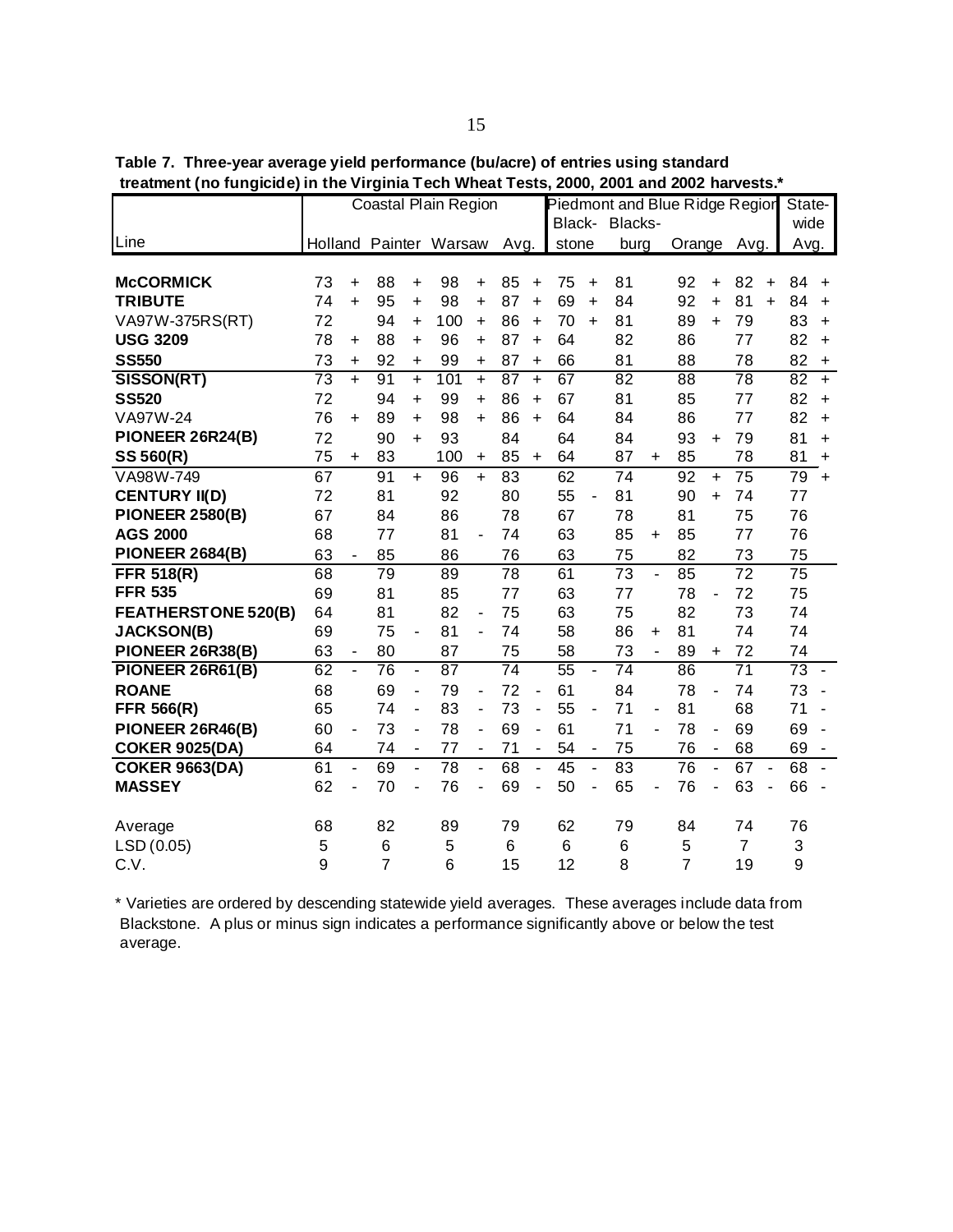|                                   |          |           |                   |                          | Date            |                              |                 |                              |              |           |                     |                          |                  | <b>Barley</b><br>Yellow |                  |                  |
|-----------------------------------|----------|-----------|-------------------|--------------------------|-----------------|------------------------------|-----------------|------------------------------|--------------|-----------|---------------------|--------------------------|------------------|-------------------------|------------------|------------------|
|                                   |          |           | Test              |                          | Head-           |                              |                 |                              | Lodg-        |           | Powdery             |                          | Leaf             | Dwarf                   | <b>Stripe</b>    | Early            |
|                                   | Yield    |           | Wt.               |                          | ed              |                              | Ht.             |                              | ing          |           | Mildew              |                          | Rust             | <b>Virus</b>            | Rust             | Ht.              |
| Line                              | (Bu/a)   |           | (Lb/bu)           |                          | $(Mar31+)$      |                              | $(\ln)$         |                              | $(0.2 - 10)$ |           |                     |                          | $(0-9)$          |                         |                  | (ln)             |
|                                   | (5)      |           | (5)               |                          | (4)             |                              | (3)             |                              | (3)          |           | (3)                 |                          | (2)              | (2)                     | (1)              | (1)              |
| VA00W-526                         | 94       | $\ddot{}$ | $59.\overline{3}$ | $+$                      | 27              | $+$                          | 32              | $\blacksquare$               | 0.9          |           | 0                   | $\blacksquare$           | 1                | $\overline{c}$          | 0                | 7.2              |
| VA97W-375RS                       | 93       | +         | 58.6              |                          | 26              |                              | 31              | $\overline{\phantom{a}}$     | 0.3          |           | 0                   | -                        | 1                | $\overline{c}$          | 0                | 6.5              |
| VA97W-24                          | 93       | $\ddot{}$ | 58.1              | $\blacksquare$           | 28              | $\ddot{}$                    | 36              | $\ddot{}$                    | 0.3          |           | 1                   |                          | $\overline{2}$   | 3                       | 0                | 6.7              |
| <b>TRIBUTE</b>                    | 91       | $\ddot{}$ | 60.7              | $+$                      | 26              |                              | 32              | ä,                           | 0.7          |           | 0                   |                          | 0                | 1                       | 0                | 5.0              |
| <b>SISSON</b>                     | 90       | $\ddot{}$ | 58.6              |                          | 25              | $\blacksquare$               | 32              | $\blacksquare$               | 1.5          |           | 1                   | $\blacksquare$           | 4                | $\overline{2}$          | $\overline{2}$   | 7.3              |
| $\overline{\text{SS}}$ 550(R)     | 90       | $\ddot{}$ | 58.3              |                          | 26              |                              | 34              |                              | 1.3          |           | 1                   | $\sim$                   | $\overline{3}$   | 1                       | $\overline{2}$   | 7.0              |
| SS 560(R)                         | 90       | $\ddot{}$ | 58.7              |                          | 27              | $\ddot{}$                    | 33              | $\overline{\phantom{a}}$     | 0.3          |           | $\overline{2}$      |                          | $\overline{2}$   | 3                       | 0                | 6.0              |
| VA97W-375WS**                     | 89       | $\ddot{}$ | 58.2              | ۰                        | 26              |                              | 31              | ÷,                           | 0.3          |           | 0                   | $\blacksquare$           | $\mathbf 0$      | $\overline{c}$          | 0                | 6.5              |
| <b>McCORMICK</b>                  | 89       | $\ddot{}$ | 60.0              | $\ddot{}$                | 26              |                              | 32              | ÷,                           | 0.5          |           | 1                   | $\blacksquare$           | $\mathbf 0$      | $\overline{c}$          | 0                | 5.5              |
| VA98W-335                         | 88       | +         | 59.1              | +                        | 28              | $\ddot{}$                    | 30              | ۰                            | 0.3          |           | 1                   | ۰                        | 1                | 3                       | 0                | 6.3              |
| VA99W-176                         | 87       | $\ddot{}$ | 57.9              | ÷,                       | $\overline{24}$ | $\overline{\phantom{a}}$     | $\overline{35}$ | $+$                          | 1.3          |           | 0                   | $\blacksquare$           | 3                | $\overline{2}$          | $\overline{0}$   | 6.8              |
| <b>USG 3209(RT)</b>               | 87       | $\ddot{}$ | 57.9              | $\overline{\phantom{a}}$ | 24              | ä,                           | 31              | $\overline{\phantom{m}}$     | 2.0          | $\ddot{}$ | 1                   | $\blacksquare$           | 5                | $\overline{2}$          | 0                | 8.0              |
| SS 520(R)                         | 87       | +         | 58.2              | $\blacksquare$           | 24              | $\overline{\phantom{0}}$     | 36              | $\ddot{}$                    | 0.9          |           | 1                   | $\blacksquare$           | 4                | 3                       | $\overline{2}$   | 8.7<br>$\ddot{}$ |
| VA98W-590                         | 86       | +         | 59.8              | +                        | 27              | +                            | 33              | $\blacksquare$               | 1.0          |           | 1                   |                          | 1                | $\overline{2}$          | 0                | 6.2              |
| VA99W-131                         | 86       | $\ddot{}$ | 58.3              |                          | 27              | +                            | 34              |                              | 0.2          |           | $\overline{2}$      |                          | $\overline{2}$   | 3                       | 0                | 6.2              |
| VA99W-278                         | 86       | $\ddot{}$ | 58.0              | $\blacksquare$           | 27              | $+$                          | 35              | $+$                          | 0.4          |           | $\overline{0}$      | $\blacksquare$           | 7                | 3                       | 1                | $\overline{5.8}$ |
| <b>VAN00W-147</b>                 | 86       | $\ddot{}$ | 57.9              | $\blacksquare$           | 27              | $\ddot{}$                    | 35              | $\ddot{}$                    | 0.7          |           | 0                   | $\blacksquare$           | 1                | 3                       | 0                | 6.3              |
| MD11-52(R)                        | 86       | $\ddot{}$ | 58.7              |                          | 26              |                              | 30              | ÷,                           | 0.3          |           | 0                   |                          | 1                | 2                       | 0                | 7.5              |
| PIONEER 26R24(B)                  | 86       | $\ddot{}$ | 58.8              |                          | 25              | $\qquad \qquad \blacksquare$ | 35              | $\ddot{}$                    | 0.9          |           | 2                   |                          | 3                | $\overline{2}$          | 1                | 6.3              |
| VA98W-749                         | 85       | +         | 58.0              |                          | 28              | +                            | 33              | $\qquad \qquad \blacksquare$ | 0.6          |           | 0                   |                          | $\boldsymbol{0}$ | 3                       | 1                | 6.7              |
| VA98W-706                         | 85       | $\ddot{}$ | 59.4              | $\ddot{}$                | 26              |                              | 32              | ÷,                           | 0.3          |           | 1                   |                          | $\mathbf 0$      | 3<br>3                  | $\boldsymbol{0}$ | 5.5              |
| VA00W-130<br><b>USG 3650 (RT)</b> | 85<br>85 | $\ddot{}$ | 58.4<br>58.4      |                          | 26<br>28        |                              | 31<br>36        |                              | 0.4<br>1.1   |           | 2<br>$\overline{2}$ |                          | 5<br>1           | 3                       | 0                | 7.3<br>6.7       |
| VAN98W-342                        | 84       | $\ddot{}$ | 58.5              |                          | 25              | $\ddot{}$                    | 31              | +<br>ä,                      | 0.2          |           | 0                   |                          | 1                | $\overline{2}$          | 0<br>0           | 6.3              |
| VA98W-631                         | 84       |           | 57.4              | ۰                        | 27              | +                            | 34              |                              | 0.2          | ÷,        | 3                   |                          | 0                | $\overline{c}$          | 0                | 6.2              |
| <b>PIONEER 2580(B)</b>            | 84       |           | 57.6              | ä,                       | $\overline{25}$ | $\blacksquare$               | 34              |                              | 0.4          |           | 1                   | $\blacksquare$           | 4                | 3                       | 0                | 8.2              |
| VA00W-459                         | 83       |           | 58.0              |                          | 25              | $\overline{\phantom{a}}$     | 31              | $\overline{\phantom{a}}$     | 0.5          |           | 2                   |                          | 3                | $\overline{2}$          | 0                | 8.0              |
| VA00W-464                         | 83       |           | 58.5              |                          | 25              | ٠                            | 32              | $\blacksquare$               | 0.4          |           | 1                   |                          | 0                | 3                       | 1                | 7.7              |
| KY90C-054-6                       | 82       |           | 57.5              |                          | 28              | +                            | 39              | $\ddot{}$                    | 0.4          |           | 5                   | $\ddot{}$                | 3                | $\overline{2}$          | 0                | 6.0              |
| <b>SS EXP564(R)</b>               | 82       |           | 58.1              |                          | 29              |                              | 36              | $\ddot{}$                    | 1.2          |           | 5                   |                          | 3                | $\overline{\mathbf{c}}$ | 1                | 4.2              |
| VA99W-419                         | 81       |           | 58.0              |                          | 27              | $\ddot{}$                    | 34              |                              | 0.2          |           | 1                   |                          | 3                | $\overline{2}$          | $\boldsymbol{0}$ | 5.8              |
| VA00W-381                         | 81       |           | 59.5              | +                        | 24              |                              | 33              |                              | 0.5          |           | 1                   |                          | 3                | $\overline{2}$          | $\boldsymbol{0}$ | 8.0              |
| <b>NEUSE</b>                      | 81       |           | 59.5              | +                        | 30              | +                            | 35              | $\ddot{}$                    | 0.5          |           | 0                   |                          | $\pmb{0}$        | $\overline{\mathbf{c}}$ | 1                | 6.0              |
| SS 535(R)                         | 81       |           | 59.5              | $\ddot{}$                | 28              | $\ddot{}$                    | 34              |                              | 1.0          |           | $\overline{2}$      |                          | 3                | $\overline{2}$          | 0                | 5.8              |
| WPB Y93-998B                      | 81       |           | 59.4              | +                        | 26              |                              | 34              |                              | 0.2          |           | 0                   |                          | 3                | 3                       | 0                | 5.3              |
| <b>JACKSON(B)</b>                 | 80       |           | 59.3              | $+$                      | $\overline{28}$ | $\ddot{}$                    | $\overline{37}$ | $\ddot{}$                    | 2.3          | $\ddot{}$ | $\overline{4}$      | $\ddot{}$                | $\overline{3}$   | $\overline{2}$          | $\overline{0}$   | 7.3              |
| <b>AGS2000(TV)</b>                | 79       |           | 58.7              |                          | 24              |                              | 33              |                              | 2.9          | +         | $\overline{c}$      |                          | 1                | 3                       | $\pmb{0}$        | $9.0 +$          |
| <b>PIONEER 2684(B)</b>            | 79       |           | 60.0              | +                        | 24              |                              | 33              |                              | 0.2          |           | 1                   |                          | $\mathsf 3$      | $\overline{2}$          | $\mathbf 0$      | 6.8              |
| AGRIPRO M94*1549-1                | 79       |           | 58.7              |                          | 23              |                              | 32              |                              | 1.9          | $\ddot{}$ | 1                   | $\overline{\phantom{a}}$ | $\mathbf 1$      | 3                       | $\pmb{0}$        | 8.3              |
| VA99W-461                         | 78       |           | 57.6              | ä,                       | 28              | $+$                          | 34              |                              | 0.2          |           | $\overline{2}$      |                          | $\overline{2}$   | $\overline{2}$          | $\mathbf 0$      | 5.5              |
| <b>CENTURY II(D)</b>              | 78       |           | 58.8              |                          | 26              |                              | 34              |                              | 1.5          |           | 4                   | $\ddot{}$                | $\mathbf 2$      | 3                       | $\boldsymbol{0}$ | 7.7              |
| <b>FEATHERSTONE 520(B)</b>        | 78       |           | 59.4              | $\ddot{}$                | 27              | $\ddot{}$                    | 34              |                              | 1.5          |           | $\overline{2}$      |                          | 3                | 3                       | 0                | $8.7 +$          |

 **Tech Wheat Test, 2002 harvest.\* Table 8. Summary of performance of entries using standard treatment (no fungicide) in the Virginia**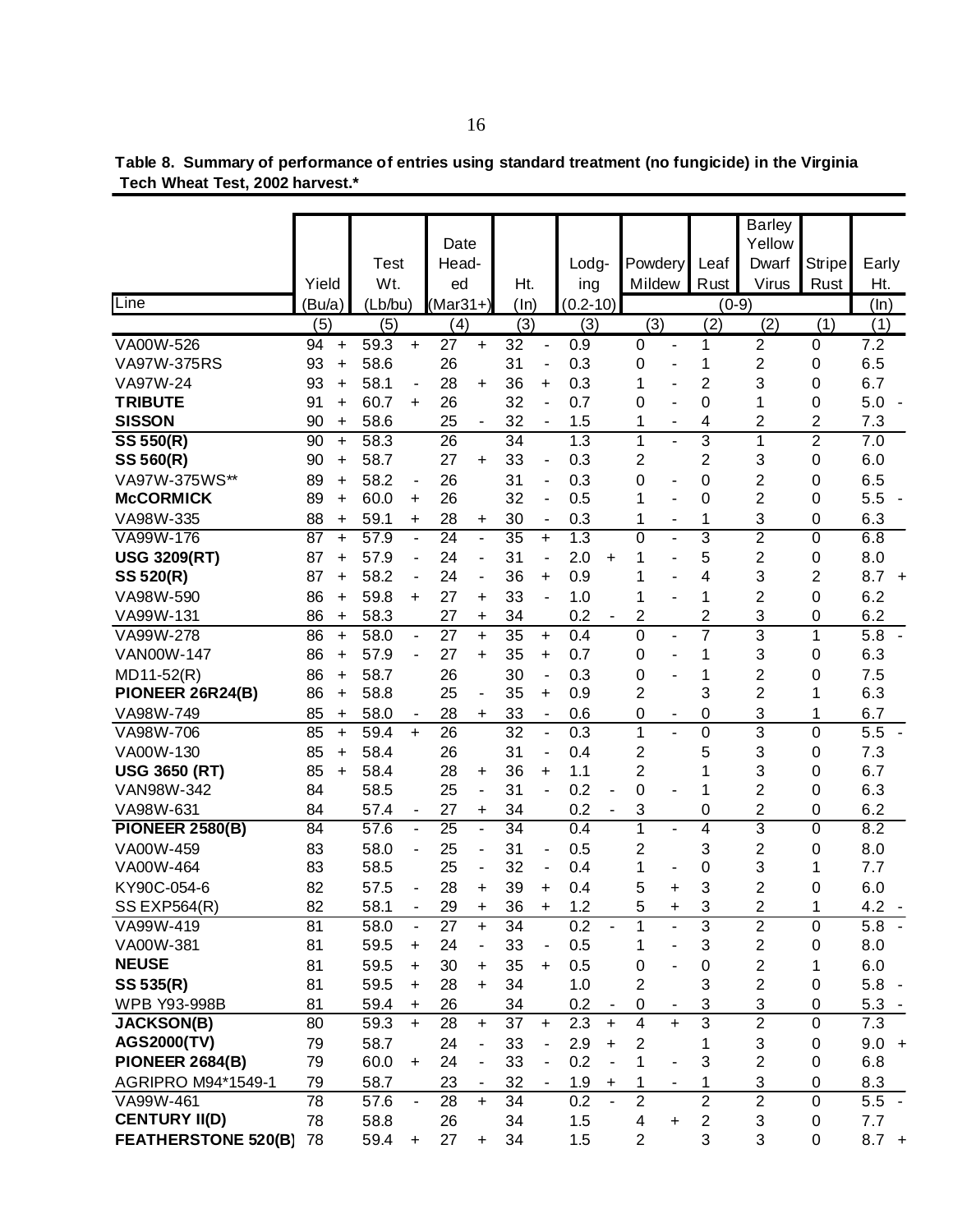|                         |                 |                          |                  |                          |                  |                          |                 |                          |                  |           |                  |           |                  | <b>Barley</b>  |                  |                       |
|-------------------------|-----------------|--------------------------|------------------|--------------------------|------------------|--------------------------|-----------------|--------------------------|------------------|-----------|------------------|-----------|------------------|----------------|------------------|-----------------------|
|                         |                 |                          |                  |                          | Date             |                          |                 |                          |                  |           |                  |           |                  | Yellow         |                  |                       |
|                         |                 |                          | Test             |                          | Head-            |                          |                 |                          | Lodg-            |           | <b>Powdery</b>   |           | Leaf             | Dwarf          | Stripel          | Early                 |
|                         | Yield           |                          | Wt.              |                          | ed               |                          | Ht.             |                          | ing              |           | Mildew           |           | Rust             | <b>Virus</b>   | Rust             | Ht.                   |
| Line                    | (Bu/a)          |                          | (Lb/bu)          |                          | $(Mar31+)$       |                          | (ln)            |                          | $(0.2 - 10)$     |           |                  |           |                  | $(0-9)$        |                  | (ln)                  |
|                         | (5)             |                          | $\overline{(5)}$ |                          | $\overline{(4)}$ |                          | $\overline{3}$  |                          | $\overline{(3)}$ |           | $\overline{(3)}$ |           | $\overline{(2)}$ | (2)            | $\overline{(1)}$ | (1)                   |
| <b>COKER 9184(D)</b>    | 78              |                          | 60.0             | $+$                      | 29               | $+$                      | 34              |                          | 0.5              |           | $\overline{2}$   |           | $\mathbf 0$      | 3              | 0                | 6.2                   |
| <b>COKER B950943</b>    | 77              |                          | 57.5             | $\overline{\phantom{a}}$ | 26               |                          | 35              | $\ddot{}$                | 0.4              |           | 3                | $\ddot{}$ | $\mathbf 0$      | 3              | 0                | $9.0 +$               |
| <b>PIONEER 26R38(B)</b> | 77              |                          | 57.9             | $\blacksquare$           | 26               |                          | 36              | $+$                      | 1.8              | $\ddot{}$ | $\overline{2}$   |           | 2                | $\overline{2}$ | 0                | $10.3 +$              |
| PIONEER XW00J           | 77              |                          | 59.7             | $\ddot{}$                | 28               | $\ddot{}$                | 34              |                          | 0.2              |           | 3                | ÷.        | $\overline{2}$   | $\overline{2}$ | 0                | 6.3                   |
| SS 566(R)               | 77              |                          | 58.3             |                          | 29               | +                        | 38              | $\ddot{}$                | 0.5              |           | 1                | ۳         | $\mathbf 0$      | 3              | 0                | 6.5                   |
| <b>ROANE(B)</b>         | 76              |                          | 59.7             | $\ddot{}$                | 29               | $\ddot{}$                | 34              |                          | 0.2              |           | 5                | ÷.        | 1                | $\overline{2}$ | 0                | 5.3                   |
| VA00W-562               | 76              |                          | 59.5             | +                        | 27               | +                        | 36              | $\ddot{}$                | 0.7              |           |                  | ۰         | $\overline{2}$   | $\overline{2}$ | 0                | 5.7                   |
| KY90C-292-4-1           | $\overline{75}$ |                          | 58.1             | L,                       | $\overline{27}$  | $+$                      | $\overline{34}$ |                          | $\overline{0.2}$ |           | 3                | $\ddot{}$ | 3                | $\overline{2}$ | 0                | $\overline{5.5}$      |
| GA92485E15(RT)          | 75              |                          | 59.8             | $\ddot{}$                | 24               |                          | 35              | $\ddot{}$                | 1.9              | $\ddot{}$ | 3                | $\ddot{}$ | 1                | $\overline{2}$ | 0                | 9.5<br>$\overline{+}$ |
| SS 518(R)               | 75              |                          | 58.0             | ٠                        | 24               | $\overline{\phantom{a}}$ | 32              |                          | 5.1              | $+$       | 1                | Ξ.        | 0                | 3              | 0                | 9.8<br>$\overline{+}$ |
| PIONEER 26R61(B)        | 74              |                          | 59.9             | $\ddot{}$                | 25               | $\overline{\phantom{a}}$ | 35              | $\ddot{}$                | 1.4              |           | 3                | ÷.        | 1                | 3              | 0                | $9.8 +$               |
| VA00W-194               | 73              |                          | 56.8             | ÷,                       | 28               | +                        | 32              | $\overline{\phantom{a}}$ | 1.0              |           | 3                | +         | 1                | 4              | 0                | 8.8<br>$+$            |
| VA00W-337               | 73              |                          | 57.5             | ÷,                       | $\overline{27}$  | $+$                      | $\overline{31}$ | ÷,                       | 1.9              | $\ddot{}$ | 1                |           | $\overline{0}$   | 3              | $\overline{0}$   | $10.7 +$              |
| <b>MASSEY</b>           | 72              |                          | 58.0             |                          | 26               |                          | 37              | $\ddot{}$                | 3.0              | $\ddot{}$ | 2                |           | 6                | 3              | 0                | $8.7 +$               |
| PAT(R)                  | 72              |                          | 58.4             |                          | 31               | ÷                        | 40              | $\ddot{}$                | 0.2              |           | 5                | +         | 3                | $\overline{2}$ | 0                | 5.2<br>÷,             |
| <b>COKER 9663(D)</b>    | 72              |                          | 58.3             |                          | 25               |                          | 39              | $\ddot{}$                | 1.7              | $\ddot{}$ | 5                | ÷.        | 1                | $\overline{2}$ | 0                | 7.3                   |
| <b>COKER 9025(D)</b>    | 72              |                          | 57.3             |                          | 31               | $\ddot{}$                | 35              | $+$                      | 1.4              |           | 5                | $\ddot{}$ | $\mathbf 0$      | $\overline{2}$ | 1                | $4.0 -$               |
| VA99W-200               | 70              |                          | 58.4             |                          | 23               |                          | 32              |                          | 1.3              |           | $\overline{3}$   | $+$       | 1                | $\overline{2}$ | 0                | 8.5<br>$+$            |
| VA99W-188               | 70              | $\overline{\phantom{a}}$ | 58.6             |                          | 23               | ٠                        | 31              | $\overline{\phantom{a}}$ | 0.4              |           | $\overline{2}$   |           | $\Omega$         | 3              | 0                | 8.8<br>$+$            |
| <b>VAN00W-44</b>        | 70              |                          | 58.9             |                          | 24               |                          | 30              |                          | 0.6              |           | 2                |           | 1                | $\overline{2}$ | 0                | $10.2 +$              |
| PIONEER 26R46(B)        | 64              |                          | 58.3             |                          | 25               | ٠                        | 33              | ٠                        | 0.7              |           | $\overline{2}$   |           | $\overline{2}$   | 3              | 0                | 9.0<br>$\overline{+}$ |
| <b>VAN00W-187</b>       | 61              | $\overline{\phantom{a}}$ | 57.3             |                          | 23               |                          | 32              | $\blacksquare$           | 0.7              |           | 4                | +         | $\mathbf 0$      | 3              | $\mathbf 0$      | 9.2<br>$\overline{+}$ |
| Statewide Average       | 81              |                          | 58.6             |                          | $\overline{26}$  |                          | $\overline{34}$ |                          | 0.9              |           | $\overline{2}$   |           | $\overline{2}$   | $\overline{2}$ | 0                | 7.2                   |
| LSD (0.05)              | 4               |                          | 0.4              |                          | 1                |                          | 1               |                          | 0.7              |           | 1                |           |                  |                | ---              | 1.3                   |
| C.V.                    | $\overline{7}$  |                          | 1.1              |                          | 4                |                          | 3               |                          | 89.5             |           | 34               |           | 43               | 38             | ---              | 11.4                  |

 **Tech Wheat Test, 2002 harvest, continued.\* Table 8. Summary of performance of entries using standard treatment (no fungicide) in the Virginia**

\* Varieties are ordered by descending statewide yield averages. These averages do not include yield or test weight data from Blackstone. A plus or minus sign indicates a performance significantly above or below the test average.

The number in parentheses below column headings indicates the number of locations on which data are based. Belgian Lodging Scale = Area X Intensity X 0.2. Area = 1-10, where 1 is wheat unaffected and 10 is entire plot affected and Intensity  $= 1-5$ , where 1 is wheat standing upright and 5 is wheat totally flat.

The 0-9 ratings indicate degree to which plant is affected, where 0=none and 9=total plant affected. \*\*Wheat line having white seed color.

Early height (March 8) is an indication of the daylength sensitivity of a variety. Taller varieties began jointing in early March and thus were taller.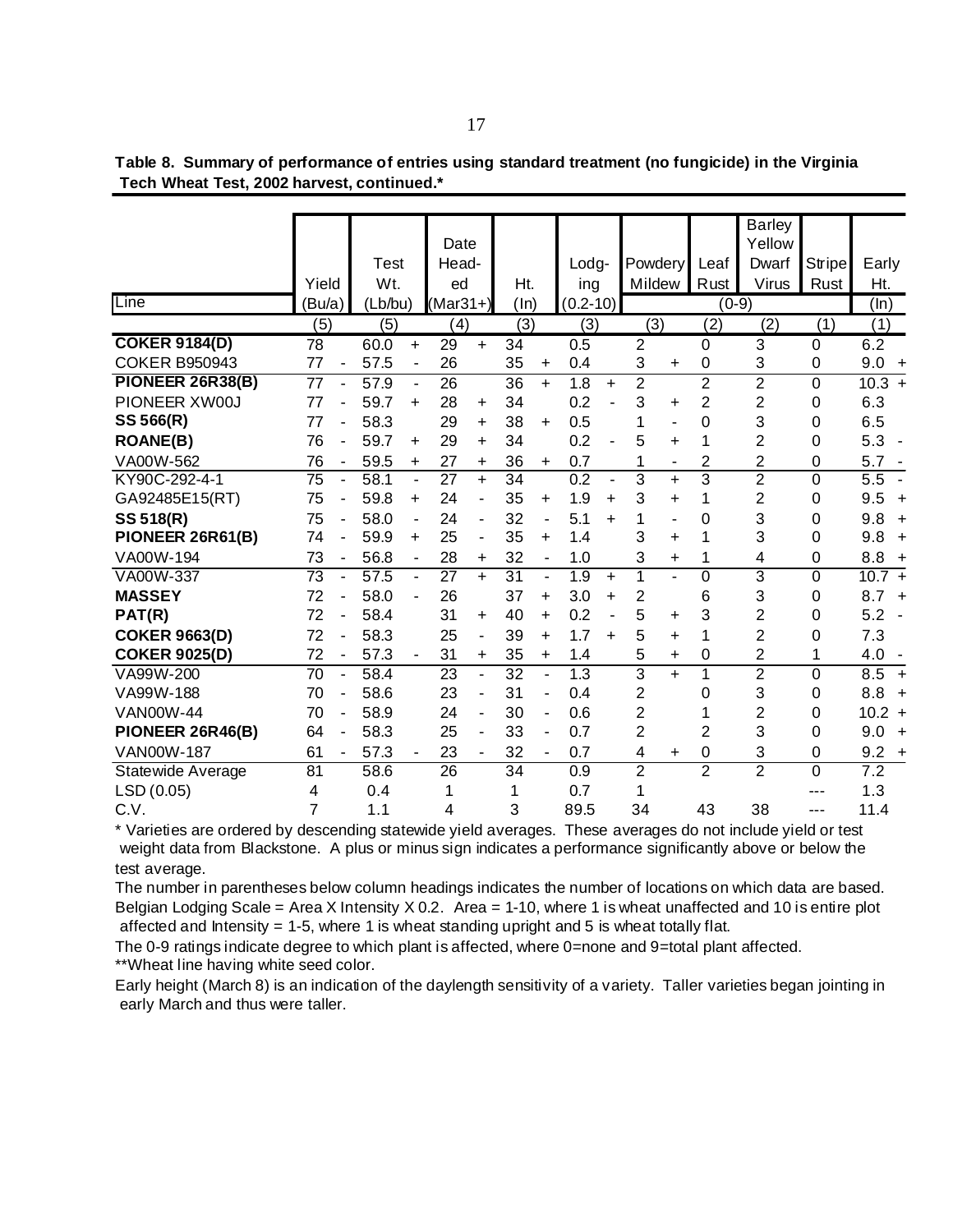#### **WHEAT PLANTED NO-TILL INTO CORN STUBBLE**

Wheat was planted no-till into corn stubble at the Eastern Virginia AREC near Warsaw, Virginia. Cooperator Charles Sanford harvested the corn and shredded the stalks. Preplant fertilizer of 30-80-50-5(S) was applied October 5, 2001. The wheat varieties were planted on October 17, 2001 with a Hege plot drill at 30 seeds/row. Additional fertilizer and herbicide were applied as follows.

Harmony Extra® at 0.6 oz was applied January 15, 2002. Sixty lb N using 24-0-0-3(S) was applied February 13, 2001. Forty-five lb N using 24-0-0-3(S) was applied March 8, 2002. Forty lb N using 24-0-0-3 was applied April 18, 2002. Warrior T7 was applied at 2.56 oz April 18, 2002. Harvest occurred June 19, 2002.

An excellent stand was obtained and the plots looked great until temperatures dipped to  $21^{\circ}F$  on March  $23^{\text{rd}}$  after the wheat was jointing (Zadoks G.S. 32 or Feekes 7). All of the primary tillers of day-length insensitive varieties were killed on March 23<sup>rd</sup> whereas day-length sensitive varieties that had not jointed had very little freeze damage. Freeze damage was more severe in the no-till than conventional tilled plots planted on the same date. (Refer to the variety – day-length discussion for further information. The low test weights in this test are mostly related to freeze injury and scab infection as shown in Table 11.

The first thing to notice is that the average yield over the past three years when planting wheat no till into corn stubble is 85 Bu/A for all varieties and over 90 Bu/A for Tribute, McCormick, SS 550, SS 560, SS 520, Sisson, and Pioneer Brand 26R24! Scab has been present in the no till wheat plots each year but only reached economic levels in 1998. However, development of wheat varieties with genetic scab resistance will be another giant step toward long term success when notilling wheat into corn residue. Excellent variety choices for no-till wheat for fall planting in 2002 include SS 550, SS 560, SS 520, Sisson and Pioneer Brand 26R24. USG 3650 performed well in 2002. Roane is the only variety available with improved genetic resistance to scab. This may make it a good variety, using fungicides to control powdery mildew, for some acreage of no till wheat planted into corn even though it produced only average yields without major scab.

|                      |      | Average Yield |       |      |       | Date                            |                 | Pow-             |                |                         |
|----------------------|------|---------------|-------|------|-------|---------------------------------|-----------------|------------------|----------------|-------------------------|
|                      |      | (Bu/acre)     |       | Test | Lodg- | Head-                           |                 | dery             | Leaf           | Freeze                  |
|                      | 3-   | $2 -$         | $1 -$ | Wt.  | ing   | ed                              | Ht.             | Mildew           | Rust           | Damage                  |
| Line                 | vear | year          | year  |      |       | $(Lb/bu)$ $(0.2-10)$ $(Mar31+)$ | (ln)            | $(0-9)$          |                | $(1-5)$                 |
| <b>VA97W-24</b>      | 101  | 102           | 106   | 54.2 | 2.0   | $\overline{22}$                 | $\overline{31}$ | $\overline{2}$   | $\overline{5}$ | $\overline{2}$          |
| VA00W-526            | ---  | ---           | 106   | 55.3 | 1.1   | 20                              | 29              | 0                | 5              |                         |
| <b>TRIBUTE</b>       | 96   | 99            | 101   | 57.3 | 0.4   | 20                              | 29              | $\boldsymbol{0}$ | $\overline{2}$ |                         |
| <b>McCORMICK</b>     | 94   | 93            | 98    | 56.1 | 3.4   | 22                              | 30              | 1                | 3              |                         |
| VA99W-131            | ---  | ---           | 97    | 53.9 | 0.2   | 21                              | 30              | 3                | 8              | 3                       |
| SS 550(R)            | 95   | 95            | 96    | 53.2 | 1.5   | 20                              | 30              | $\overline{1}$   | $\overline{7}$ | $\overline{3}$          |
| SS 560(R)            | 91   | 93            | 96    | 54.4 | 0.3   | 21                              | 30              | 1                | 7              | $\overline{2}$          |
| VA98W-590            | ---  | 92            | 93    | 56.4 | 5.2   | 21                              | 29              | 1                | 3              | $\overline{2}$          |
| <b>USG 3650 (RT)</b> |      | ---           | 93    | 54.3 | 1.6   | 22                              | 31              | 1                | 6              | $\overline{c}$          |
| <b>JACKSON(B)</b>    | 85   | 88            | 92    | 55.4 | 2.9   | 22                              | 32              | 5                | 6              | $\overline{2}$          |
| VA99W-176            | ---  | 96            | 92    | 52.5 | 1.5   | 19                              | 31              | 1                | $\overline{7}$ | $\overline{2}$          |
| VA98W-335            |      | ---           | 92    | 54.1 | 0.4   | 21                              | 27              | $\mathbf 0$      | 4              | $\overline{2}$          |
| VA98W-706            |      | 90            | 91    | 54.2 | 0.2   | 20                              | 28              | 0                | 5              | $\overline{c}$          |
| SS 520(R)            | 94   | 94            | 91    | 52.8 | 0.3   | 20                              | 31              | $\overline{c}$   | 6              | $\overline{2}$          |
| <b>SISSON</b>        | 94   | 95            | 90    | 52.3 | 0.6   | 18                              | 28              | 3                | $\overline{7}$ | $\overline{c}$          |
| VA99W-419            | ---  | ---           | 90    | 52.9 | 0.2   | $\overline{21}$                 | 30              | $\overline{3}$   | 7              | $\overline{2}$          |
| VA99W-461            |      | ---           | 90    | 53.8 | 0.4   | 23                              | 31              | 3                | 6              | $\overline{c}$          |
| <b>VAN00W-147</b>    |      | ---           | 90    | 54.2 | 1.1   | 21                              | 30              | $\mathbf 0$      | 4              | $\overline{2}$          |
| VA97W-375RS          | 90   | 91            | 89    | 52.3 | 1.6   | 20                              | 27              | $\boldsymbol{0}$ | 5              | $\overline{\mathbf{c}}$ |
| VA97W-375WS**        | ---  | 90            | 89    | 53.3 | 0.5   | 19                              | 27              | 0                | $\overline{2}$ | $\overline{2}$          |
| VA00W-130            | ---  | ---           | 89    | 53.1 | 0.2   | 21                              | 28              | 3                | 8              | 3                       |
| PIONEER 26R24(B)     | 90   | 90            | 89    | 53.2 | 1.9   | 20                              | 30              | 3                | 8              | 2                       |
| <b>ROANE(B)</b>      | 81   | 83            | 88    | 56.0 | 0.2   | 23                              | 30              | 5                | 6              | 1                       |
| VAN98W-342           |      | ---           | 88    | 52.6 | 0.2   | 20                              | 27              | $\boldsymbol{0}$ | 6              |                         |
| VA99W-278            | ---  | ---           | 88    | 52.2 | 0.4   | 22                              | 31              | 0                | 8              | 3                       |
| WPB Y93-998B         | ---  | ---           | 88    | 55.6 | 0.2   | 21                              | 30              | 1                | 8              | 1                       |

## **2000, 2001, and 2002 harvests.\* Table 9. Summary of performance of entries in the Virginia Tech No-Till Wheat Test at Warsaw,**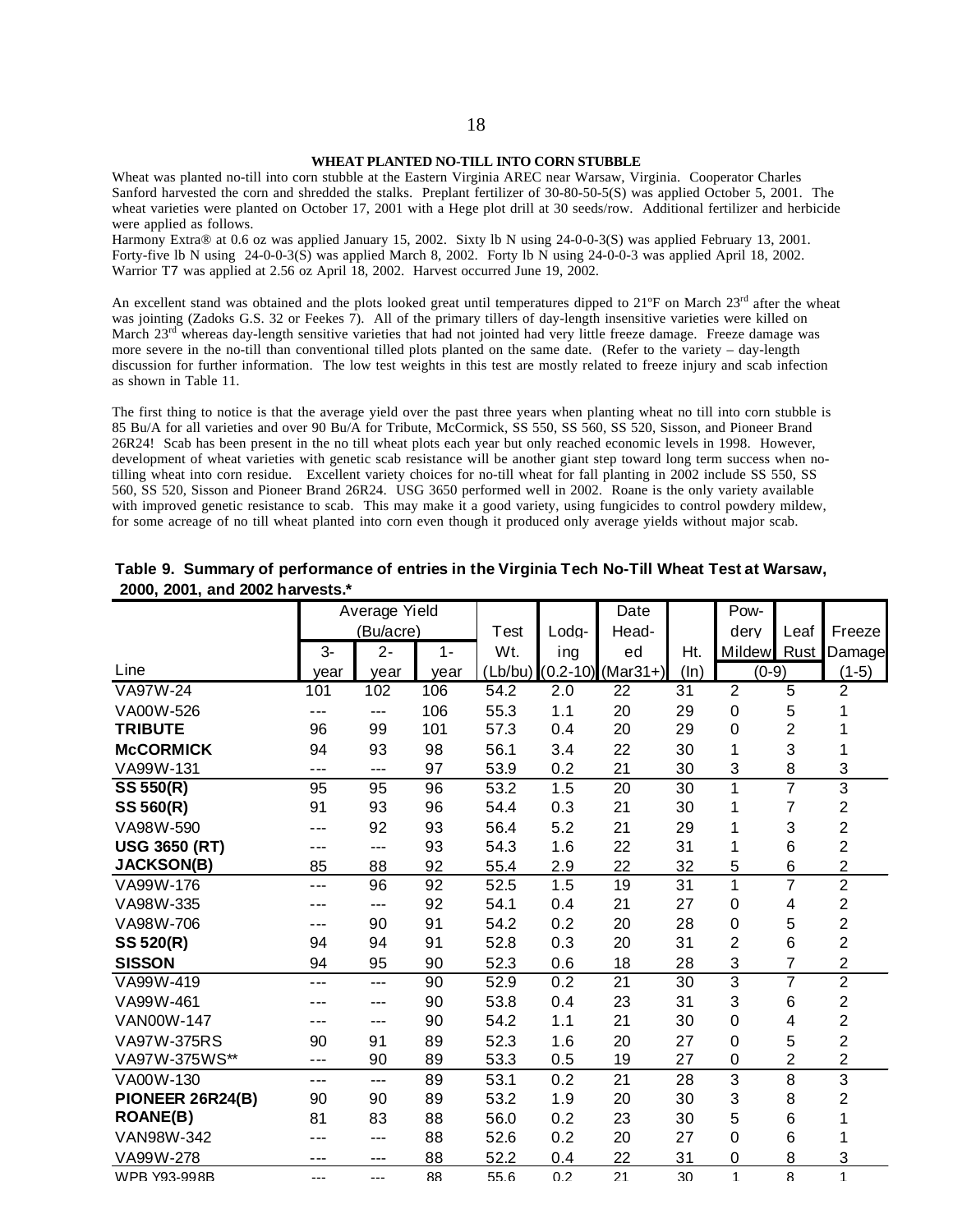|  | Table 9. Summary of performance of entries in the Virginia Tech No-Till Wheat Test at Warsaw, |  |  |  |
|--|-----------------------------------------------------------------------------------------------|--|--|--|
|  | 2000, 2001, and 2002 harvests, continued.*                                                    |  |  |  |

|                            |                 | Average Yield (Bu/a)     |       | Test              | Lodg-        | Date       |         | Powdery                  | Leaf           | Freeze                  |
|----------------------------|-----------------|--------------------------|-------|-------------------|--------------|------------|---------|--------------------------|----------------|-------------------------|
|                            | $3-$            | $2 -$                    | $1 -$ | Wt.               | ing          | Headed     | Ht.     | Mildew                   | Rust           | Damage                  |
| Line                       | year            | year                     | year  | (Lb/bu)           | $(0.2 - 10)$ | $(Mar31+)$ | $(\ln)$ | $(0-9)$                  |                | $(1-5)$                 |
| SS 535(R)                  | $\overline{88}$ | 90                       | 87    | $\overline{54.7}$ | 0.4          | 22         | 30      | $\overline{2}$           | $\overline{7}$ | 3                       |
| <b>SS EXP564(R)</b>        | ---             | ---                      | 86    | 52.8              | 0.5          | 22         | 31      | $\,6$                    | 6              | $\overline{c}$          |
| VA98W-631                  | ---             | ---                      | 85    | 51.4              | 0.3          | 23         | 29      | 5                        | $\overline{c}$ | 3                       |
| <b>PIONEER 2580(B)</b>     | 85              | 86                       | 83    | 52.0              | 0.2          | 19         | 30      | 1                        | 8              | 3                       |
| AGRIPRO M94*1549-1         | ---             | ---                      | 83    | 54.6              | 2.6          | 17         | 30      | 3                        | 4              | $\overline{c}$          |
| $MD11-52(R)$               | ---             | ---                      | 82    | 53.3              | 0.2          | 19         | 27      | 0                        | 6              | $\overline{c}$          |
| <b>CENTURY II(D)</b>       | 84              | 84                       | 81    | 53.6              | 1.1          | 20         | 30      | 3                        | 4              | 4                       |
| VA00W-38                   | ---             | ---                      | 80    | 53.2              | 4.0          | 20         | 28      | $\overline{c}$           | 5              | 3                       |
| <b>USG 3209(RT)</b>        | 88              | 88                       | 80    | 52.7              | 1.2          | 20         | 27      | 4                        | 5              | 4                       |
| VA98W-749                  | 82              | 82                       | 79    | 51.7              | 0.6          | 21         | 30      | $\mathbf 0$              | 1              | 1                       |
| VA00W-459                  | ---             | ---                      | 78    | 53.4              | 0.4          | 19         | 28      | 1                        | 4              | 3                       |
| VA00W-464                  | ---             | ---                      | 78    | 53.3              | 0.3          | 20         | 28      | 0                        | 3              | 3                       |
| VA00W-562                  | ---             | ---                      | 78    | 55.7              | 2.1          | 22         | 32      | 4                        | 5              | 1                       |
| GA92485E15(RT)             | ---             | ---                      | 78    | 55.0              | 1.2          | 20         | 31      | 3                        | $\overline{c}$ | 4                       |
| SS 566(R)                  | 78              | 80                       | 78    | 53.1              | 0.2          | 24         | 33      | 5                        | $\overline{c}$ | 3                       |
| <b>NEUSE</b>               | ---             | 79                       | 77    | 53.8              | 0.2          | 23         | 31      | 0                        | $\overline{2}$ | $\overline{c}$          |
| <b>PIONEER 2684(B)</b>     | 83              | 83                       | 77    | 55.4              | 0.2          | 18         | 29      | 2                        | 6              | 3                       |
| PIONEER XW00J              | ---             | ---                      | 77    | 55.1              | 0.8          | 23         | 30      | 4                        | 6              | 2                       |
| <b>COKER 9184(D)</b>       | ---             | 80                       | 76    | 55.2              | 0.2          | 23         | 30      | 5                        | 3              | $\overline{c}$          |
| SS 518(R)                  | 80              | 83                       | 76    | 52.3              | 4.4          | 20         | 28      | $\pmb{0}$                | 3              | 4                       |
| <b>COKER B950943</b>       | ---             | ---                      | 75    | 51.5              | 0.4          | 21         | 31      | 6                        | 1              | 3                       |
| <b>VAN00W-44</b>           |                 | ---                      | 74    | 54.2              | 0.4          | 19         | 27      | 3                        | 1              | 4                       |
| VA00W-194                  | ---             | ---                      | 74    | 52.4              | 0.5          | 21         | 30      | 5                        | 3              | 3                       |
| VA99W-200                  | ---             | 82                       | 73    | 54.5              | 0.5          | 18         | 31      | 6                        | 4              | 4                       |
| VA99W-188                  | ---             | ---                      | 73    | 54.7              | 0.2          | 18         | 27      | 3                        | 4              | 4                       |
| <b>FEATHERSTONE 520(B)</b> | 81              | 83                       | 73    | 53.1              | 1.4          | 21         | 28      | 3                        | $\overline{7}$ | 4                       |
| AGS2000(TV)                | 78              | 79                       | 73    | 54.0              | 3.2          | 17         | 29      | 3                        | 4              | 4                       |
| VA00W-381                  | ---             | ---                      | 72    | 53.7              | 0.2          | 18         | 29      | 1                        | 8              | 3                       |
| KY90C-292-4-1              | ---             | 78                       | 72    | 52.9              | 0.2          | 22         | 30      | 6                        | 9              | $\overline{c}$          |
| <b>COKER 9025(D)</b>       | 79              | 81                       | 71    | 52.9              | 1.8          | 24         | 30      | $\,6$                    | 3              | $\overline{c}$          |
| <b>COKER 9663(D)</b>       | 79              | 79                       | 70    | 52.5              | 1.9          | 20         | 33      | 6                        | $\overline{c}$ | $\overline{\mathbf{c}}$ |
| PIONEER 26R46(B)           | 76              | 75                       | 70    | 54.1              | 1.2          | 21         | 30      | $\overline{c}$           | $\overline{7}$ | 3                       |
| PIONEER 26R38(B)           | 80              | 80                       | 70    | 51.3              | 1.1          | 21         | 32      | 1                        | 5              | 4                       |
| KY90C-054-6                | ---             | $---$                    | 68    | 53.4              | 0.2          | 24         | 33      | 7                        | 6              | 3                       |
| VA00W-337                  | ---             | ---                      | 67    | 51.2              | 0.2          | 21         | 27      | $\overline{c}$           | $\overline{c}$ | 5                       |
| PAT(R)                     | ---             | 72                       | 66    | 54.3              | 0.2          | 26         | 34      | $\overline{\mathcal{I}}$ | $\overline{7}$ | $\overline{c}$          |
| PIONEER 26R61(B)           | 75              | 75                       | 65    | 55.6              | 0.2          | 21         | 31      | 2                        | 3              | 4                       |
| <b>MASSEY</b>              | 73              | 71                       | 58    | 51.0              | 6.5          | 20         | 31      | 1                        | $\bf 8$        | 4                       |
| VAN00W-187                 | $---$           | $\overline{\phantom{a}}$ | 53    | 51.4              | 0.2          | 18         | 30      | 7                        | $\overline{c}$ | 5                       |
| Location Average           | 85              | 85                       | 82    | 53.6              | 1.1          | 21         | 30      | 3                        | $\overline{5}$ | 24                      |
| LSD (0.05)                 | 6               | 6                        |       |                   |              |            |         | ---                      |                | ---                     |
| C.V.                       | $\overline{7}$  | $\overline{7}$           | 8     | 1.8               | 112.0        | 5          | 4       | ---                      | 35             | ---                     |

\* Varieties are ordered by descending one-year yield averages. The year 2000 had only 2 replications; 2001 and 2002 had 4 replications. Data other than yield is given for 2002 harvest only. A plus or minus sign indicates a performance significantly above or below the test average. Belgian Lodging Scale = Area X Intensity X 0.2. Area = 1-10, where 1 is wheat unaffected and 10 is entire

plot affected and Intensity = 1-5, where 1 is wheat standing upright and 5 is wheat totally flat.

The 0-9 ratings indicate degree to which plant is affected, where 0=none and 9=total plant affected.

The freeze damage ratings 1-5 are 1 $\pm$ no damage and 5 $\pm$ all early tillers killed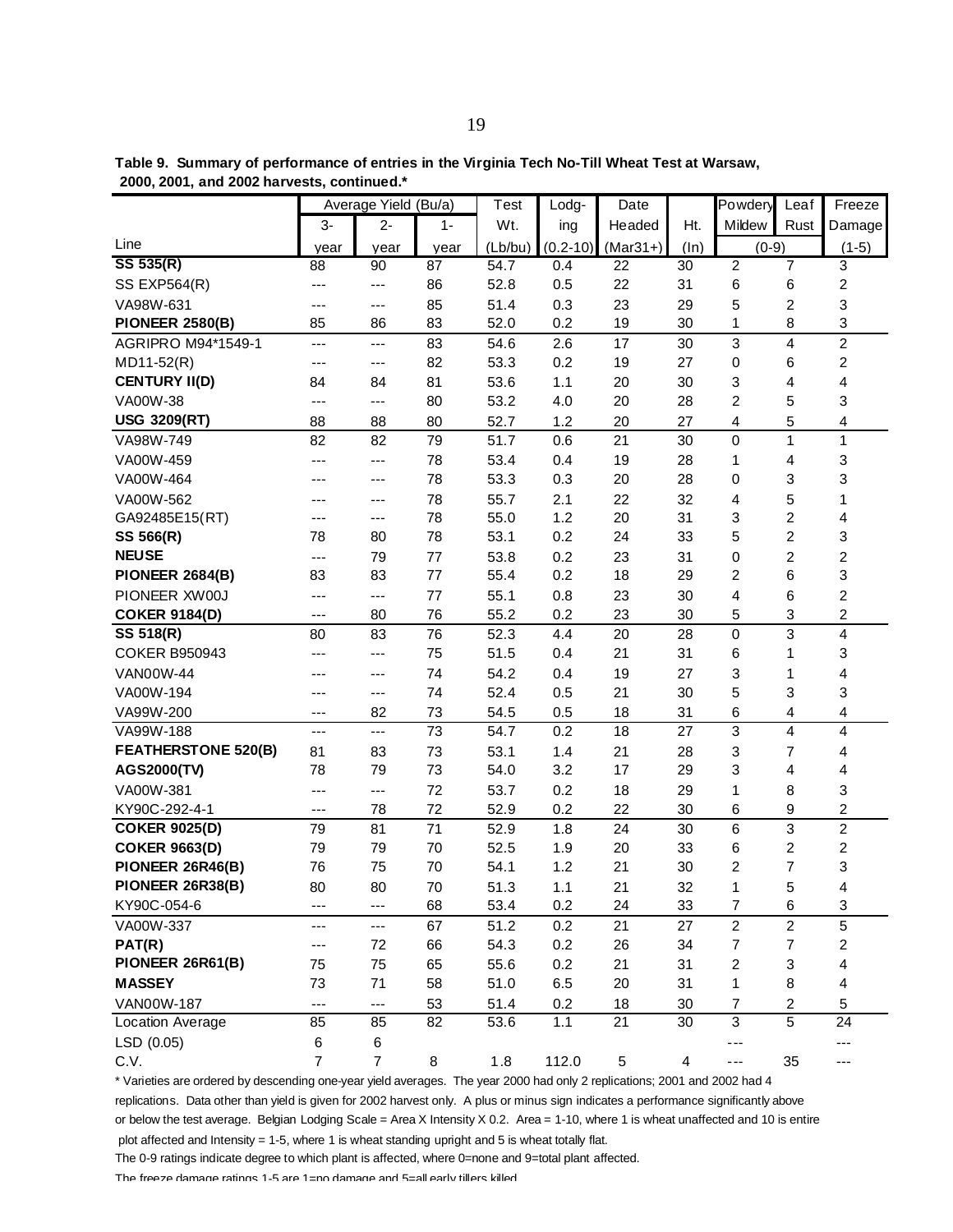Genetic yield potential is certainly one of the keys to variety success. In all cases the top yielding varieties/lines with fungicide and Gaucho were also the top yielding lines without Gaucho seed treatment and fungicide in the spring.

The treated tests are conducted at Warsaw and Painter to assure that each variety is given an opportunity to express its yield potential even if it is susceptible to foliar diseases that can be controlled by Tilt and insect pressures that can be controlled by Gaucho. Variety comparisons should only be made within treated or non-treated plots since the plots were located in different areas of the field. This made a difference at least at Painter where the untreated plots were near the woods and had greater spring freeze injury. One should not assume that the addition of Tilt and Gaucho is the only reason SS 550 yielded 117 Bu/A in the fungicide and Gaucho plots and only 100 Bu/A with no fungicide – no Gaucho. Location of the plots in the field also affected results.

**Table 10. Yield performance (bushels/acre) of entries in the Virginia Tech Wheat Test, 2002 harvest, fungicide versus no fungicide.\***

| ~~~, . ~~. <del>.</del> . | ישיי~י           | Fungicide                     |                               |                        | No Fungicide     |                  |
|---------------------------|------------------|-------------------------------|-------------------------------|------------------------|------------------|------------------|
| Line                      | Painter          | Warsaw                        | Average                       | Painter                | Warsaw           | Average          |
| VA00W-130                 | 112<br>$\ddot{}$ | 123<br>$\ddot{}$              | 118<br>$\ddot{}$              | 82                     | 107<br>$\ddot{}$ | 95<br>$\ddot{}$  |
| SS 550(R)                 | 113<br>$\ddot{}$ | 119<br>$\ddot{}$              | 117<br>$\ddot{}$              | 87                     | 112<br>$\ddot{}$ | 100<br>$+$       |
| <b>SISSON</b>             | 113<br>$\ddot{}$ | 118<br>$\ddot{}$              | 116<br>$\ddot{}$              | 89<br>$\ddot{}$        | 110<br>$\ddot{}$ | 100<br>$\ddot{}$ |
| VA98W-335                 | 112<br>$\ddot{}$ | 121<br>$\ddot{}$              | 116<br>$\ddot{}$              | 92<br>$\ddot{}$        | 107<br>$\ddot{}$ | 100<br>$\ddot{}$ |
| <b>VA97W-375RS</b>        | 116<br>$\ddot{}$ | 113                           | 115<br>$\ddot{}$              | 92<br>$\ddot{}$        | 115<br>$\ddot{}$ | 104<br>$\ddot{}$ |
| SS 560(R)                 | 107<br>$+$       | 122<br>$+$                    | 115<br>$+$                    | 85                     | 110<br>$+$       | 98<br>$+$        |
| VA97W-375WS**             | 110<br>$\ddot{}$ | 118<br>$\ddot{}$              | 114<br>$\ddot{}$              | 95<br>$\ddot{}$        | 114<br>$\ddot{}$ | 104<br>$+$       |
| VA97W-24                  | 103              | 130<br>$\ddot{}$              | 114<br>$+$                    | 87                     | 117<br>÷.        | 102<br>$\ddot{}$ |
| <b>TRIBUTE</b>            | 110<br>$+$       | 118<br>$+$                    | 114<br>$\ddot{}$              | 96<br>$+$              | 107<br>$+$       | 102<br>$+$       |
| PIONEER 26R24(B)          | 100              | 116<br>$\ddot{}$              | 112<br>$\ddot{}$              | 84                     | 105<br>$\ddot{}$ | 95<br>$\ddot{}$  |
| <b>SS 520(R)</b>          | 104              | $\overline{121}$<br>$\ddot{}$ | $\overline{112}$<br>$\ddot{}$ | $\overline{96}$<br>$+$ | 111<br>$+$       | 105<br>$+$       |
| VA99W-131                 | 99               | 122<br>$+$                    | 111<br>$+$                    | 77                     | 107<br>$\ddot{}$ | 95<br>$\ddot{}$  |
| VA99W-278                 | 104              | 117<br>$\ddot{}$              | 111<br>$\ddot{}$              | 84                     | 105<br>$\ddot{}$ | 94<br>$\ddot{}$  |
| VA00W-526                 | 104              | 117<br>$\ddot{}$              | 111<br>$\ddot{}$              | 96<br>$\ddot{}$        | 113<br>$\ddot{}$ | 105<br>$\ddot{}$ |
| MD11-52(R)                | 109<br>$\ddot{}$ | 113                           | 111<br>$\ddot{}$              | 90<br>$\ddot{}$        | 108<br>$+$       | 99<br>$\ddot{}$  |
| VA98W-631                 | 103              | 114                           | 109<br>$+$                    | 91<br>$+$              | 104              | 99<br>$\ddot{}$  |
| <b>USG 3209(RT)</b>       | 105              | 112                           | 109<br>$\ddot{}$              | 86                     | 104              | 95<br>$\ddot{}$  |
| VAN98W-342                | 102              | 115                           | 108                           | 85                     | 104              | 96<br>$+$        |
| VAN00W-147                | 109<br>+         | 106                           | 108                           | 85                     | 102              | 94<br>$\ddot{}$  |
| VA00W-464                 | 107<br>$+$       | 109                           | 108                           | 84                     | 104              | 94<br>$\ddot{}$  |
| VA99W-176                 | 99               | 113                           | 107                           | 90<br>$+$              | 109<br>$+$       | 100<br>$\ddot{}$ |
| <b>PIONEER 2684(B)</b>    | 103              | 111                           | 107                           | 91<br>$\ddot{}$        | 95               | 93               |
| <b>McCORMICK</b>          | 101              | 111                           | 106                           | 91<br>$\ddot{}$        | 105<br>$\ddot{}$ | 98<br>$\ddot{}$  |
| VA98W-706                 | 103              | 109                           | 106                           | 87                     | 102              | 95<br>$\ddot{}$  |
| <b>COKER B950943</b>      | 101              | 110                           | 106                           | 87                     | 94               | 90               |
| KY90C-054-6               | 110              | 101                           | 105                           | 76                     | 96               | 86               |
| <b>PIONEER 2580(B)</b>    | 98               | 112                           | 105                           | 91<br>$\ddot{}$        | 105<br>$\ddot{}$ | 98<br>$+$        |
| SS 535(R)                 | 98               | 112                           | 105                           | 84                     | 99               | 92               |
| VA98W-749                 | 101              | 108                           | 104                           | 91<br>$\ddot{}$        | 105<br>$\ddot{}$ | 98<br>$\ddot{}$  |
| VA99W-419                 | 101              | 108                           | 104                           | 81                     | 97               | 89               |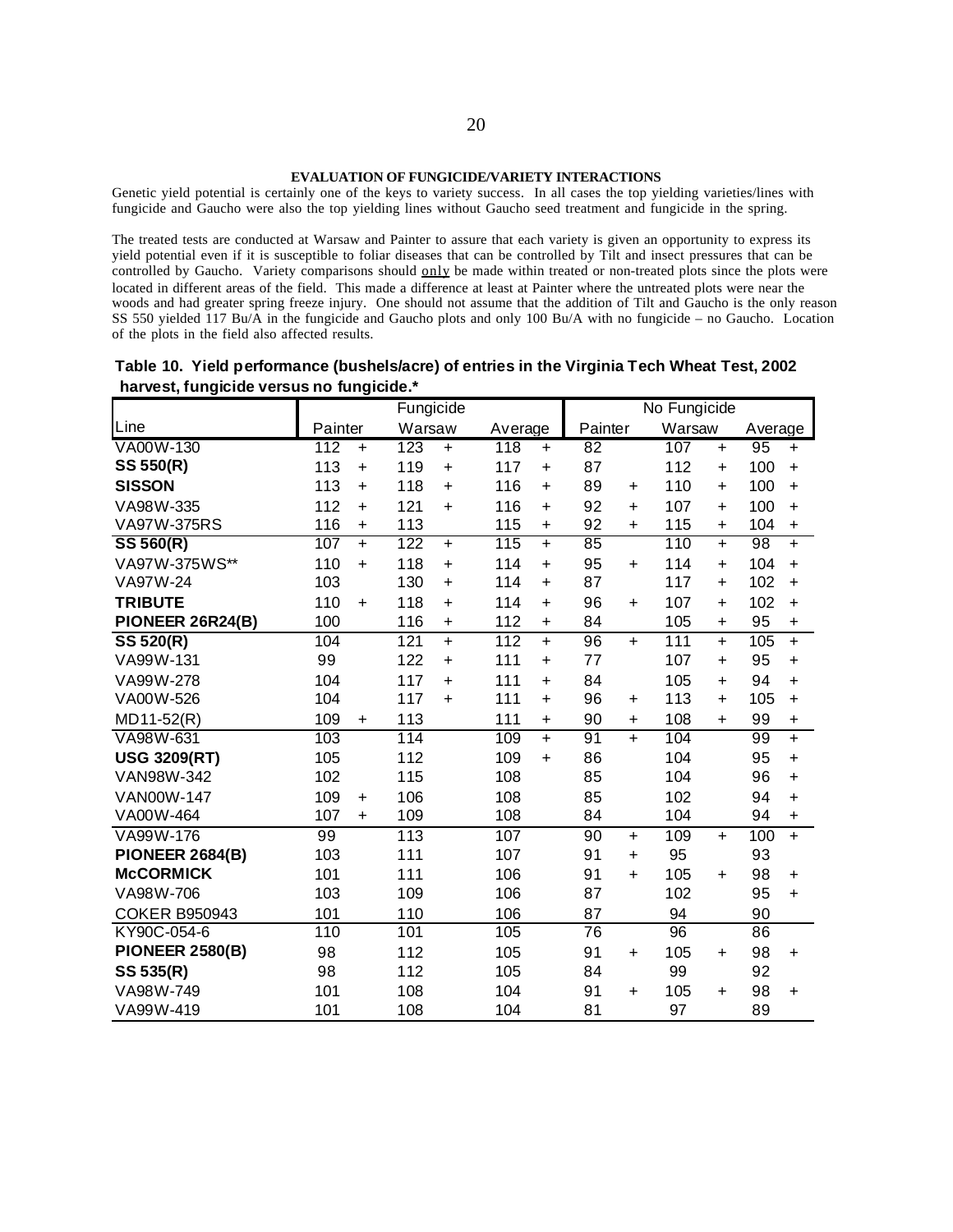**Table 10. Yield performance (bushels/acre) of entries in the Virginia Tech Wheat Test, 2002 harvest, fungicide versus no fungicide, continued.\***

|                         |                 |                          | Fungicide       |                              |         |                          |                 |                              | No Fungicide   |                              |         |                          |
|-------------------------|-----------------|--------------------------|-----------------|------------------------------|---------|--------------------------|-----------------|------------------------------|----------------|------------------------------|---------|--------------------------|
| Line                    | Painter         |                          | Warsaw          |                              | Average |                          | Painter         |                              | Warsaw         |                              | Average |                          |
| <b>WPB Y93-998B</b>     | 100             |                          | 106             |                              | 103     |                          | 78              |                              | 103            |                              | 91      |                          |
| VA98W-590               | 100             |                          | 105             |                              | 102     |                          | 84              |                              | 98             |                              | 92      |                          |
| <b>USG 3650 (RT)</b>    | 99              |                          | 105             |                              | 102     |                          | 84              |                              | 99             |                              | 92      |                          |
| AGRIPRO M94*1549-1      | 96              |                          | 108             |                              | 102     |                          | 74              |                              | 102            |                              | 88      |                          |
| <b>CENTURY II(D)</b>    | 95              |                          | 107             |                              | 101     |                          | 69              |                              | 98             |                              | 84      |                          |
| <b>SS EXP564(R)</b>     | $\overline{92}$ |                          | 110             |                              | 101     |                          | $\overline{75}$ |                              | 94             |                              | 85      |                          |
| VA99W-461               | 91              |                          | 109             |                              | 100     |                          | 69              |                              | 95             |                              | 84      |                          |
| <b>COKER 9184(D)</b>    | 96              |                          | 104             |                              | 100     |                          | 73              |                              | 94             |                              | 84      |                          |
| PIONEER XW00J           | 91              |                          | 108             |                              | 100     |                          | 74              |                              | 95             |                              | 90      |                          |
| VA00W-381               | 93              |                          | 104             |                              | 99      |                          | 80              |                              | 91             | $\qquad \qquad \blacksquare$ | 86      |                          |
| VA00W-459               | 90              |                          | 108             |                              | 99      |                          | 80              |                              | 102            |                              | 91      |                          |
| SS 566(R)               | 90              |                          | 107             |                              | 99      |                          | 73              |                              | 93             |                              | 83      |                          |
| <b>FEATHERSTONE 520</b> | 98              |                          | 99              |                              | 98      |                          | 80              |                              | 96             |                              | 88      |                          |
| VA00W-194               | 96              |                          | 97              |                              | 97      |                          | 69              |                              | 88             | $\overline{\phantom{a}}$     | 79      |                          |
| <b>NEUSE</b>            | 96              |                          | 98              |                              | 97      |                          | 77              |                              | 91             | $\overline{\phantom{a}}$     | 84      |                          |
| <b>AGS2000(TV)</b>      | 90              |                          | 104             |                              | 97      |                          | 67              | $\blacksquare$               | 98             |                              | 83      |                          |
| KY90C-292-4-1           | 90              |                          | 99              |                              | 95      |                          | 66              | ÷,                           | 93             |                              | 82      |                          |
| VA00W-337               | 93              |                          | 94              | ÷,                           | 94      |                          | 72              |                              | 87             | $\blacksquare$               | 80      | $\overline{a}$           |
| GA92485E15(RT)          | 88              |                          | 98              |                              | 93      | $\overline{\phantom{0}}$ | 67              | $\overline{a}$               | 93             |                              | 80      | $\overline{a}$           |
| <b>JACKSON(B)</b>       | 84              | ۰                        | 98              |                              | 91      | ۰                        | 74              |                              | 96             |                              | 85      |                          |
| VA00W-38                | 83              | $\overline{\phantom{a}}$ | 95              | $\overline{a}$               | 89      | ä,                       | $\overline{68}$ | $\overline{a}$               | 89             | $\overline{a}$               | 81      | $\blacksquare$           |
| <b>COKER 9663(D)</b>    | 80              | $\overline{\phantom{a}}$ | 98              |                              | 89      | ٠                        | 61              | $\overline{a}$               | 90             | $\blacksquare$               | 76      | $\overline{\phantom{a}}$ |
| VA99W-188               | 83              | $\overline{\phantom{a}}$ | 92              | ÷,                           | 88      | $\overline{\phantom{0}}$ | 65              | $\overline{a}$               | 82             |                              | 74      |                          |
| PIONEER 26R38(B)        | 76              | $\overline{\phantom{0}}$ | 99              |                              | 88      | ÷,                       | 71              |                              | 95             |                              | 83      |                          |
| <b>ROANE(B)</b>         | 79              | $\overline{\phantom{0}}$ | 95              | $\overline{\phantom{a}}$     | 87      | $\overline{\phantom{a}}$ | 60              | $\qquad \qquad \blacksquare$ | 93             |                              | 76      | $\overline{\phantom{a}}$ |
| <b>COKER 9025(D)</b>    | $\overline{82}$ | $\overline{a}$           | 91              | ÷,                           | 87      | $\overline{a}$           | 69              |                              | 85             | ÷,                           | 77      | ÷,                       |
| PIONEER 26R61(B)        | 84              | $\overline{a}$           | 89              | ä,                           | 87      | ÷                        | 60              | ÷                            | 87             | ä,                           | 74      | ÷,                       |
| SS 518(R)               | 80              | -                        | 93              | $\blacksquare$               | 86      | ÷,                       | 63              | $\overline{a}$               | 93             |                              | 78      |                          |
| VA99W-200               | 76              | $\overline{a}$           | 94              | $\blacksquare$               | 85      | ÷,                       | 55              | L,                           | 81             | $\overline{\phantom{a}}$     | 68      | $\overline{a}$           |
| VA00W-562               | 79              | $\blacksquare$           | 91              |                              | 85      | ä,                       | 72              |                              | 90             |                              | 81      | $\blacksquare$           |
| PIONEER 26R46(B)        | 81              | L,                       | 88              | $\overline{a}$               | 85      | L,                       | 52              | $\overline{a}$               | 81             | $\overline{a}$               | 67      | $\overline{a}$           |
| <b>MASSEY</b>           | 82              | ä,                       | 86              | $\overline{\phantom{0}}$     | 84      | $\overline{\phantom{0}}$ | 72              |                              | 79             | ÷,                           | 76      | ÷,                       |
| <b>VAN00W-44</b>        | 81              | ÷,                       | 85              | $\overline{\phantom{0}}$     | 83      | ÷,                       | 69              |                              | 81             | $\blacksquare$               | 75      | $\overline{a}$           |
| <b>VAN00W-187</b>       | 74              | ä,                       | 85              | ÷,                           | 80      | ä,                       | 51              | $\overline{\phantom{a}}$     | 73             | ÷,                           | 62      | ÷,                       |
| PAT(R)                  | 73              | $\overline{\phantom{0}}$ | 87              | $\qquad \qquad \blacksquare$ | 80      | $\blacksquare$           | 61              | $\frac{1}{2}$                | 78             |                              | 70      |                          |
|                         |                 |                          |                 |                              |         |                          |                 |                              |                |                              |         |                          |
| Average                 | 96              |                          | 106             |                              | 101     |                          | 78              |                              | 98             |                              | 88      |                          |
| LSD (0.05)              | 11              |                          | 10              |                              | 8       |                          | 10              |                              | $\overline{7}$ |                              | 6       |                          |
| C.V.                    | $\overline{7}$  |                          | $6\phantom{1}6$ |                              | 6       |                          | 7               |                              | 4              |                              | 6       |                          |

\* Varieties are ordered by descending statewide treated yield averages.

A plus or minus sign indicates a performance significantly above or below the test average. Fungicide-treated plots received Baytan® and Gaucho® seed treatment, plus Tilt® at heading. Non-fungicide-treated plots received seed treatment recommended and applied by seed companies, and the specific seed treatment applied to each line is indicated in parentheses following the variety name. All Virginia experimental lines and public releases were treated with (RT) except where indicated otherwise.

\*\*Wheat line having white seed color.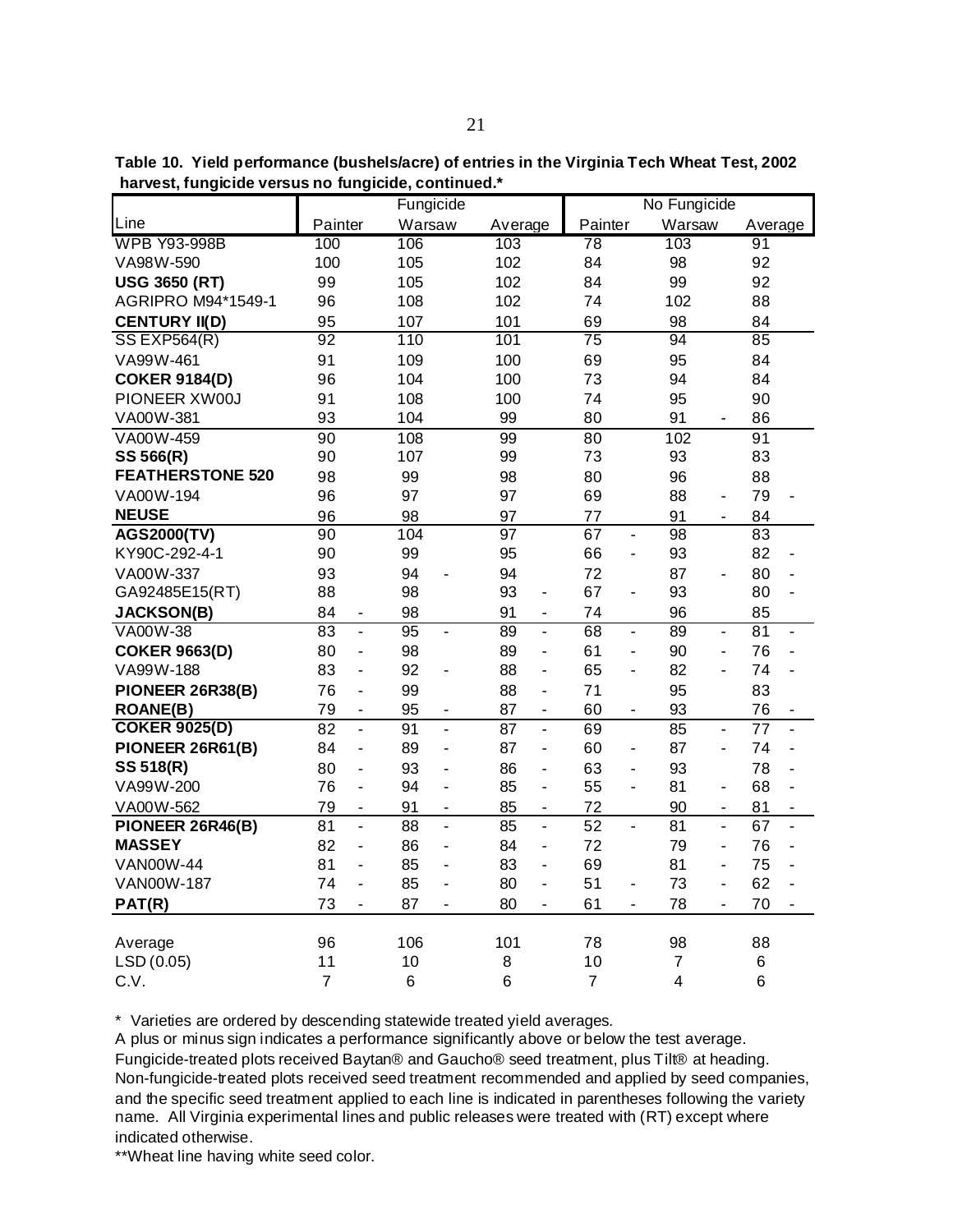## **WHEAT SCAB RESEARCH**

Full time effort by several members of Dr. Carl Griffey's staff including Jianli Chen, Julie Wilson, Tom Pridgen, and Daryoosh Nabati is making progress toward varieties with reduced scab incidence and reduced severity. Data in Table 11 and previous years' results show released varieties such as McCormick, Tribute, Massey, and Roane to have reduced scab infection compared to Pioneer Brand 26R38, Pioneer Brand 26R46, SS 535, and SS 560. Further research will hopefully identify more high yielding lines such as McCormick and Tribute that have significantly lower scab infection.

**Table 11. Reaction of Entries in the Virginia State Wheat Test to Fusarium Head Blight, 2002 harvest.**

|                        |                                                 |                       |                    |                    |                                 | Non-inoculated No-Till Test, |                    |
|------------------------|-------------------------------------------------|-----------------------|--------------------|--------------------|---------------------------------|------------------------------|--------------------|
|                        | <b>Inoculated Scab Nursery, Blacksburg, VA1</b> |                       |                    |                    |                                 | Warsaw, VA <sup>2</sup>      |                    |
|                        | <b>Scap</b>                                     | <b>Scap</b>           |                    |                    | ຣcap                            | scap                         |                    |
|                        | Incidence $3$                                   | Severity <sup>4</sup> | <b>Scab</b>        |                    | % Scabby Incidence <sup>3</sup> | Severity <sup>4</sup>        | <b>Scab</b>        |
|                        | $(\%)$                                          | (%)                   | Index <sup>5</sup> | Seeds <sup>6</sup> | (%)                             | $(\%)$                       | Index <sup>5</sup> |
| Line                   | $\overline{(3)}$                                | $\overline{(3)}$      | $\overline{(3)}$   | (1)                | $\overline{(4)}$                | $\overline{(4)}$             | $\overline{(4)}$   |
| <b>VAN98W-342</b>      | 15.0                                            | 11.0                  | 1.67               | 10.5               | 13.8                            | 23.0                         | 3.25               |
| <b>WPB Y93-998B</b>    | 25.0                                            | 11.7                  | 3.00               | 9.0                | 11.3                            | 22.8                         | 2.75               |
| VA99W-200              | 30.7                                            | 11.0                  | 4.00               | 3.5                | 22.5                            | 21.3                         | 5.25               |
| <b>VAN00W-44</b>       | 43.3                                            | 9.3                   | 4.33               | 9.0                | 15.0                            | 23.8                         | 3.25               |
| <b>McCORMICK</b>       | 45.0                                            | 10.0                  | 4.67               | 5.5                | 4.8                             | 19.0                         | 1.00               |
| <b>TRIBUTE</b>         | 40.0                                            | 11.7                  | 4.67               | 8.5                | 8.8                             | 22.0                         | 2.00               |
| VA00W-562              | 41.7                                            | 11.3                  | 4.67               | 16.0               | $7.5\,$                         | 23.0                         | 1.75               |
| VA99W-188              | 36.7                                            | 12.7                  | 5.00               | 9.5                | 12.5                            | 25.5                         | 2.75               |
| <b>MASSEY</b>          | 51.7                                            | 11.7                  | 6.00               | 11.5               | 11.3                            | 22.8                         | 2.75               |
| <b>USG 3650</b>        | 56.7                                            | 10.7                  | 6.00               | 19.5               | 7.3                             | 21.5                         | 1.75               |
| KY90C-292-4-1          | 50.0                                            | 13.0                  | 6.67               | 13.5               | 13.8                            | 23.5                         | 3.50               |
| VA98W-335              | 50.0                                            | 11.3                  | 7.00               | 6.0                | 18.8                            | 24.0                         | 5.25               |
| SS 520(R)              | 43.3                                            | 15.3                  | 7.00               | 11.0               | 15.0                            | 22.3                         | 3.50               |
| VA99W-461              | 68.3                                            | 10.3                  | 7.33               | 12.0               | 6.5                             | 21.8                         | 1.50               |
| VA00W-38               | 56.7                                            | 11.7                  | 7.33               | 7.0                | 15.0                            | 16.8                         | 2.50               |
| JACKSON(B)             | 53.3                                            | 14.7                  | 7.67               | 13.0               | 18.8                            | 25.5                         | 4.50               |
| VA98W-706              | 58.3                                            | 12.3                  | 7.67               | 4.0                | 12.5                            | 26.3                         | 3.25               |
| <b>VAN00W-187</b>      | 55.0                                            | 15.0                  | 7.67               | 3.5                | 15.0                            | 20.8                         | 3.25               |
| <b>SS EXP564(R)</b>    | 48.3                                            | 16.3                  | 7.67               | 11.0               | 6.3                             | 21.3                         | 1.25               |
| <b>PIONEER 2684(B)</b> | 46.7                                            | 18.0                  | 8.00               | 10.5               | 15.0                            | 24.5                         | 3.50               |
| ROANE(B)               | 58.3                                            | 13.3                  | 8.33               | 9.5                | 5.0                             | 17.8                         | 0.75               |
| SS 518(R)              | 51.7                                            | 16.0                  | 8.33               | 13.0               | 18.8                            | 20.8                         | 3.75               |
| SS 566(R)              | 65.0                                            | 13.0                  | 8.67               | 13.5               | 5.0                             | 25.8                         | 1.25               |
| VA98W-749              | 61.7                                            | 12.7                  | 9.00               | 3.0                | 21.3                            | 23.3                         | 5.50               |
| VA00W-459              | 51.7                                            | 18.3                  | 9.00               | 16.5               | 28.8                            | 21.8                         | 6.00               |
| GA92485E15(RT)         | 53.3                                            | 17.0                  | 9.00               | 17.5               | 20.0                            | 21.8                         | 4.75               |
| PIONEER 26R24(B)       | 56.7                                            | 17.0                  | 9.00               | 15.5               | 21.3                            | 24.3                         | 5.00               |
| VA98W-590              | 48.3                                            | 17.7                  | 9.33               | 5.0                | 5.5                             | 20.5                         | 1.25               |
| <b>VAN00W-147</b>      | 65.0                                            | 14.0                  | 9.33               | 13.5               | 15.0                            | 24.3                         | 3.75               |
| NEUSE(R)               | 66.7                                            | 13.3                  | 9.33               | 9.5                | 8.8                             | 22.8                         | 2.00               |
| VA00W-526              | 63.3                                            | 14.0                  | 9.67               | 6.0                | 12.5                            | 20.3                         | 2.50               |
| <b>SISSON</b>          | 71.7                                            | 13.7                  | 10.00              | 12.5               | 33.8                            | 25.8                         | 8.75               |
| CENTURY II(D)          | 60.0                                            | 16.0                  | 10.00              | 6.0                | 31.3                            | 25.5                         | 8.00               |
| KY90C-054-6            | 75.0                                            | 13.3                  | 10.00              | 11.5               | 6.3                             | 19.3                         | 1.50               |
| AGRIPRO M94*1549       | 71.7                                            | 14.0                  | 10.00              | 4.5                | 5.3                             | 20.8                         | 1.00               |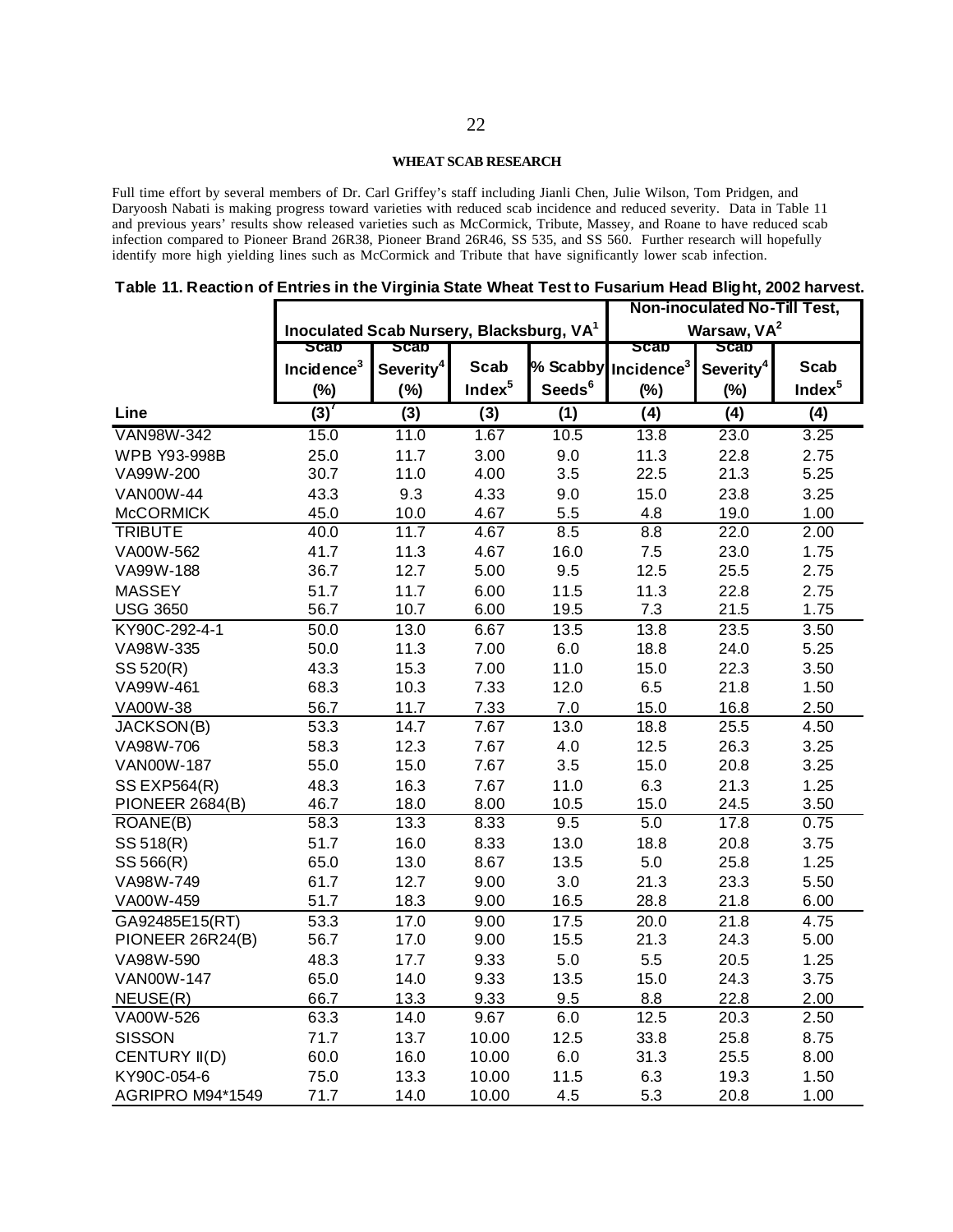**Table 11. Reaction of Entries in the Virginia State Wheat Test to Fusarium Head Blight, 2002 harvest, continued.**

|                         |                                                      |                       |                    |                    |                        | Non-inoculated No-1III Test, |                    |
|-------------------------|------------------------------------------------------|-----------------------|--------------------|--------------------|------------------------|------------------------------|--------------------|
|                         | Inoculated Scab Nursery, Blacksburg, VA <sup>1</sup> |                       |                    |                    |                        | Warsaw, VA <sup>2</sup>      |                    |
|                         | <b>Scap</b>                                          | scap                  |                    |                    | ຣcap                   | <b>Scap</b>                  |                    |
|                         | Incidence $3$                                        | Severity <sup>4</sup> | Scab               | % Scabby           | Incidence <sup>3</sup> | Severity <sup>4</sup>        | <b>Scab</b>        |
|                         | $(\%)$                                               | (%)                   | Index <sup>5</sup> | Seeds <sup>6</sup> | $(\%)$                 | (%)                          | Index <sup>5</sup> |
| Line                    | $\overline{(3)}$                                     | (3)                   | (3)                | (1)                | (4)                    | (4)                          | (4)                |
| <b>VA97W-375RS</b>      | 73.3                                                 | 14.7                  | 10.33              | 6.0                | 25.0                   | 25.8                         | 6.75               |
| VA97W-24                | 76.7                                                 | 13.7                  | 10.33              | 15.0               | 11.3                   | 18.8                         | 2.00               |
| SS 550(R)               | 68.3                                                 | 15.0                  | 11.00              | 9.0                | 22.5                   | 18.8                         | 4.00               |
| VA99W-278               | 68.3                                                 | 16.0                  | 11.33              | 16.0               | 23.8                   | 21.3                         | 4.75               |
| <b>PIONEER 2580(B)</b>  | 61.7                                                 | 17.7                  | 11.33              | 19.5               | 15.0                   | 27.8                         | 4.25               |
| <b>FEATHERSTONE 520</b> | 71.7                                                 | 16.0                  | 11.67              | 17.5               | 23.8                   | 26.3                         | 6.25               |
| <b>COKER 9025(D)</b>    | 76.7                                                 | 15.3                  | 11.67              | 11.5               | 10.3                   | 21.5                         | 2.50               |
| <b>USG 3209(RT)</b>     | 75.0                                                 | 16.3                  | 12.00              | 13.0               | 20.0                   | 24.5                         | 4.75               |
| <b>COKER 9184(D)</b>    | 65.0                                                 | 18.3                  | 12.00              | 10.0               | 13.8                   | 21.8                         | 3.00               |
| VA99W-176               | 66.7                                                 | 17.7                  | 12.33              | 20.0               | 18.8                   | 25.8                         | 5.00               |
| VA00W-381               | 80.0                                                 | $\overline{1}5.7$     | 12.33              | 4.0                | 23.8                   | 22.0                         | 5.50               |
| VA99W-419               | 63.3                                                 | 20.0                  | 13.33              | 21.0               | 31.3                   | 23.0                         | 7.25               |
| MD11-52(R)              | 71.7                                                 | 17.7                  | 14.00              | 12.5               | 28.8                   | 27.3                         | 8.00               |
| <b>COKER 9663(D)</b>    | 78.3                                                 | 17.7                  | 14.00              | 21.0               | 21.3                   | 27.8                         | 5.75               |
| PIONEER 26R46(B)        | 73.3                                                 | 19.3                  | 14.00              | 22.0               | 27.5                   | 24.8                         | 7.00               |
| VA00W-464               | 80.0                                                 | 18.7                  | 15.00              | 15.0               | 13.8                   | 18.3                         | 2.25               |
| PIONEER XW00J           | 71.7                                                 | 18.3                  | 15.00              | 19.5               | 12.5                   | 24.5                         | 3.50               |
| PATH(R)                 | 81.7                                                 | 18.3                  | 15.33              | 17.5               | 2.3                    | 18.8                         | 0.50               |
| AGS2000(TV)             | 83.3                                                 | 18.3                  | 15.33              | 21.5               | 30.0                   | 22.3                         | 7.25               |
| VA00W-130               | 71.7                                                 | 19.3                  | 15.67              | 7.5                | 18.8                   | 21.8                         | 4.00               |
| <b>COKER B950943</b>    | 78.3                                                 | 20.7                  | 15.67              | 18.0               | 21.3                   | 26.8                         | 5.50               |
| VA99W-131               | 83.3                                                 | 19.7                  | 16.67              | 28.0               | 12.0                   | 23.3                         | 2.75               |
| VA00W-194               | 86.7                                                 | 20.3                  | 17.67              | 22.5               | 17.5                   | 22.8                         | 4.00               |
| SS 560(R)               | 65.0                                                 | 26.7                  | 19.00              | 11.0               | 8.8                    | 19.0                         | 1.75               |
| PIONEER 26R38(B)        | 93.3                                                 | 22.0                  | 20.00              | 10.0               | 27.5                   | 26.8                         | 7.00               |
| PIONEER 26R61(B)        | 85.0                                                 | 24.0                  | 20.33              | 11.5               | 25.0                   | 25.8                         | 7.00               |
| SS 535(R)               | 78.3                                                 | 25.3                  | 20.33              | 17.0               | 10.8                   | 21.8                         | 2.50               |
| VA98W-631               | 90.0                                                 | 23.3                  | 21.00              | 15.0               | 23.8                   | 29.0                         | 7.75               |
| VA97W-375WS             | 75.0                                                 | 26.7                  | 22.00              | 4.5                | 25.0                   | 26.5                         | 7.00               |
| VA00W-337               | 85.0                                                 | 26.3                  | 23.33              | 17.5               | 30.0                   | 23.8                         | 7.00               |
| <b>GRAND MEAN</b>       | 63.3                                                 | 16.2                  | 10.94              | 12.38              | 16.7                   | 23.0                         | 4.01               |
| <b>CV</b>               | 25.4                                                 | 34.9                  | 55.05              |                    | 36.1                   | 24.4                         | 50.69              |
| <b>LSD</b>              | 21.8                                                 | 7.6                   | 8.15               |                    | 7.0                    | 6.6                          | 2.38               |

 $1$  Entries were planted in 20 ft<sup>2</sup> plots and were inoculated at the booting stage with scab-colonized maize seed.

 $^2$  Entries were planted no-till following maize in 117 ft<sup>2</sup> plots, and did not receive any artificial scab inoculum.

<sup>3</sup> Scab Incidence (%): Percentage of infected spikes among 50 (Blacksburg) and 100 (Warsaw) randomly selected spikes.

<sup>4</sup> Scab Severity (%): Percentage of infected florets divided by total number of florets on the infected spikes.

<sup>5</sup> Scab Index: Scab incidence x scab severity x 100; an overall indicator of scab resistance/susceptibility level.

 $6\%$  Scabby Seeds: Percent of visibly scabby seeds from a 200-kernel sample.

 $7$  The number in parentheses below column headings indicates the number of replications upon which data are based.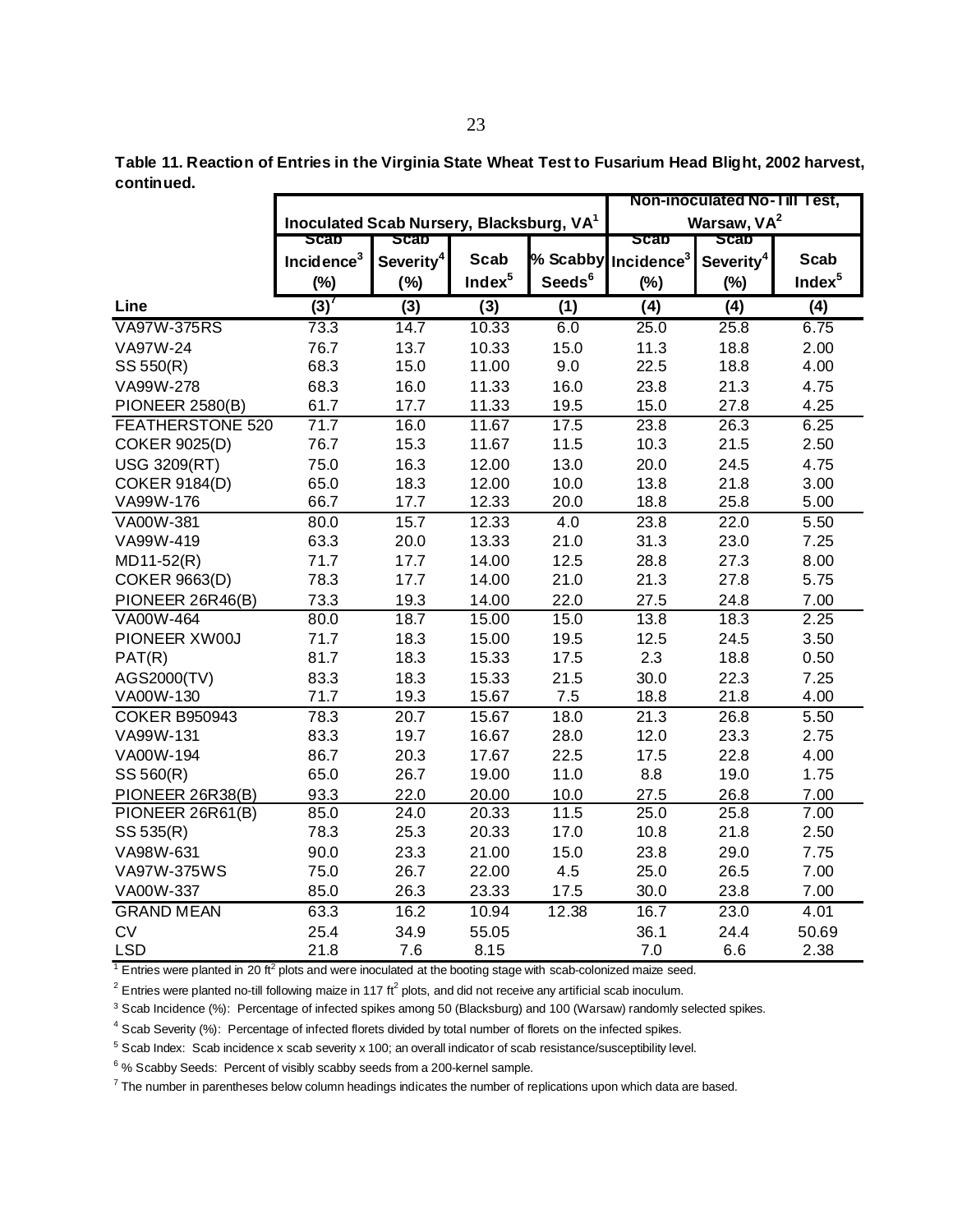#### **MILLING AND BAKING QUALITY**

Milling and baking quality of wheat lines grown in the 2000-2001 Virginia State Wheat Test were assessed by the USDA-ARS Soft Wheat Quality Laboratory (SWQL) in Wooster, Ohio (Table 12). Quality evaluations were conducted using 500 gram seed samples from wheat lines grown at the Painter, VA test site. The data presented here are for a single location and, therefore, are not a definitive measure of a given wheat line's milling and baking quality. Because quality can vary from location to location and from year to year, data over years and locations are needed to accurately define quality of a given wheat line.

Milling and baking quality of wheat lines were compared to that of the local check cultivar Pioneer Brand 26R24. On the basis of five independent quality evaluations conducted by the SWQL, Pioneer 26R24 ranked 336 out of 633 cultivars for milling quality and has average milling qualities. Pioneer 26R24 has stronger than average gluten strength and pastry baking quality is below average. Lines receiving milling and baking scores of "A" have average (numeric score = 100) or better than average (scores > 100) quality compared with Pioneer 26R24. Because Pioneer 26R24 is rather lenient as a quality standard, wheat lines scoring "C" or lower for milling or baking quality may have questionable quality for pastry products. For comparison, Pioneer Brand 26R46 has excellent milling and pastry baking quality and ranks 2<sup>nd</sup> out of 633 cultivars evaluated by the SWQL.

Milling quality scores ranged from a high of 105.6 to a low of 86.5 with 14 lines having better milling quality than Pioneer 26R24 (score of 100). Flour yields ranged from a high of 75.5% to a low of 70.2% compared to 72.3% for Pioneer 26R24. Baking quality scores ranged from a high of 108.2 to a low of 79.0 with 25 lines having better baking quality than Pioneer 26R24 (score of 100). Cookie diameter ranged from a high of 18.96 cm to a low of 17.21 cm compared to 17.79 cm for Pioneer 26R24.

Flour protein concentration varied from 6.64 to 8.32%. Protein quality, specifically gluten strength, based on Lactic Acid Solvent Retention Capacity varied from a high of 126 to a low of 86. Lines having lower Lactic Acid scores likely would produce a dough having weak gluten strength and more suitable for pastry products, while lines having higher Lactic Acid scores would produce a dough having stronger gluten strength and more suitable for cracker or certain bread products.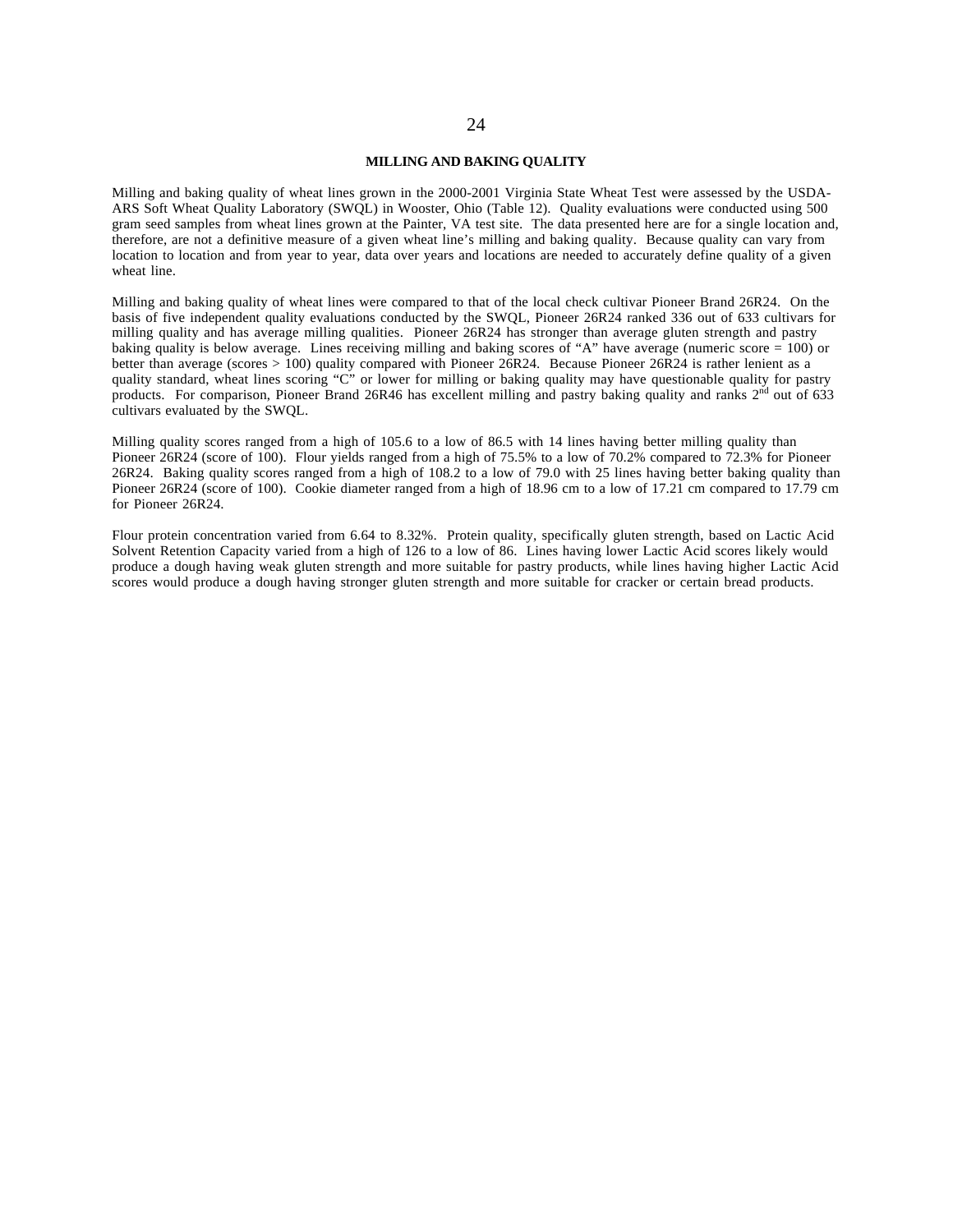|                       | Milling |   | <b>Baking</b> |   | Micro |   | Softness               | Flour | Flour           | Micro    | Cookie   | Lactic    |
|-----------------------|---------|---|---------------|---|-------|---|------------------------|-------|-----------------|----------|----------|-----------|
|                       | Quality |   | Quality       |   |       |   | Test Weight Equivalent | Yield | <b>P</b> rotein | A.W.R.C. | Diameter | Acid      |
| Line                  | Score   |   | Score         |   | Lb/bu |   | %                      | %     | %               | %        | cm       | Retention |
| PIONEER 26R24         |         |   |               |   |       |   |                        |       |                 |          |          |           |
| (STANDARD)            | 100.0   | Α | 100.0         | Α | 62.5  |   | 56.7                   | 72.3  | 7.79            | 58.9     | 17.79    | 114.3     |
|                       |         |   |               |   |       |   |                        |       |                 |          |          |           |
| CENTURY II(D)         | 105.6   | Α | 100.5         | A | 63.2  |   | 57.1                   | 73.7  | 7.88            | 59.6     | 17.87    | 102.6     |
| <b>COKER 9835(DA)</b> | 104.6   | Α | 105.5         | A | 62.9  |   | 59.4                   | 73.1  | 7.29            | 59.7     | 18.49    | 95.7      |
| VA96-54-326           | 104.3   | Α | 106.0         | A | 63.1  |   | 55.2                   | 73.8  | 8.23            | 56.8     | 18.08    | 122.2     |
| AGS2000               | 104.1   | A | 105.8         | A | 63.0  |   | 55.0                   | 74.7  | 7.64            | 56.9     | 18.85    | 105.0     |
| PIONEER XW692         | 103.4   | A | 104.9         | Α | 63.0  |   | 54.0                   | 73.7  | 7.70            | 55.1     | 18.53    | 99.1      |
| VA97W-414             | 102.9   | A | 104.9         | A | 63.1  |   | 54.0                   | 73.5  | 7.89            | 57.9     | 18.16    | 126.1     |
| PIONEER 26R46(B)      | 102.7   | A | 104.4         | A | 61.8  |   | 53.5                   | 75.5  | 7.29            | 54.2     | 18.96    | 113.4     |
| FFR 555W(B)           | 102.5   | A | 105.7         | A | 62.0  |   | 54.8                   | 73.4  | 7.70            | 55.1     | 18.72    | 104.1     |
| VA97W-24              | 102.4   | A | 104.0         | A | 62.0  |   | 53.1<br>$\star$        | 73.7  | 7.78            | 57.2     | 18.20    | 86.0      |
| VA98W-706             | 102.4   | A | 103.5         | A | 62.5  |   | 52.6                   | 74.2  | 8.26            | 55.5     | 18.28    | 116.0     |
| VA96W-158             | 102.4   | A | 106.0         | Α | 60.0  | Q | 55.1                   | 73.5  | 7.83            | 56.7     | 18.32    | 118.3     |
| PIONEER XW586         | 102.1   | A | 108.2         | A | 61.5  |   | 57.4                   | 72.9  | 6.95            | 57.0     | 18.23    | 116.7     |
| FEATHERSTONE 520(B)   | 101.5   | Α | 104.8         | A | 63.8  |   | 55.1                   | 72.9  | 7.77            | 58.3     | 18.41    | 116.3     |
| VA99W-200             | 101.5   | Α | 107.7         | A | 62.3  |   | 56.9                   | 72.7  | 7.54            | 57.8     | 18.78    | 111.4     |
| JACKSON(B)            | 100.8   | Α | 107.5         | A | 62.3  |   | 59.6                   | 72.1  | 7.95            | 58.9     | 18.25    | 122.6     |

**Table 12. Milling and baking quality of entries in the Virginia Tech Wheat Test based on evaluations of the 2001 harvest.**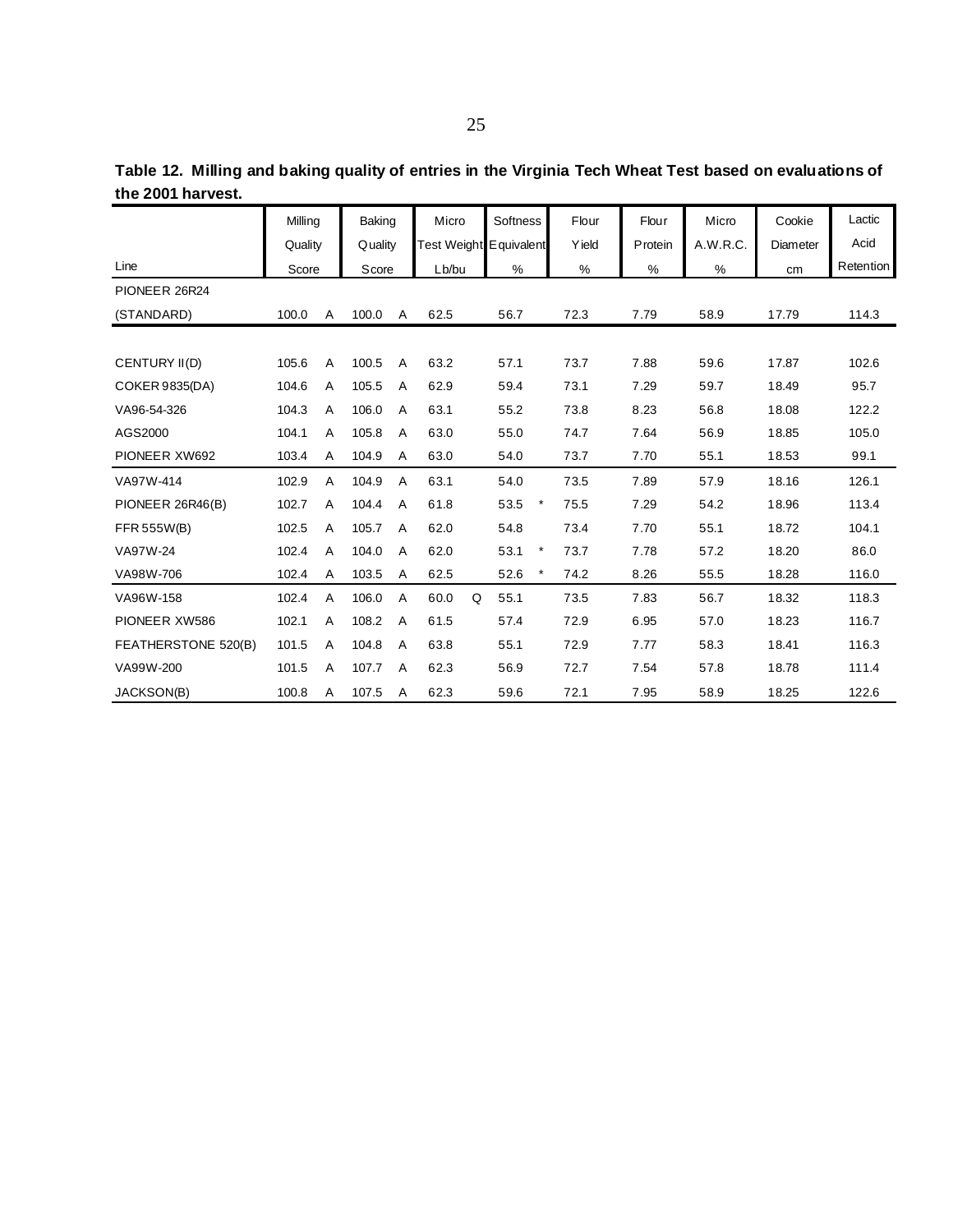|                        | Milling |             | Baking  |             | Micro                  |          | Softness |          | Flour |          | Flour   | Micro    |         | Cookie   |          | Lactic    |
|------------------------|---------|-------------|---------|-------------|------------------------|----------|----------|----------|-------|----------|---------|----------|---------|----------|----------|-----------|
|                        | Quality |             | Quality |             | Test Weight Equivalent |          |          |          | Yield |          | Protein | A.W.R.C. |         | Diameter |          | Acid      |
| Line                   | Score   |             | Score   |             | Lb/bu                  |          | $\%$     |          | $\%$  |          | $\%$    | $\%$     |         | cm       |          | Retention |
| PIONEER 26R24          |         |             |         |             |                        |          |          |          |       |          |         |          |         |          |          |           |
| (STANDARD)             | 100.0   | Α           | 100.0   | Α           | 62.5                   |          | 56.7     |          | 72.3  |          | 7.79    | 58.9     |         | 17.79    |          | 114.3     |
| MASSEY                 | 100.1   | Α           | 105.2   | Α           | 62.8                   |          | 54.3     |          | 72.7  |          | 8.18    | 56.9     |         | 18.17    |          | 116.5     |
| PIONEER 26R24(B)       | 100.0   | Α           | 100.1   | Α           | 62.5                   |          | 56.7     |          | 72.3  |          | 7.79    | 58.9     |         | 17.79    |          | 114.4     |
| PIONEER 2643(B)        | 99.3    | в           | 106.6   | Α           | 62.4                   |          | 55.8     |          | 72.3  |          | 7.72    | 56.7     |         | 18.53    |          | 126.4     |
| VA99W-176              | 99.1    | В           | 98.1    | В           | 62.7                   |          | 52.1     | $\star$  | 72.9  |          | 7.73    | 59.9     |         | 18.52    |          | 115.2     |
| PEARL                  | 97.8    | в           | 102.9   | Α           | 62.2                   |          | 54.2     |          | 72.2  |          | 7.41    | 58.8     |         | 18.59    |          | 114.3     |
| <b>PIONEER 2684(B)</b> | 97.0    | в           | 104.3   | Α           | 63.2                   |          | 53.5     | $\star$  | 72.0  |          | 8.32    | 55.7     |         | 18.40    |          | 104.1     |
| AgriPro Dawson         | 96.4    | в           | 88.4    | D           | 63.0                   |          | 54.5     |          | 71.7  |          | 7.43    | 59.1     |         | 17.36    | $^\star$ | 112.9     |
| <b>SISSON</b>          | 96.1    | B           | 80.7    | E           | 62.8                   |          | 50.9     | $\star$  | 72.3  |          | 7.56    | 60.6     | $\star$ | 17.34    | $^\star$ | 91.8      |
| PIONEER 26R38(B)       | 96.1    | в           | 100.2   | A           | 62.8                   |          | 49.3     | Q        | 72.6  |          | 8.32    | 56.8     |         | 18.38    |          | 93.9      |
| VA98W-590              | 95.6    | в           | 88.6    | D           | 63.9                   |          | 53.7     |          | 71.6  |          | 7.88    | 60.7     | $\star$ | 17.60    |          | 115.6     |
| <b>McCORMICK</b>       | 95.4    | в           | 92.0    | С           | 64.0                   |          | 54.1     |          | 71.4  | $^\star$ | 7.55    | 60.4     |         | 17.71    |          | 117.2     |
| <b>VA97W-375RS</b>     | 95.4    | В           | 101.8   | Α           | 62.5                   |          | 51.5     | $\star$  | 72.0  |          | 8.04    | 58.1     |         | 18.24    |          | 96.1      |
| ROANE(B)               | 95.1    | В           | 102.6   | Α           | 63.4                   |          | 58.2     |          | 70.7  | Q        | 7.33    | 60.5     |         | 18.31    |          | 110.8     |
| VA97W-206              | 94.5    | С           | 105.4   | Α           | 61.5                   |          | 55.1     |          | 71.3  | $\ast$   | 7.65    | 58.1     |         | 18.41    |          | 88.3      |
| FFR 535(RT)            | 94.1    | $\mathsf C$ | 104.2   | Α           | 63.7                   |          | 53.3     | $^\star$ | 71.3  |          | 7.30    | 57.7     |         | 18.88    |          | 115.0     |
| VA96W-247              | 94.1    | C           | 97.6    | B           | 62.8                   |          | 53.2     | $^\star$ | 71.4  | $\star$  | 6.64    | 60.5     |         | 18.28    |          | 102.9     |
| VA97W-375WS            | 93.5    | $\mathbf C$ | 93.9    | $\mathbf C$ | 61.8                   |          | 50.5     | Q        | 71.8  |          | 8.14    | 59.4     |         | 17.85    |          | 93.1      |
| VA98W-749              | 93.4    | С           | 101.6   | Α           | 62.6                   |          | 55.5     |          | 70.8  | $\ast$   | 8.05    | 59.8     |         | 18.06    |          | 102.6     |
| PIONEER 26R61(B)       | 92.3    | C           | 94.2    | С           | 64.5                   |          | 48.3     | Q        | 71.6  |          | 8.28    | 57.0     |         | 17.79    |          | 106.4     |
| <b>COKER 9663(DA)</b>  | 91.9    | C           | 96.0    | B           | 62.3                   |          | 51.4     | $\star$  | 71.2  | $\star$  | 7.37    | 57.6     |         | 17.73    |          | 111.4     |
| <b>PIONEER 2580(B)</b> | 91.9    | С           | 103.2   | Α           | 61.0                   | $^\star$ | 53.7     |          | 70.9  | $^\star$ | 7.29    | 57.2     |         | 17.96    |          | 109.7     |
| <b>TRIBUTE</b>         | 91.4    | $\mathbf C$ | 79.0    | F           | 65.0                   |          | 49.1     | Q        | 71.1  | $^\star$ | 7.20    | 64.2     | Q       | 17.77    |          | 119.2     |
| FFR 518(RT)            | 90.8    | C           | 105.0   | Α           | 61.2                   | $^\star$ | 54.2     |          | 70.5  | Q        | 7.95    | 55.0     |         | 18.03    |          | 110.0     |
| FFR 36803              | 88.9    | D           | 79.5    | F           | 61.1                   | $\star$  | 51.7     | $\star$  | 70.5  | Q        | 7.06    | 60.3     |         | 17.21    | Q        | 126.4     |
| <b>USG 3209</b>        | 86.5    | D           | 85.3    | D           | 63.5                   |          | 48.2     | Q        | 70.2  | Q        | 7.38    | 63.3     | Q       | 18.00    |          | 111.1     |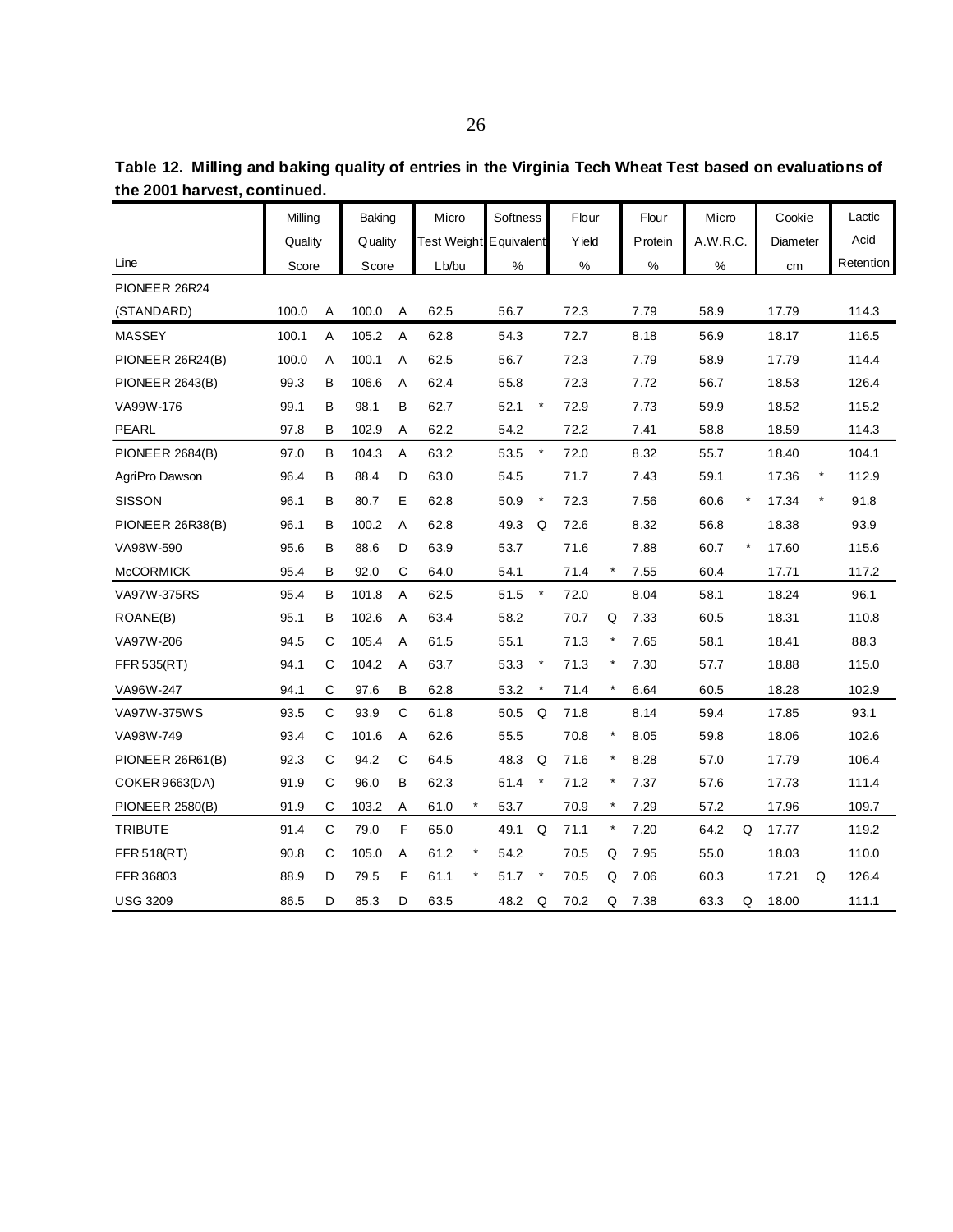## **SELECTING WHEAT VARIETIES FOR SPECIFIC PLANTING DATES**

Anyone can tell the optimum time to plant wheat in hindsight. The question is more difficult when you try to select the best variety to plant when planting earlier than optimum or the best variety when planting later than optimum. We learn something new each year and the freeze  $(21^{\circ}F)$  of March  $23^{\text{rd}}$  at Warsaw helped determine the degree of damage that can occur when wheat is jointing too early in the spring.

When planting early, wheat varieties that are day-length sensitive, have a long vernalization (must be exposed to freezing temperatures after germination for at least 6 to 8 weeks), and are relatively late in heading should be selected. Early planted varieties should also have good resistance to barley yellow dwarf virus (or use Gaucho®) and good resistance to powdery mildew (or use a fungicide seed treatment). Day-length sensitive wheat varieties tend to grow less during the winter and do not joint (heads move up from soil level) somewhat regardless of winter temperatures until the day-length increases in mid-March. Day-length insensitive varieties that have been vernalized will grow and begin jointing whenever sufficient heat units have been accumulated. The winter of 2001-2002 in Virginia was very warm so day-length insensitive varieties were jointing by early to mid-March in eastern Virginia. Early plant height numbers in Table 8 were taken on March 8, 2002 at Warsaw. Day-length sensitive varieties such as McCormick, Tribute, Coker 9025, and Roane were less than six inches tall (not jointing) whereas day-length insensitive, early varieties such as Southern States 518, Pioneer Brand 26R61, and AGS 2000 were 9-10 inches tall with the head at least three inches from the soil surface. This is all important because temperatures of 20-25°F will kill the developing head of jointed wheat whereas such temperatures can be tolerated until jointing. Further work will be done to identify more day-length sensitive varieties for early planting. Most of the leading varieties currently available are intermediate in their response to day-length as shown by intermediate plant heights in Table 8.

The recommendation is to plant varieties that are day-length sensitive with later heading dates when planting prior to optimum planting date. Do not plant early heading day-length insensitive varieties until about the time of the first average frost for your area.